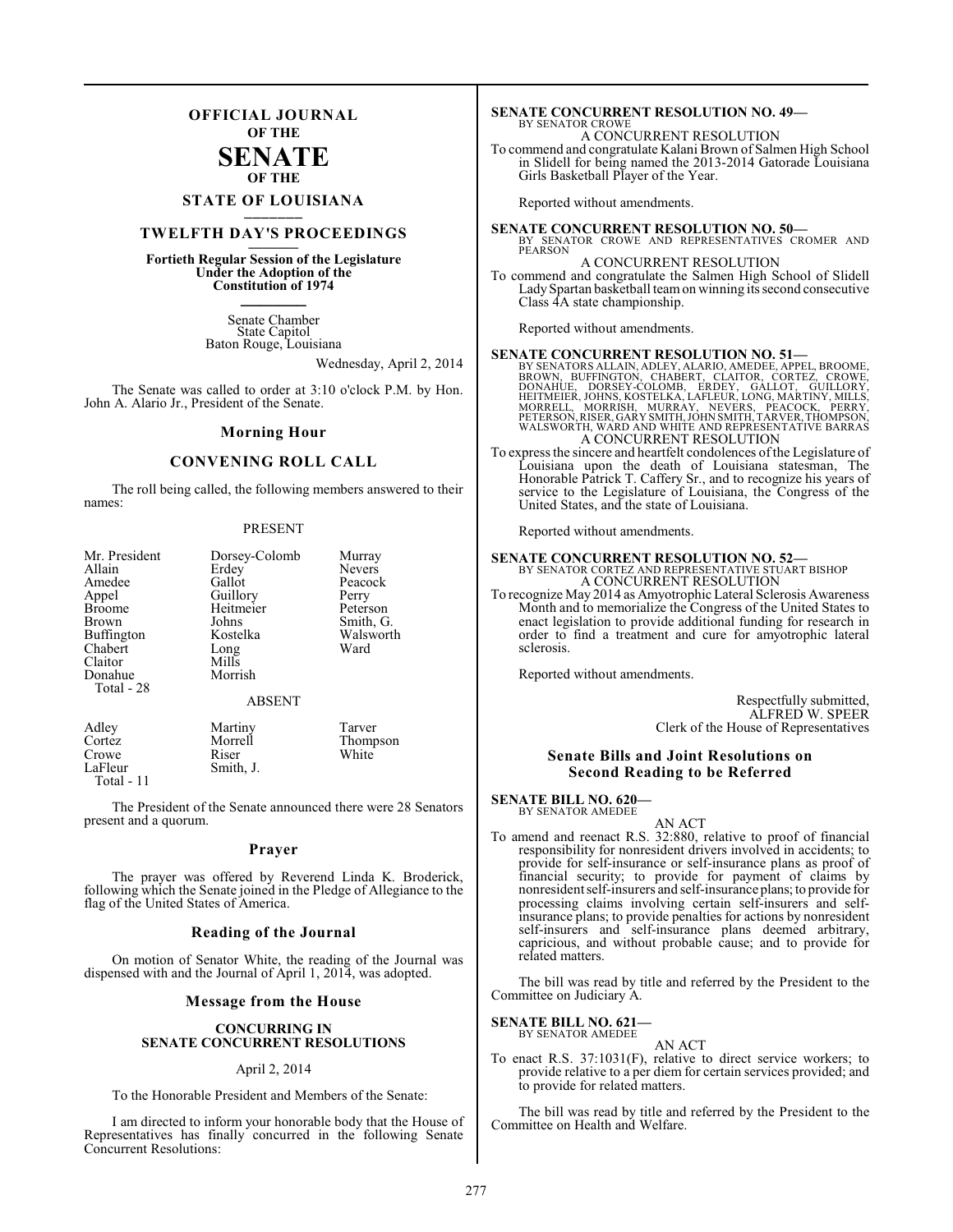# **Page 2 SENATE 12th DAY'S PROCEEDINGS**

April 2, 2014

#### **SENATE BILL NO. 622—** BY SENATOR APPEL

AN ACT

To enact R.S. 17:3921.2, relative to educational technology; to require the state Department of Education to develop and implement a statewide educational technology plan; to provide for plan components; to provide for the duties and responsibilities of the Department of Education, the state superintendent of education, public schools and school systems, and the Board of Regents; to provide for evaluations, assessments, and reporting; and to provide for related matters.

The bill was read by title and referred by the President to the Committee on Education.

# **SENATE BILL NO. 623—** BY SENATOR DONAHUE

AN ACT

To enact R.S. 40:4.13(D)(10), relative to water systems; to provide with respect to the Louisiana Standards for Water Works Construction, Operation, and Maintenance Committee; to provide for application of certain rules and regulations; and to provide for related matters.

The was read by title and referred by the President to the Committee on Health and Welfare.

#### **SENATE BILL NO. 624** BY SENATOR KOSTELKA

AN ACT

To enact R.S. 47:338.197, relative to authorizing certain municipalities to levy and collect an additional sales and use tax; to authorize a tax not to exceed one percent; and to provide for related matters.

The bill was read by title and referred by the President to the Committee on Local and Municipal Affairs.

#### **SENATE BILL NO. 625—**

BY SENATOR THOMPSON AN ACT

To amend and reenact R.S. 17:24.4(F)(1)(a) and (c), relative to the Louisiana Competency-Based Education Program; to provide relative to state content standards and related assessments; to provide relative to the implementation and administration of Louisiana Educational Assessment Program tests; and to provide for related matters.

The bill was read by title and referred by the President to the Committee on Education.

#### **SENATE BILL NO. 626—** BY SENATOR GALLOT

AN ACT

To amend and reenact R.S. 3:3534(E), relative to collection of the assessment on seed rice; to authorize the commissioner to collect assessments from producers of seed rice; and to provide for related matters.

The bill was read by title and referred by the President to the Committee on Agriculture, Forestry, Aquaculture, and Rural Development.

#### **SENATE BILL NO. 627—** BY SENATOR MURRAY

AN ACT

To amend and reenact R.S. 37:2175.2(C) and to enact R.S. 23:1064, relative to workers' compensation; to provide for certain home improvement contractors; to provide for certain exemptions from the requirements of workers' compensation coverage; to provide for remedies in tort; to provide reservation of certain rights; to provide for forms; to provide for affidavits; to provide for permitting; and to provide for related matters.

The bill was read by title and referred by the President to the Committee on Labor and Industrial Relations.

#### **SENATE BILL NO. 628—**

BY SENATOR MURRAY

AN ACT To amend and reenact R.S. 13:36, relative to the Judiciary Commission; to provide relative to the powers of the commission; to provide relative to any investigation or hearing held by the commission; to provide relative to discovery; and to provide for related matters.

The bill was read by title and referred by the President to the Committee on Judiciary A.

#### **SENATE BILL NO. 629—** BY SENATOR ADLEY

AN ACT

To amend and reenact R.S. 38:330.1(A)(1) and to enact R.S. 36:4(BB), relative to the Southeast Louisiana Flood Protection Authority-East and Southeast Louisiana Flood Protection Authority-West Bank; to place the flood protection authorities within the Coastal Protection Restoration Authority as agencies within the executive branch of state government; and to provide for related matters.

The bill was read by title and referred by the President to the Committee on Transportation, Highways and Public Works.

## **SENATE BILL NO. 630—**

BY SENATOR MARTINY AN ACT

To amend and reenact R.S. 43:142(B), 171(B), 200(3), and 201(D), to enact R.S. 43:202(D), and to repeal R.S. 43:201(E), relative to the publication of official proceedings, legal notices, and advertisements in the parishes of Orleans and Jefferson; to provide relative to qualifications of newspapers for such publications; to provide for definitions; and to provide for related matters.

The bill was read by title and referred by the President to the Committee on Senate and Governmental Affairs.

**SENATE BILL NO. 631—** BY SENATOR RISER

AN ACT

To enact R.S. 3:2358.5(5), relative to turtle farmer license requirements; to require a three year apprenticeship before licensure; to authorize the commissioner of agriculture to adopt rules and regulations; and to provide for related matters.

The bill was read by title and referred by the President to the Committee on Agriculture, Forestry, Aquaculture, and Rural Development.

#### **SENATE BILL NO. 632—** BY SENATOR RISER

AN ACT

To enact R.S. 47:1628, relative to refunds; to authorize the secretary of the Department of Revenue to establish a Solar Credit Secured Refund Pilot Program; to provide for certain requirements, restrictions, and regulations; and to provide for related matters.

On motion of Senator Murray, the bill was read by title and returned to the Calendar, subject to call.

#### **SENATE BILL NO. 633—** BY SENATOR CLAITOR

AN ACT

To enact R.S. 17:176(F) and (G), relative to school interscholastic extracurricular athletic programs; to require schools with interscholastic extracurricular athletic programs to prepare and submit annual budgets for such programs to the Department of Education; to prohibit certain schools from being a member of, or participating in any competition sponsored by, organizations that do not provide for arbitration of eligibility issues; and to provided for related matters.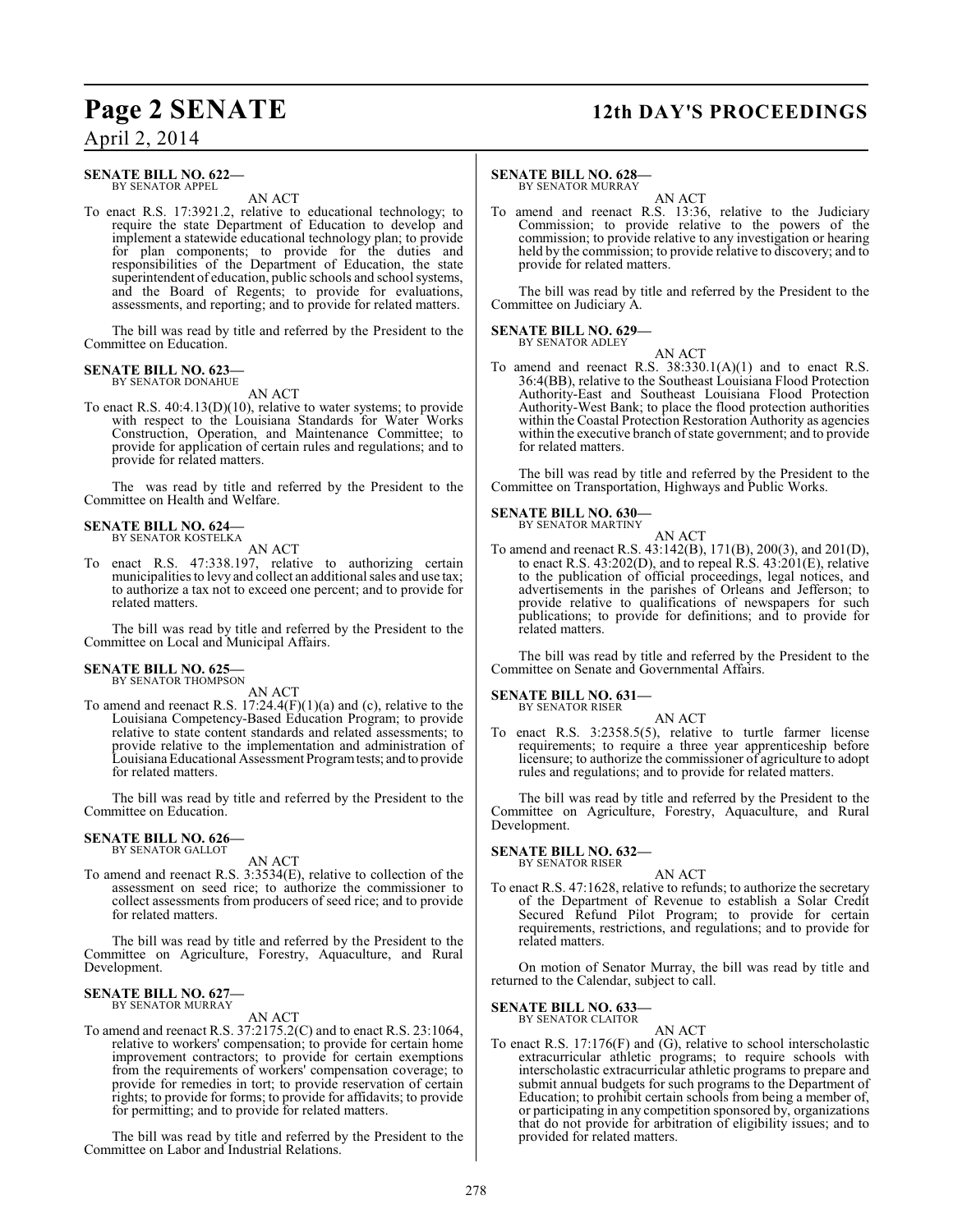# **12th DAY'S PROCEEDINGS Page 3 SENATE**

# April 2, 2014

The bill was read by title and referred by the President to the Committee on Education.

# **SENATE BILL NO. 634—** BY SENATOR CLAITOR

AN ACT

To enact Part I-B of Chapter 1 of Code Title 1 of Code Book II of Title 9 of the Louisiana Revised Statutes of 1950, to be comprised of R.S. 9:1116.1 through 1116.3, relative to water; to provide relative to groundwater and surface water; to provide relative to water rights and use; to provide certain terms, conditions, procedures, requirements, and effects; to provide relative to certain studies; to provide relative to creation of a Louisiana Water Code and comprehensive provisions governing water resources and use; and to provide for related matters.

The bill was read by title and referred by the President to the Committee on Natural Resources.

Senator Claitor moved to recommit the bill to the Committee on Judiciary A.

Without objection, so ordered.

#### **SENATE BILL NO. 635—** BY SENATOR LAFLEUR

AN ACT

To enact R.S. 15:905.1 and repeal R.S. 17:24.3, relative to the Cecil J. Picard Educational and Recreational Center; to establish the Cecil J. Picard Educational and Recreational Center in the office of juvenile justice; to provide for the operations of the facility; to provide for moving the property between agencies; to repeal certain provisions governing the facility in the Department of Education; to provide for an effective date; and to provide for related matters.

The bill was read by title and referred by the President to the Committee on Education.

#### **SENATE BILL NO. 637—** BY SENATOR WHITE

AN ACT

To amend and reenact R.S. 37:571(A) and 595(B), (C), and (D), relative to the Louisiana State Board of Cosmetology; to provide for requirements of registered cosmetology schools; to provide for certain terms, conditions, and procedures; and to provide for related matters.

The bill was read by title and referred by the President to the Committee on Commerce, Consumer Protection, and International Affairs.

#### **SENATE BILL NO. 638—** BY SENATOR WHITE

AN ACT

To enact R.S. 33:382.1(H) and Part IX-A of Chapter 6 of Title 33 of the Louisiana Revised Statutes of 1950, to be comprised of R.S. 33:3076.1 through 3076.5, relative to government within East Baton Rouge Parish; to provide for the continued collection of tax revenue to fund essential public services within the city of St. George; to authorize the parish to continue collection of a previously approved two percent sales and use tax and to continue providing essential public services within the corporate limits of the city of St. George pursuant to intergovernmental agreement; to create a St. George Transition District as a taxing district to provide monies for essential public services within the municipality; to provide for the board of directors of the district; to provide for the duties, powers, and responsibilities of the district; to authorize the district to levy and collect a sales and use tax not to exceed two percent; to provide time limits for the continuation of such taxes; to authorize contracts, intergovernmental agreements, and cooperative endeavors; to provide for the number of aldermen in the city; and to provide for related matters.

The bill was read by title and referred by the President to the Committee on Local and Municipal Affairs.

# **SENATE BILL NO. 639—** BY SENATOR PERRY

AN ACT

To enact R.S. 47:463.165, relative to motor vehicle special prestige license plates; to provide for the creation, issuance, and design of such license plates; to provide relative to the fee and distribution of such plates; to authorize the promulgation of rules and regulationsrelative to the creation and implementation of a special prestige license plate; and to provide for related matters.

The bill was read by title and referred by the President to the Committee on Transportation, Highways and Public Works.

#### **SENATE BILL NO. 640—** BY SENATOR PERRY

AN ACT To amend and reenact R.S. 32:410(A)(3)(a) and R.S. 40:1321(A), relative to driver's licenses and special identification cards; to provide for issuance of driver's licenses and special identification cards that are not compliant with the REAL ID Act of 2005; and to provide for related matters.

The bill was read by title and referred by the President to the Committee on Transportation, Highways and Public Works.

#### **SENATE BILL NO. 641—** BY SENATOR JOHN SMITH

AN ACT

To amend and reenact R.S. 22:451, relative to certain group selfinsurers; to authorize promulgation of rules and regulations for processing and payment of claims by certain self-insurers and self-insurance plans; and to provide for related matters.

The bill was read by title and referred by the President to the Committee on Insurance.

**SENATE BILL NO. 642—** BY SENATOR CROWE

AN ACT

To enact R.S.  $24:513(J)(1)(c)(v)$ , relative to the legislative auditor; to provide for audit requirements; to provide for additional audit requirements for certain entities in certain parishes; and to provide for related matters.

The bill was read by title and referred by the President to the Committee on Senate and Governmental Affairs.

#### **SENATE BILL NO. 643—** BY SENATOR WARD

AN ACT To enact R.S. 23:167, relative to employment of minors; to provide for work-based learning programs for students of charter and nonpublic schools; and to provide for related matters.

The bill was read by title and referred by the President to the Committee on Education.

#### **SENATE BILL NO. 644—** BY SENATOR WARD

AN ACT

To amend and reenact R.S. 32:398.2(A) and (B), relative to motor vehicles; to provide with respect to the disposition of traffic citations issued on certain highways in the state; to provide for exceptions; and to provide for related matters.

The bill was read by title and referred by the President to the Committee on Transportation, Highways and Public Works.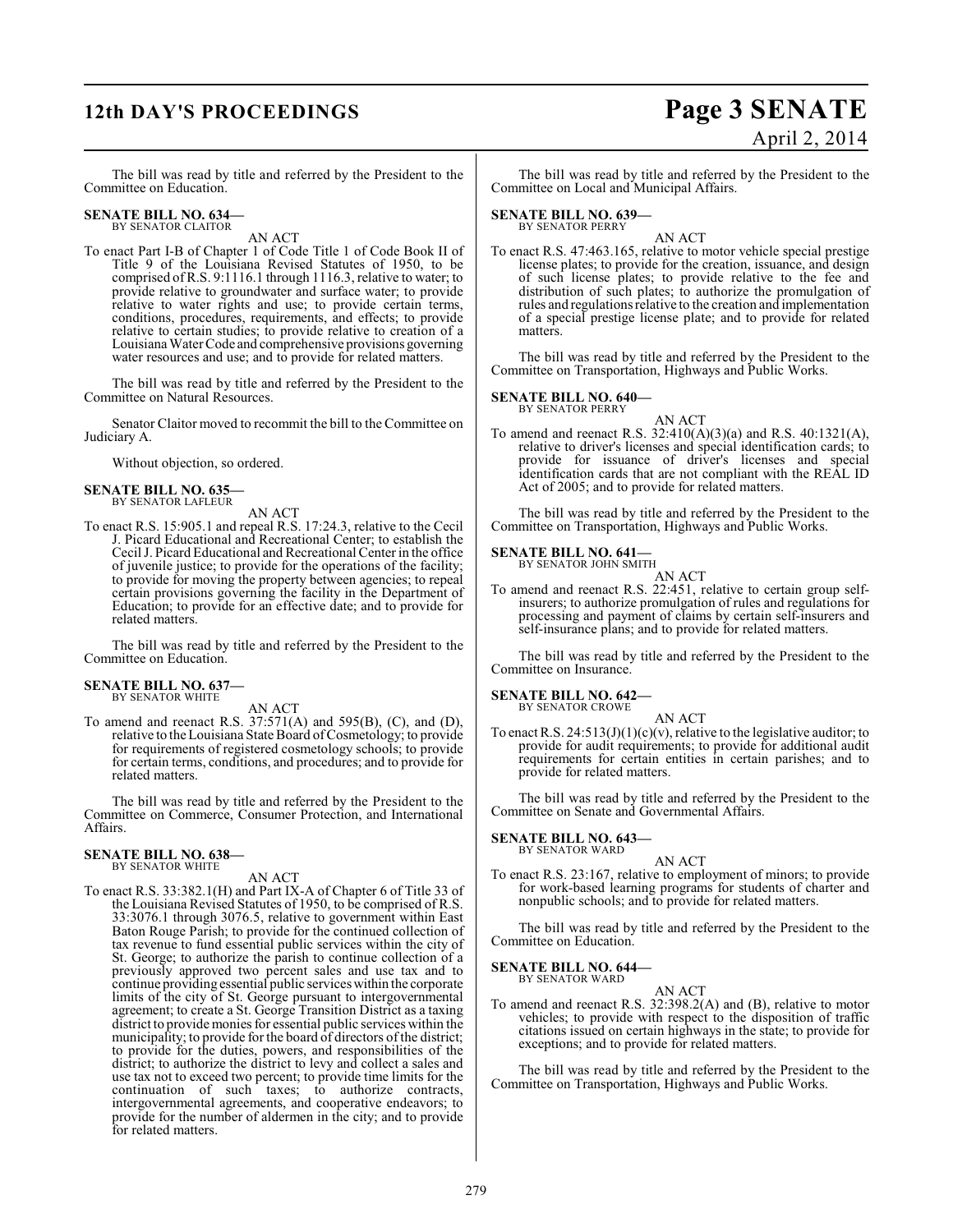#### **SENATE BILL NO. 645—** BY SENATOR WARD

AN ACT

To amend and reenact R.S. 22:260(C), relative to health maintenance organizations; to provide with respect to certain disclosures; and to provide for related matters.

The bill was read by title and referred by the President to the Committee on Insurance.

#### **SENATE BILL NO. 646—** BY SENATOR PETERSON

AN ACT

To enact R.S. 38:2301 and R.S. 39:1555, relative to wages; to require public contractors to pay certain prevailing minimum wages; to provide for the inclusion of certain language in public contacts; and to provide for related matters.

The bill was read by title and referred by the President to the Committee on Labor and Industrial Relations

#### **SENATE BILL NO. 647—** BY SENATOR HEITMEIER

AN ACT

To enact Subpart C of Part XIII of Chapter 3 of Title 46 of the Louisiana Revised Statutes of 1950, to be comprised of R.S. 46:460.81, relative to Medicaid; to provide relative to health information exchanges; to provide relative to legislative findings; to provide for reporting and coordination; to provide relative to confidentiality; and to provide for related matters.

The bill was read by title and referred by the President to the Committee on Health and Welfare.

#### **SENATE BILL NO. 648—**

BY SENATORS DORSEY-COLOMB, AMEDEE, BROOME, BROWN,<br>GALLOT, GUILLORY, HEITMEIER, JOHNS, KOSTELKA, MILLS,<br>NEVERS AND WARD AND REPRESENTATIVES BARRAS, BARROW,<br>CARTER, COX, FOIL, GREENE, HONORE, JAMES, LEGER, PONTI,<br>SCHEXNAYDER

#### AN ACT

To enact R.S. 33:9038.67, relative to cooperative and economic development in East Baton Rouge Parish; to create the Old LNB Building Redevelopment District as a special taxing and tax increment financing district in East Baton Rouge Parish; to provide for the boundaries of the district; to provide for the governance of the district; to provide for the authority, powers, duties, and functions of the governing body; to provide for the levy and collection of taxes within the district; to authorize the district to issue and sell bonds; to authorize the district to engage in tax increment financing; to provide for an effective date; and to provide for related matters.

The bill was read by title and referred by the President to the Committee on Local and Municipal Affairs.

## **SENATE BILL NO. 649—**

BY SENATOR MILLS

#### AN ACT

To enact Chapter 21 of Title 24 of the Louisiana Revised Statutes of 1950, to be comprised ofR.S. 24:1001 through 1005, relative to the Louisiana State Health Care Profession Institute; to provide for its creation and membership; to provide for its duties, functions, and responsibilities; to provide for compensation; to provide relative to reporting; and to provide for related matters.

The bill was read by title and referred by the President to the Committee on Senate and Governmental Affairs.

#### **SENATE BILL NO. 650—** BY SENATOR WALSWORTH

AN ACT

To enact R.S. 30:2060.1, relative to air control standards; to create a carbon dioxide emissions program; to measure carbon dioxide emissions from existing fossil fuel-fired electric generating units; to provide criteria for the standards of performance; to

# **Page 4 SENATE 12th DAY'S PROCEEDINGS**

provide terms, conditions, and requirements; and to provide for related matters.

The bill was read by title and referred by the President to the Committee on Environmental Quality.

#### **SENATE BILL NO. 651—**

BY SENATOR ALLAIN

AN ACT To amend and reenact R.S. 14:95(L), relative to carrying of weapons; to provide that members and officers of the legislature may carry weapons; and to provide for related matters.

The bill was read by title and referred by the President to the Committee on Senate and Governmental Affairs.

# **SENATE BILL NO. 652-**<br>BY SENATOR GUILLORY

AN ACT

To enact R.S. 17:416.22, relative to teachers and classroom discipline; to provide for circumstances under which a teacher may have a student removed from the classroom; to provide for the role of law enforcement agencies; to provide for parental notification; to provide relative to referral for counseling and other services; to provide for student placement in an alternative educational setting; and to provide for related matters.

The bill was read by title and referred by the President to the Committee on Education.

#### **SENATE BILL NO. 653—** BY SENATOR JOHNS

AN ACT

To enact Part V of Chapter 3 of Title 13 of the Louisiana Revised Statutes of 1950, to be comprised of R.S. 13:393.1 through 393.6, relative to facilities operated by the Court of Appeal for the Third Circuit; to provide for creation of the Third Circuit Court of Appeal Building Commission; to provide relative to financial assistance to the Court of Appeal for the Third Circuit relative to costs of acquisition, construction, reconstruction, renovation, improvement, furnishing, equipping, operating and maintenance of its facilities; to provide for the forms of such financial assistance; and to provide for related matters.

The bill was read by title and referred by the President to the Committee on Finance.

## **SENATE BILL NO. 654—**

BY SENATOR MORRELL

AN ACT To amend and reenact R.S.  $26:71.1(1)(e)$  and  $271.2(1)(e)$ , relative to liquor permits; to require the issuance of certain alcoholic beverages permits to bona fide commercial film theaters under certain conditions; and to provide for related matters.

The bill was read by title and referred by the President to the Committee on Judiciary B.

### **SENATE BILL NO. 655—**

BY SENATOR BUFFINGTON

AN ACT To amend and reenact R.S. 17:3046 and enact R.S. 17:3048.1(M), relative to financial assistance for certain qualified students; to authorize public or private entities to make certain donations to various education institutions for recipients of TOPS awards or GO Grants; to provide for an effective date; and to provide for related matters.

The bill was read by title and referred by the President to the Committee on Finance.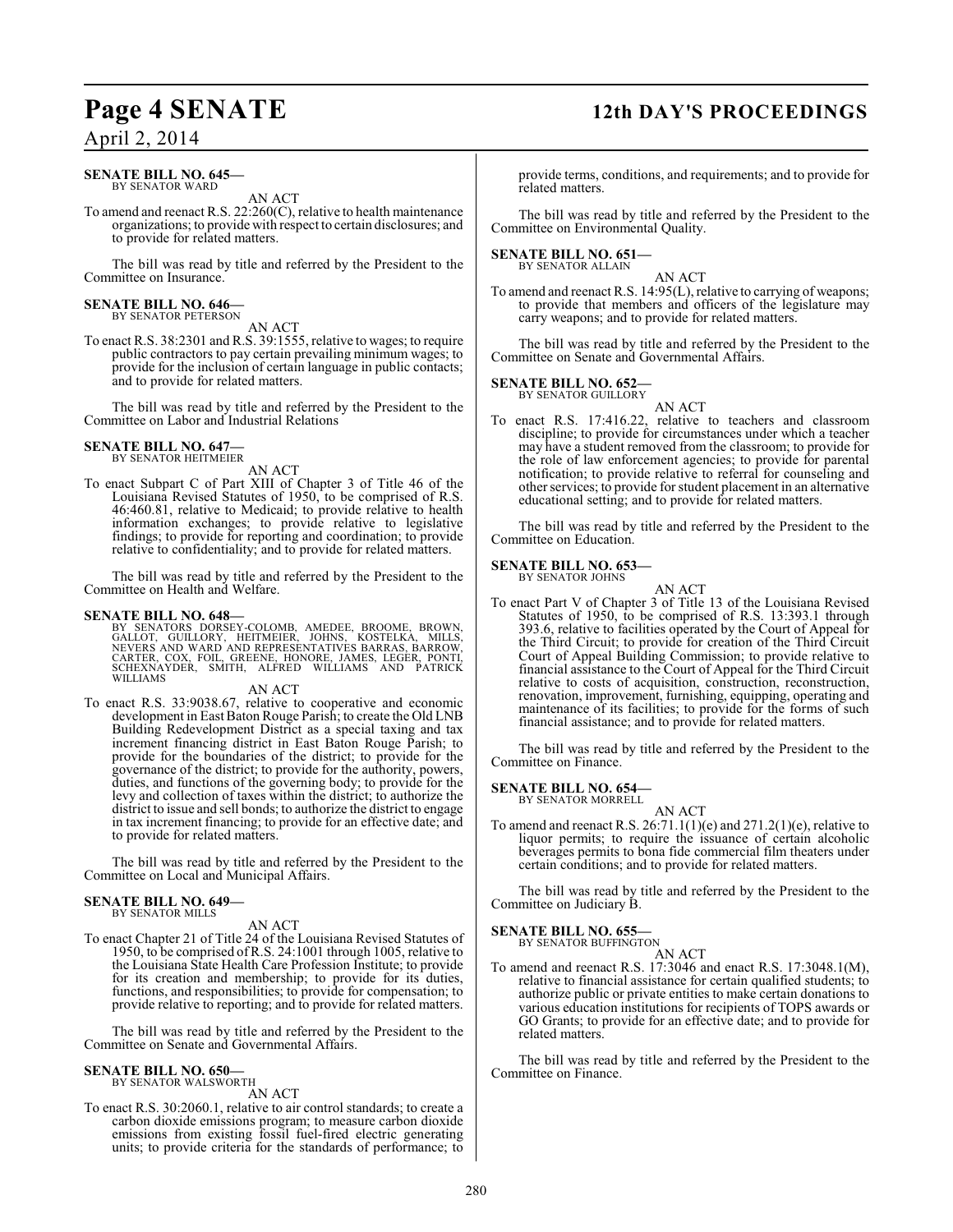# **12th DAY'S PROCEEDINGS Page 5 SENATE**

# April 2, 2014

#### **SENATE BILL NO. 656—** BY SENATOR BUFFINGTON

AN ACT

To amend and reenact R.S. 17:4016(A) and enact R.S. 17:4017(C), relative to scholarships for certain students; to authorize public or private entities to make certain donations to various participating schools for recipients of scholarships; to provide for an effective date; and to provide for related matters.

The bill was read by title and referred by the President to the Committee on Finance.

#### **SENATE BILL NO. 657—** BY SENATOR BUFFINGTON

AN ACT

To enact R.S. 17:24.10(K), relative to financial assistance for participating school systems with early childhood programs; to authorize public or private entities to make certain donations to students enrolled in the Cecil J. Picard LA 4 Early Childhood Program classes; to provide for an effective date; and to provide for related matters.

The bill was read by title and referred by the President to the Committee on Finance.

#### **SENATE BILL NO. 658—**

BY SENATOR BUFFINGTON AN ACT

To amend and reenact R.S. 46:2691(A) and to enact Subpart A of Part II-A of Chapter 1 of Subtitle I of Title 39 of the Louisiana Revised Statutes of 1950, comprised of R.S. 39:91, relative to the deposit of monies received by the state from the Deepwater Horizon oil spill; to establish the Deepwater Horizon Economic Damages Collection Fund; to provide for deposits of monies into the Medicaid Trust Fund for the Elderly; to provide for an effective date; and to provide for related matters.

The bill was read by title and referred by the President to the Committee on Finance.

## **SENATE BILL NO. 659—**

BY SENATORS BUFFINGTON AND ADLEY AN ACT

To enact Chapter 20-A-3 of Title 17 of the Louisiana Revised Statutes of 1950, to be comprised of R.S. 17:3041.31, relative to medical and dental school scholarships; to provide for eligibility; to provide for funding; to provide for rules, and to provide for related matters.

The bill was read by title and referred by the President to the Committee on Education.

#### **SENATE BILL NO. 660—** BY SENATOR MORRISH

AN ACT

To enact R.S. 56:116.1(D)(4), relative to the taking of wild quadrupeds; to allow the taking of certain outlaw quadrupeds during daylight hours from a helicopter; to provide notification requirements; to provide terms, conditions, and requirements; and to provide for related matters.

The bill was read by title and referred by the President to the Committee on Natural Resources.

#### **SENATE BILL NO. 661—** BY SENATOR ERDEY

AN ACT

To enact R.S. 32:155, relative to motor vehicles; to provide authority to remove vehicles, cargo, or other personal property from roadways; to provide for reopening roadway lanes during peak traffic hours; and to provide for related matters.

The bill was read by title and referred by the President to the Committee on Transportation, Highways and Public Works.

### **SENATE BILL NO. 662—**

BY SENATOR ERDEY

AN ACT To amend and reenact R.S. 56:116.1(B)(1), relative to the taking of game birds and wild quadrupeds; to provide for the taking of game birds and wild quadrupeds from a moving land vehicle on private property; to provide certain prohibitions; to provide terms, conditions, and requirements; and to provide for related matters.

The bill was read by title and referred by the President to the Committee on Natural Resources.

**SENATE BILL NO. 663—** BY SENATOR CORTEZ

AN ACT

To enact R.S. 39:469.1, relative to tax exemptions, rebates, or economic development incentives for use associated with publicly-owned facilities; to prohibit financial support by state agencies for certain events; and to provide for related matters.

The bill was read by title and referred by the President to the Committee on Senate and Governmental Affairs.

## **SENATE BILL NO. 664—**

BY SENATOR CORTEZ AN ACT

To enact R.S. 3:17(F), relative to prescribed burning; to provide for the powers, duties, and authority of the commissioner of agriculture and forestry; to allow the commissioner to receive complaints of prescribed burns and investigate such complaints; to provide the commissioner with authority to suspend or revoke certain authorizations; and to provide for related matters.

The bill was read by title and referred by the President to the Committee on Environmental Quality.

#### **SENATE BILL NO. 665—** BY SENATOR CORTEZ

AN ACT

To amend and reenact R.S. 47:302.18(B) and 332.9(B), relative to the Lafayette Parish Visitors Enterprise Fund; to provide for allocation and distributions of monies in the fund; to provide for an effective date; and to provide for related matters.

The bill was read by title and referred by the President to the Committee on Local and Municipal Affairs.

# **SENATE BILL NO. 666—** BY SENATOR CORTEZ

AN ACT

To amend and reenact R.S.  $17:3995(A)(1)(b)(ii)$ , to enact R.S.  $17:3995(A)(1)(d)$ , and to repeal R.S.  $17:3995(A)(1)(c)$ , relative to charter school funding; to provide relative to the use of certain local revenues for computing and allocating the per pupil amount provided to all charter schools; to provide exceptions; to provide for an effective date; and to provide for related matters.

The bill was read by title and referred by the President to the Committee on Education.

**SENATE BILL NO. 667—** BY SENATOR ADLEY

AN ACT

To amend and reenact R.S. 30:29(B)(6), (H), and (I) and Code of Civil Procedure Art.  $1563(A)(2)$  and to enact R.S. 30:29(C)(2)(c) and 29.2, relative to the remediation of oilfield sites and exploration and production sites; to provide for presumption and jury charge following a limited admission of liability; to provide for reasonable attorney fees and costs following a preliminary dismissal; to provide for certain remediation damages; to provide terms, conditions, and requirements; and to provide for related matters.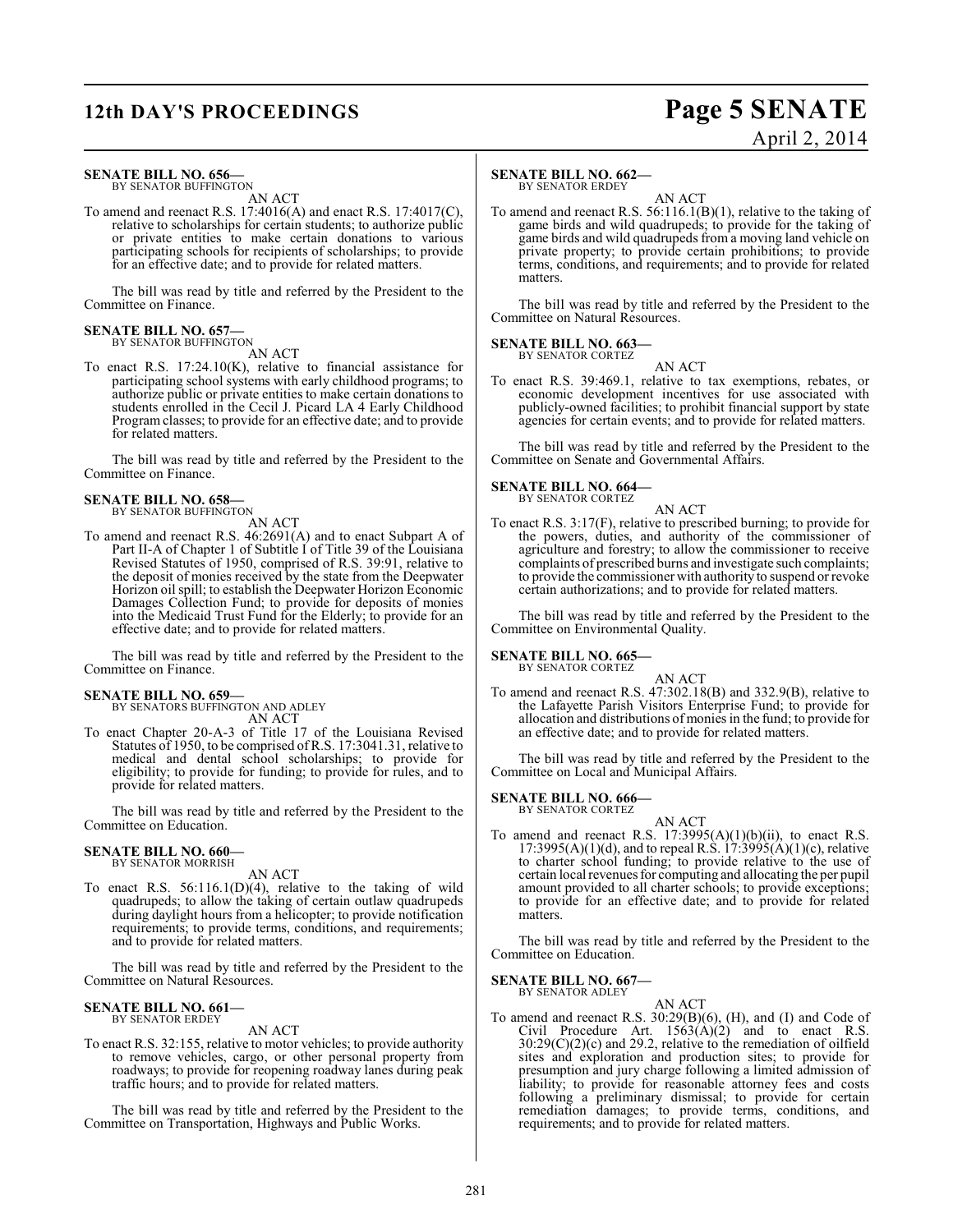# **Page 6 SENATE 12th DAY'S PROCEEDINGS**

## April 2, 2014

The bill was read by title and referred by the President to the Committee on Natural Resources.

#### **SENATE BILL NO. 668—** BY SENATOR CROWE

AN ACT

To enact Part XIV of Chapter 1 of Title 49 of the Louisiana Revised Statutes of 1950, to be comprised of R.S. 49:200.11 through 200.22, relative to state commissions; to provide for the creation of the EEXL commission; to provide for content and performance standards; to provide for curriculum; to provide for assessments; to provide for legislative intent; to require state control over content and performance standards; to provide for definitions; to provide for exceptions; to provide for prohibitions; to provide for a commission to oversee the development of curriculum, content and performance standards, and assessments; to provide for membership of the commission; to provide for a task force to develop content and performance standards; to provide for a task force to develop curriculum; to provide for a task force to develop assessments; to provide for membership of each task force; to provide for stakeholder input; to provide for deadlines; to provide a method of adoption; to provide transition; to require approval by the legislature; and to provide for related matters.

The bill was read by title and referred by the President to the Committee on Education.

#### **Motion**

Senator Crowe moved that the bill be referred to the Committee on Senate and Governmental Affairs.

Senator Appel objected.

#### **ROLL CALL**

The roll was called with the following result:

#### YEAS

Crowe Total - 1

#### **NAYS**

| Mr. President<br>Adley<br>Allain<br>Amedee<br>Appel<br><b>Broome</b><br><b>Brown</b><br>Buffington<br>Chabert<br>Claitor<br>Cortez<br>Donahue<br>Total - 34 | Dorsey-Colomb<br>Gallot<br>Guillory<br>Heitmeier<br>Johns<br>LaFleur<br>Long<br>Martiny<br>Mills<br>Morrish<br>Murray<br><b>Nevers</b><br><b>ABSENT</b> | Peacock<br>Perry<br>Peterson<br>Riser<br>Smith, G.<br>Smith, J.<br>Tarver<br>Thompson<br>Walsworth<br>White |
|-------------------------------------------------------------------------------------------------------------------------------------------------------------|---------------------------------------------------------------------------------------------------------------------------------------------------------|-------------------------------------------------------------------------------------------------------------|
| Erdey<br>$ -$                                                                                                                                               | Morrell<br>-- -                                                                                                                                         |                                                                                                             |

Kostelka Ward Total - 4

The Chair declared the motion failed.

# **SENATE BILL NO. 669—** BY SENATOR CROWE

#### AN ACT

To amend and reenact R.S. 17:24.4 and to enact Subpart B-2 of Part 1 of Chapter 1 of Title 17 of the Louisiana Revised Statutes of 1950, to be comprised ofR.S. 17:34.1 through 34.10, relative to elementary and secondary education; to provide for content and performance standards; to provide for curriculum; to provide for assessments; to provide for legislative intent; to require state

control over content and performance standards; to provide for definitions; to provide for exceptions; to provide for prohibitions; to provide for a commission to oversee the development of curriculum, content and performance standards, and assessments; to provide for membership of the commission; to provide for task forces to develop content and performance standards; to provide for task forces to develop curriculum; to provide for a task force to develop assessments; to provide for membership of each task force; to provide for stakeholder input; to provide for deadlines; to provide for legislative approval; and to provide for related matters.

The bill was read by title and referred by the President to the Committee on Education.

#### **SENATE BILL NO. 670—**

BY SENATOR THOMPSON AN ACT

To enact R.S. 46:1053(FF), relative to certain hospital service districts; to provide for appointments of board members; to provide for qualification of members; and to provide for related matters.

The bill was read by title and referred by the President to the Committee on Local and Municipal Affairs.

**SENATE BILL NO. 671—**<br>BY SENATORS MARTINY AND GARY SMITH AND REPRESENTATIVES<br>STOKES AND WILLMOTT AN ACT

To enact Chapter 5 of Subtitle VII of Title 47 of the Louisiana Revised Statutes of 1950, to be comprised of R.S. 47:6500 through 6503, relative to rebate incentives for air carriers transporting international passengers; to establish a program for such incentives; to provide for qualifications of air carriers and conditions for earning the rebates; to provide for calculation of the amount of the rebates; and to provide for related matters.

The bill was read by title and referred by the President to the Committee on Revenue and Fiscal Affairs.

#### **SENATE BILL NO. 672—**

BY SENATORS WHITE AND CLAITOR AN ACT

To amend and reenact R.S. 17:57, 58, and 58.2(A), (B), and (C), relative to the East Baton Rouge Parish School Board; to provide for the membership of the board, for districts, and for election of the members; and to provide for related matters.

The bill was read by title and referred by the President to the Committee on Education.

## **SENATE BILL NO. 673—**

## BY SENATOR GUILLORY

AN ACT To amend and reenact R.S. 11:62(4)(introductory paragraph), (5)(introductory paragraph), and (11)(introductory paragraph),  $102(B)(1)$  and  $(3)(a)$  and  $(d)(v)$ ,  $(vi)$ , and  $(vii)$ ,  $542(A)(2)(a)$ , 883.1(A)(2)(a), and 1145.1(A)(1)(a), (C)(4)(a)(introductory paragraph), and (E) and to repeal R.S. 11:62(4.1), (5.1), and  $(11.1)$ ,  $102(C)(1)(m)$ ,  $542(C)(4)(d)(iii)$  and (e)(iii), 883.1(C)(4)(d)(iii) and (e)(iii), 1145.1(C)(4)(a)(iii) and (b)(iii), and Chapter 7 of Subtitle II of Title 11 of the Louisiana Revised Statutes of 1950, comprised of R.S. 11:1399.1 through 1399.7, relative to the cash balance plan; to delete provisions referencing the plan; to provide for an effective date; and to provide for related matters.

The bill was read by title and referred by the President to the Committee on Retirement.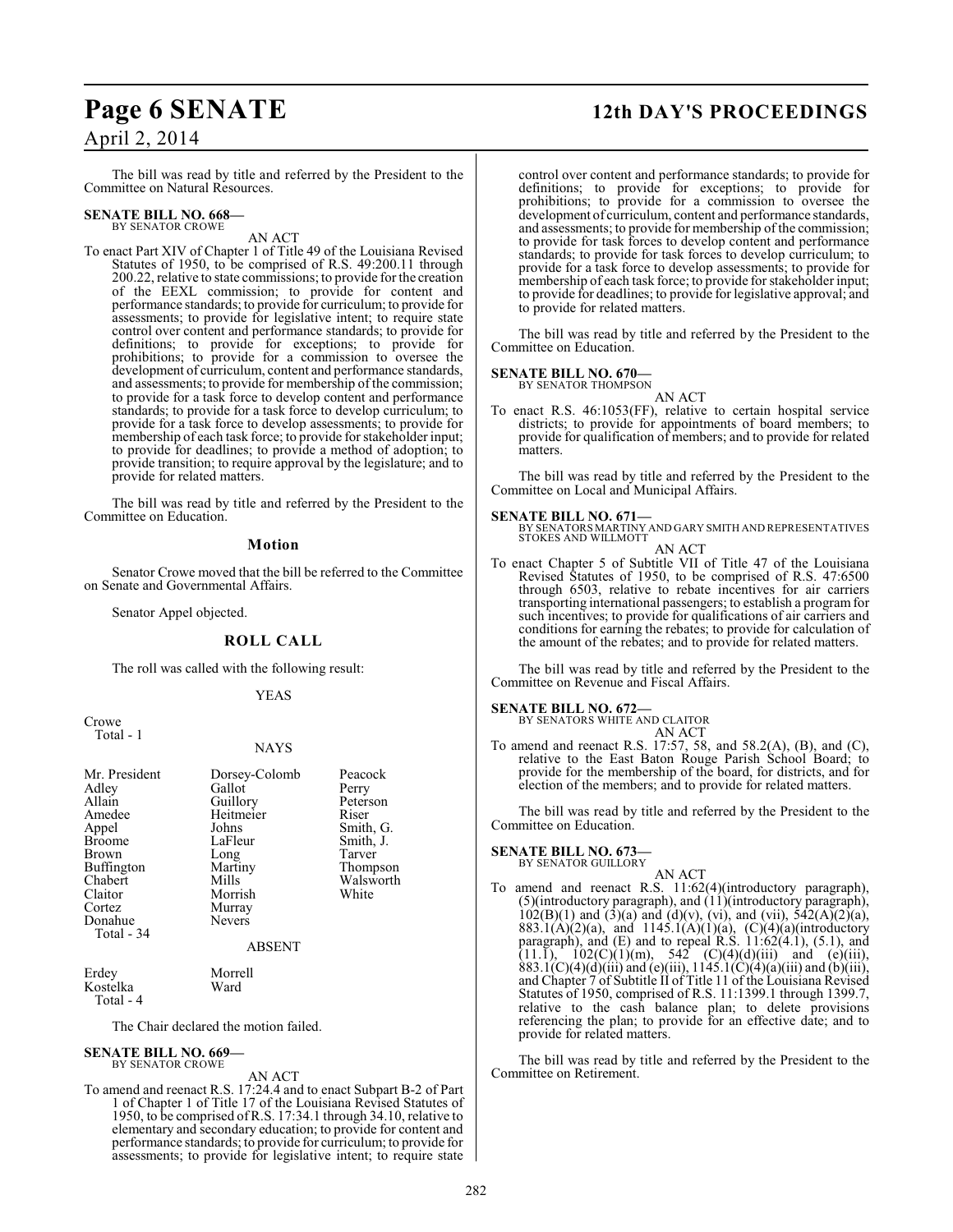#### **SENATE BILL NO. 674—** BY SENATOR NEVERS

AN ACT

To enact R.S. 33:7.1, relative to incorporation of unincorporated areas; to provide for a moratorium on incorporation of unincorporated areas; to provide for an effective date; and to provide for related matters.

The bill was read by title and referred by the President to the Committee on Local and Municipal Affairs.

# **SENATE BILL NO. 675—** BY SENATOR RISER

AN ACT

To enact R.S. 13:2583.6, relative to constables; to authorize a constable of a justice of the peace court in Caldwell Parish to appoint a deputy; to require certain training; to provide relative to the filing of certain oaths of office; to provide for compensation; to provide for qualifications of office; to provide for residency requirements; to provide for prohibitions; and to provide for related matters.

The bill was read by title and referred by the President to the Committee on Local and Municipal Affairs.

#### **SENATE BILL NO. 676—** BY SENATOR RISER

AN ACT

To enact R.S. 40:1789.1, relative to the possession and transfer of certain firearms; to provide relative to the issuance of firearm suppressor certifications; to require the chief law enforcement officer to take action on applications for weapon transfers within a specified time period; to provide for definitions; to provide for immunity; and to provide for related matters.

The bill was read by title and referred by the President to the Committee on Judiciary B.

#### **SENATE BILL NO. 677—** BY SENATOR MURRAY

AN ACT

To amend and reenact R.S. 42:1111(C)(1)(b), relative to the Code of Governmental Ethics; to provide for certain restrictions for payment from nonpublic sources; and to provide for related matters.

The bill was read by title and referred by the President to the Committee on Senate and Governmental Affairs.

#### **SENATE BILL NO. 678—** BY SENATOR GALLOT

AN ACT

To enact Chapter 34 of Title 33 of the Louisiana Revised Statutes of 1950, to be comprised of R.S. 33:9301 through 9309, relative to economic and community development in Orleans Parish; to create the Louisiana Economic Development District, a political subdivision of the State of Louisiana; to provide for the boundaries of the district; to provide for the governance of the district; to provide for the authority, powers, duties, and function of the governing body; to allow for the levy and collection of taxes and special assessments within the district; to provide for the authority to create subdistricts within the district; to authorize the district to issue and sell bonds; to provide for the duration of the district; and to provide for related matters.

The bill was read by title and referred by the President to the Committee on Local and Municipal Affairs.

# **SENATE BILL NO. 679—** BY SENATOR NEVERS

AN ACT

To amend and reenact R.S. 9:3557(B), 3560(A), 3561(A), 3561.1(G), 3578.4(A), 3578.5, 3578.6, and 3578.8, R.S. 14:511, and R.S. 51:1406(1), and to enact R.S. 9:3518.4, 3537, 3561.2, 3578.4.1 and 3578.9, relative to consumer credit transactions, deferred presentment transactions and small loans; to provide relative to

# **12th DAY'S PROCEEDINGS Page 7 SENATE** April 2, 2014

the Louisiana Consumer Credit Law and to the Louisiana Deferred Presentment and Small Loans Act; to provide for powers of the commissioner of the Office of Financial Institutions; to provide for examination of certain records by the legislative auditor; to provide relative to the authority of the attorney general relative to deferred presentment transactions and small loans; to provide relative to certain lenders; to provide relative to licensing and record maintenance in consumer credit transactions; to provide relative to the location of offices of makers of consumer loans; to provide for the collection and reporting of certain information and data; to provide relative to holding of checks in deferred presentment transactions and small loans; to provide relative to certain limitations on loans, loan fees, finance charges and interest; to provide relative to certain prohibited acts and violations of such acts; to provide relative to applicability of loansharking in deferred presentment transactions and small loans; to provide certain definitions, terms, conditions, procedures, prohibitions, exemptions, penalties and effects; and to provide for related matters.

The bill was read by title and referred by the President to the Committee on Commerce, Consumer Protection, and International Affairs.

#### **Senate Concurrent Resolutions on Second Reading**

#### **SENATE CONCURRENT RESOLUTION NO. 55—** BY SENATOR APPEL

A CONCURRENT RESOLUTION

To provide for legislative approval of the formula developed by the State Board of Elementary and Secondary Education pursuant to Article VIII, Section 13(B) of the Constitution of Louisiana to determine the cost of a minimum foundation program of education in all public elementary and secondary schools as well as to equitably allocate the funds to parish and city school systems, and adopted by the board on March 13, 2014.

The resolution was read by title and referred by the President to the Committee on Education.

#### **Message from the House**

#### **ASKING CONCURRENCE IN HOUSE BILLS AND JOINT RESOLUTIONS**

#### April 2, 2014

To the Honorable President and Members of the Senate:

I am directed to inform your honorable body that the House of Representatives has finally passed and asks your concurrence in the following House Bills and Joint Resolutions:

| <b>HB</b> No. 42 | HB No. 54  | HB No. 126  |
|------------------|------------|-------------|
| HB No. 187       | HB No. 194 | HB No. 267  |
| HB No. 349       | HB No. 456 | HB No. 582  |
| HB No. 641       | HB No. 832 | HB No. 896  |
| HB No. 940       | HB No. 998 | HB No. 1012 |

Respectfully submitted, ALFRED W. SPEER Clerk of the House of Representatives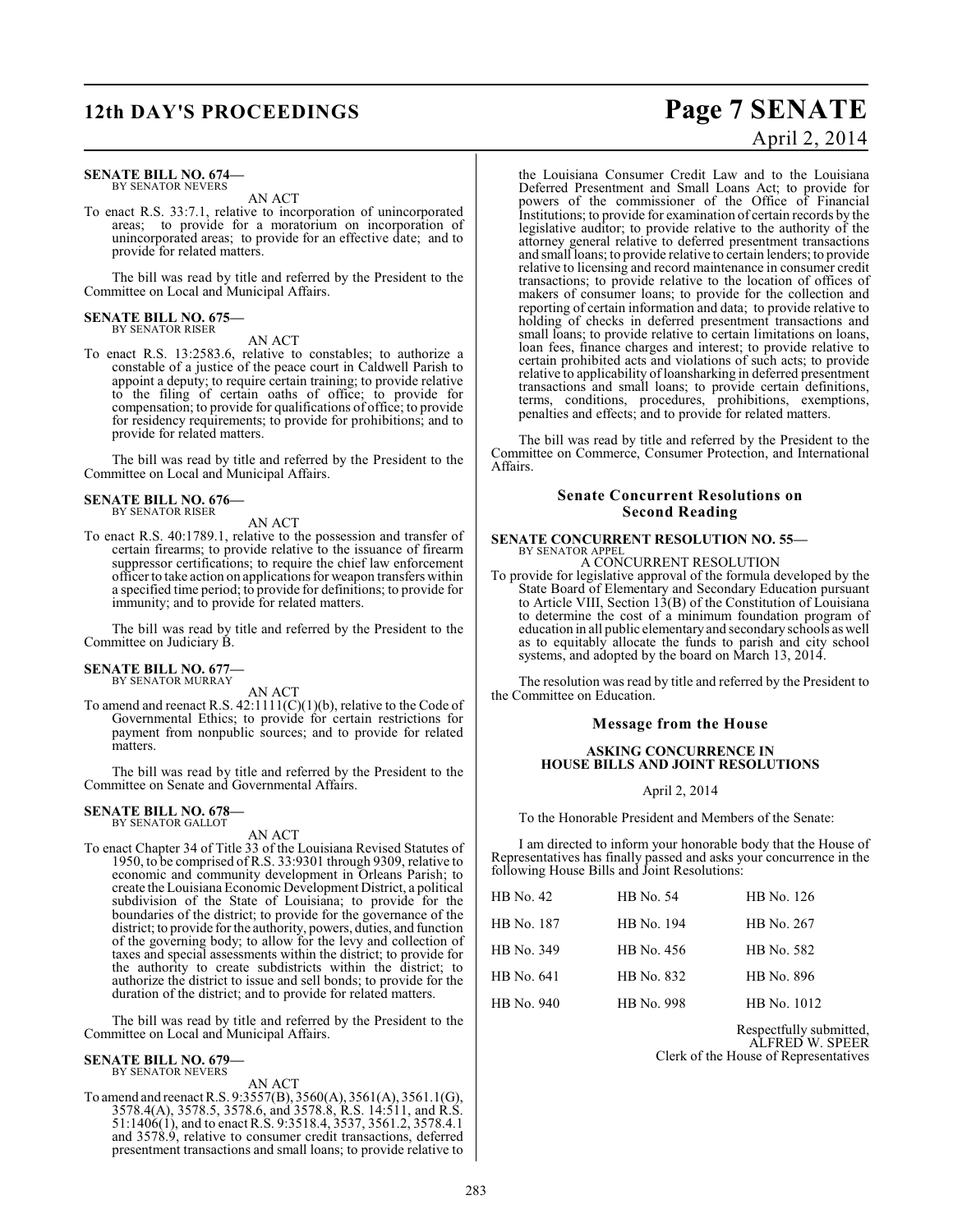# **Page 8 SENATE 12th DAY'S PROCEEDINGS**

April 2, 2014

## **House Bills and Joint Resolutions on First Reading**

### **HOUSE BILL NO. 42—**

BY REPRESENTATIVE PEARSON AN ACT

To amend and reenact R.S. 11:102(B)(3)(d)(vi), relative to the liabilities of the Louisiana School Employees' Retirement System; to establish accounts for the full or partial payment of such liabilities; to provide for credits to such accounts; to provide for application of funds from certain accounts toward such liabilities; to provide an effective date; and to provide for related matters.

The bill was read by title and placed on the Calendar for a second reading.

#### **HOUSE BILL NO. 54—**

BY REPRESENTATIVES JAMES AND FOIL AN ACT

To enact R.S. 13:1894.2, relative to city or municipal courts; to require the assessment of additional costs for specific alcohol related violations; to require any city or municipal court with certain specialized divisions or sections to impose certain costs; to require the creation of a special fund for deposit of all fees collected; to provide for the disposition and use of collected fees; and to provide for related matters.

The bill was read by title and placed on the Calendar for a second reading.

# **HOUSE BILL NO. 126—** BY REPRESENTATIVE HENRY BURNS

AN ACT

To amend and reenact R.S. 32:863.1(B), relative to evidence of compulsory motor vehicle liability security contained in a motor vehicle; to provide for document requirements; to provide for compliance checks by law enforcement officers; and to provide for related matters.

The bill was read by title and placed on the Calendar for a second reading.

**HOUSE BILL NO. 187—** BY REPRESENTATIVES LOPINTO, ADAMS, ARNOLD, BADON, BERTHELOT, WESLEY BISHOP, BROADWATER, BROSSETT, DOVE, GAROFALO, HUNTER, JAMES, KLECKLEY, MORENO, SCHEXNAYDER, TALBOT, AND WOODRUFF AND SENATOR GARY SMITH

AN ACT

To amend and reenact R.S. 14:286(D), R.S. 40:34(B)(1)(a)(viii),  $(h)(v)$ , (i), and (j), and R.S. 44:4.1(B)(26), to enact Chapter 1-C of Code Title IV of Code Book III of Title 9 of the Louisiana Revised Statutes of 1950, to be comprised of R.S. 9:2718 through 2720.15, R.S. 14:286(E), and Part VII of Chapter 2 of Title 40 of the Louisiana Revised Statutes of 1950, to be comprised of R.S. 40:93 through 97, and to repeal R.S. 9:2713, relative to surrogacy; to provide for amendments to birth certificates; to provide for definitions relative to surrogacy contracts; to provide for genetic surrogacy contracts; to provide for the enforceability of gestational surrogacy contracts; to provide for the parties to a gestational surrogacy contract; to provide for contractual requirements for a gestational surrogacy contract; to provide for a proceeding to approve a gestational surrogacy contract; to provide for the check of the criminal records of the parties to a gestational surrogacy contract; to provide for an order preceding embryo transfer relative to a gestational surrogacy contract; to provide for matters relative to multiple attempts at in utero embryo transfer; to provide for confidentiality of the proceedings relative to a gestational surrogacy contract; to provide for continuing and exclusive jurisdiction to the proceedings relative to a gestational surrogacy contract; to provide for the termination of a gestational surrogacy contract by notice; to provide for remedies for the failure to perform under a gestational surrogacy contract; to provide for the termination of a gestational surrogacy contract and for the effects of divorce, nullity, and death on a gestational

surrogacy contract; to provide for the effect of a subsequent marriage of the gestational mother on a gestational surrogacy contract; to provide for a post-birth order; to provide for DNA testing when the child is alleged not to be the child of the intended parents; to provide for time limitations and finality; to prohibit certain acts relative to a gestational surrogacy contract occurring on or after the effective date; to provide for data collection; and to provide for related matters.

The bill was read by title and placed on the Calendar for a second reading.

#### **HOUSE BILL NO. 194—**

BY REPRESENTATIVE ROBIDEAUX AN ACT

To enact Subpart PP of Part 1 of Chapter 1 of Subtitle II of Title 47 of the Louisiana Revised Statutes of 1950, to be comprised of R.S. 47:120.231, relative to state individual income tax return checkoffs for certain donations; to provide for a method for individuals to donate all or a portion of any refund due to them to Louisiana State Troopers Charities, Inc.; to provide for the administration and disbursement of donated monies; to provide for reporting; to provide for an effective date; and to provide for related matters.

The bill was read by title and placed on the Calendar for a second reading.

#### **HOUSE BILL NO. 267—**

BY REPRESENTATIVE PONTI AN ACT

To amend and reenactR.S. 39:551.1 and 997(A) and R.S. 51:1157.1, relative to bond insurance; to remove the Board of Commerce and Industry and the secretary of the Department of Economic Development from the process of bond approval; and to provide for related matters.

The bill was read by title and placed on the Calendar for a second reading.

**HOUSE BILL NO. 349—**

BY REPRESENTATIVE BARRAS AN ACT

To amend and reenact R.S. 41:1215(B)(7), relative to leases of public property by public benefit corporations; to authorize lease payments to be made annually, quarterly, or monthly; and to provide for related matters.

The bill was read by title and placed on the Calendar for a second reading.

#### **HOUSE BILL NO. 456—**

BY REPRESENTATIVE SCHRODER AN ACT

To enact R.S. 33:2541.3, relative to the municipal fire and police civil service; to provide relative to the position of police chief for the city of Covington; to provide that such position is in the unclassified service; to provide relative to the appointment, supervision, and discharge of any person in any such position; to provide relative to qualifications; to provide relative to resignation from the position and return to the classified service; and to provide for related matters.

The bill was read by title and placed on the Calendar for a second reading.

**HOUSE BILL NO. 582—** BY REPRESENTATIVE JONES

AN ACT

To enact R.S. 33:2740.32, relative to the city of Morgan City; to create the Morgan City Development District; to provide for the governing authority thereof; to provide for its powers and duties; to provide relative to the levy and collection of taxes by the governing authority of the district; to provide relative to bonds and other indebtedness of the district; and to provide for related matters.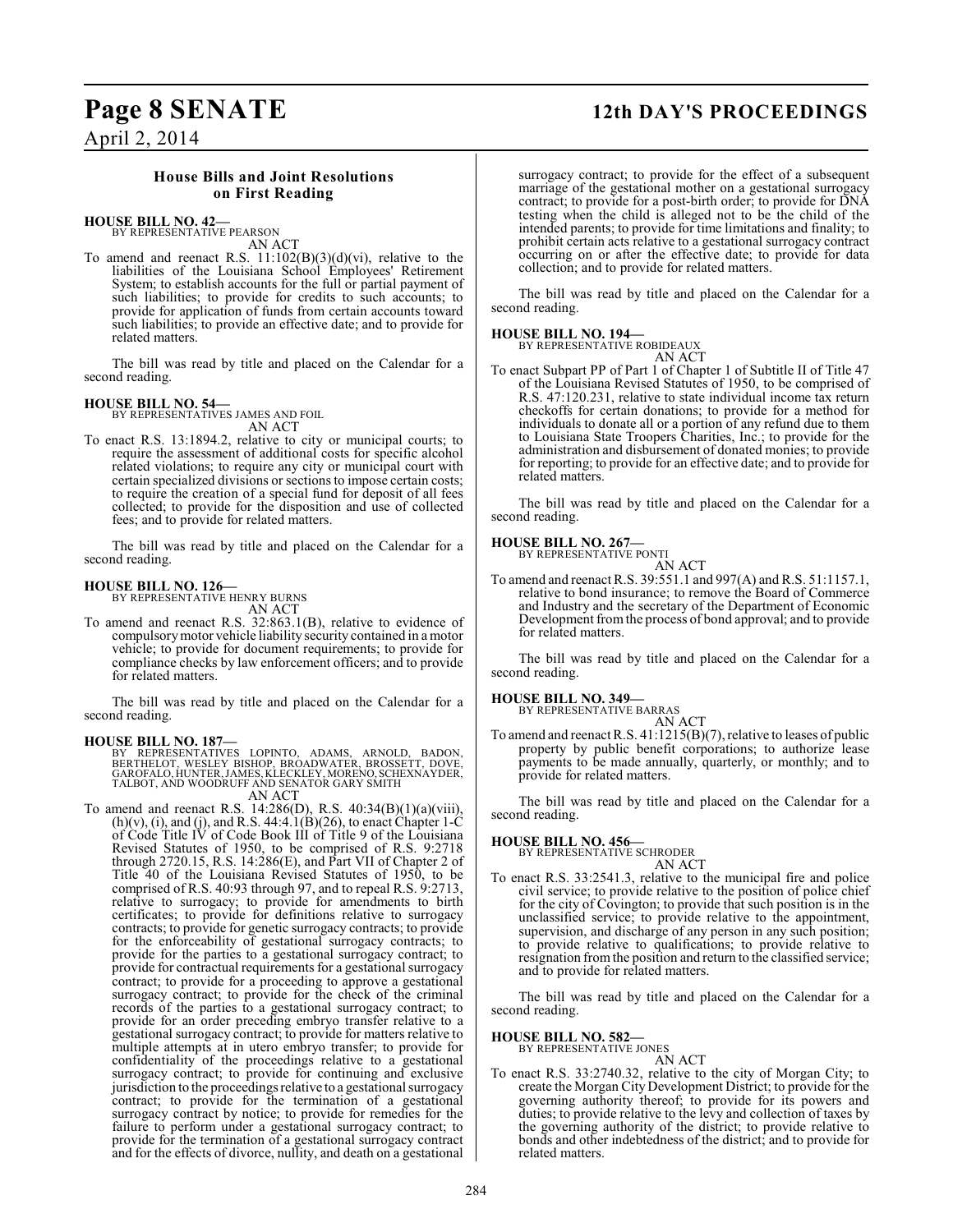# **12th DAY'S PROCEEDINGS Page 9 SENATE**

# April 2, 2014

The bill was read by title and placed on the Calendar for a second reading.

# **HOUSE BILL NO. 641—** BY REPRESENTATIVE HARRISON

AN ACT

To amend and reenact R.S. 13:5713(A) and 5715(A)(2), R.S. 14:30(B)(1) and 95(H), and R.S. 17:2355.1, relative to coroners; to provide for duties of coroners relative to the investigation of deaths and the arrangement and expenses related to the disposition of bodies; to amend the definition of "peace officer" for purposes of first degree murder; to provide for the possession and concealing of handguns; to provide relative to the search of donor information; and to provide for related matters.

The bill was read by title and placed on the Calendar for a second reading.

### **HOUSE BILL NO. 832—**

BY REPRESENTATIVE BROADWATER AN ACT

To enact R.S. 17:3803(B)(1)(k), relative to the investment authority of the state treasurer; to provide relative to the investment of certain monies in the Louisiana Education Quality Trust Fund; to authorize certain permissible investments; to provide for certain limitations; and to provide for related matters.

The bill was read by title and placed on the Calendar for a second reading.

**HOUSE BILL NO. 896—** BY REPRESENTATIVES DANAHAY AND WILLMOTT AN ACT

To enact R.S. 32:43, relative to automated speed enforcement devices; to prohibit the installation and use of automated speed enforcement systems on state highways; to prohibit the imposition and collection of certain fines, fees, or penalties under certain circumstances; to provide for definitions; and to provide for related matters.

The bill was read by title and placed on the Calendar for a second reading.

#### **HOUSE BILL NO. 940—**

BY REPRESENTATIVES ABRAMSON, BILLIOT, BROSSETT, MORENO, JAY MORRIS, ST. GERMAIN, AND WILLMOTT AN ACT

To enact R.S. 13:2575.6, relative to adjudication procedures in the city of New Orleans; to authorize the adoption of nuisance ordinances relative to sanitation and litter violations; to provide for administrative adjudication proceedings for sanitation and litter violations; to provide for the notice and procedures for the administrative adjudication hearing; to provide for civil fines and penalties; to provide for an appeal process; and to provide for related matters.

The bill was read by title and placed on the Calendar for a second reading.

#### **HOUSE BILL NO. 998—** BY REPRESENTATIVE ORTEGO

AN ACT

To amend and reenact R.S. 32:235(A) and to enact R.S.  $25:651(C)(7)$ , relative to the uniform highway marking system manual and specifications for a uniform system of traffic control devices; to require the Department of Transportation and Development to adopt a supplement and specifications to the manual on uniform traffic control devices permitting parish governing authorities to request bilingual signs on certain roads; to provide guidelines for the supplement to be adopted by the Department of Transportation and Development; to provide for additional authority for the Council for the Development of French in Louisiana; and to provide for related matters.

The bill was read by title and placed on the Calendar for a second reading.

**HOUSE BILL NO. 1012—** BY REPRESENTATIVES LORUSSO, ADAMS, BILLIOT, STOKES, WILLMOTT, AND WOODRUFF AND SENATORS APPEL, MARTINY, AND PETERSON

AN ACT

To amend and reenact R.S. 33:1420.19, relative to Jefferson Parish; to provide relative to a special taxing district located within the parish; to provide relative to the boundaries, purpose, and governance of the district; to provide relative to the powers and duties of the district and its governing board; to provide relative to district funding; and to provide for related matters.

The bill was read by title and placed on the Calendar for a second reading.

#### **House Bills and Joint Resolutions on Second Reading**

#### **HOUSE BILL NO. 16—**

BY REPRESENTATIVES TERRY LANDRY, ARNOLD, GAINES, LEOPOLD, MORENO, JAY MORRIS, AND THIERRY AN ACT

To enact R.S.  $13:5401(C)(5)$ , relative to reentry courts; to authorize the creation of a reentry division of the Fifteenth Judicial District Court; and to provide for related matters.

The bill was read by title and referred by the President to the Committee on Judiciary B.

#### **HOUSE BILL NO. 55—**

BY REPRESENTATIVES LOPINTO, ADAMS, ARMES, BADON, BARRAS, WESLEY BISHOP, BROSSETT, BROWN, HENRY BURNON, ALEXANDICAN<br>CARMODY, CARTER, COX, DIXON, GAINES, GUILLORY, HARRISDN,<br>HAZEL, HODGES, HOFFMANN, HONORE, HOWARD, HUNTER,<br>K

To amend and reenact R.S. 44:4.1(38), to enact Title XXXIV of the Code of Criminal Procedure, to be comprised of Articles 971 through 995, and to repeal R.S. 44:9, relative to expungement; to provide for the effect of expunged records; to provide for definitions; to authorize the expungement of certain felony conviction records; to prohibit the dissemination of expunged records by third parties; to provide penalties for the unlawful dissemination of expunged records by third parties; to provide for legislative findings; to provide for applicability; to provide for procedures for obtaining an expungement; to provide for filing of motions to obtain an expungement; to provide for service of motions for expungement; to provide for service of judgments of expungement; to authorize the expungement of conviction records after a certain period of time has elapsed; to provide for eligibility to obtain an expungement; to delete provisions of law referring to destruction of arrest or conviction records; to provide for the assessment of certain fees for expungement; to provide that certain fees are nonrefundable; to provide for expungement by redaction ofrecords; to provide for uniform forms for expungement; to provide for the exemption of certain fees in certain circumstances; to provide for a judgment granting an expungement; to provide for contradictory hearings; to prohibit incarcerated individuals from filing a motion to expunge an arrest or conviction record; to provide for the interim expungement of certain arrests from criminal history records; to provide for exceptions to the public records law; and to provide for related matters.

The bill was read by title and referred by the President to the Committee on Judiciary B.

AN ACT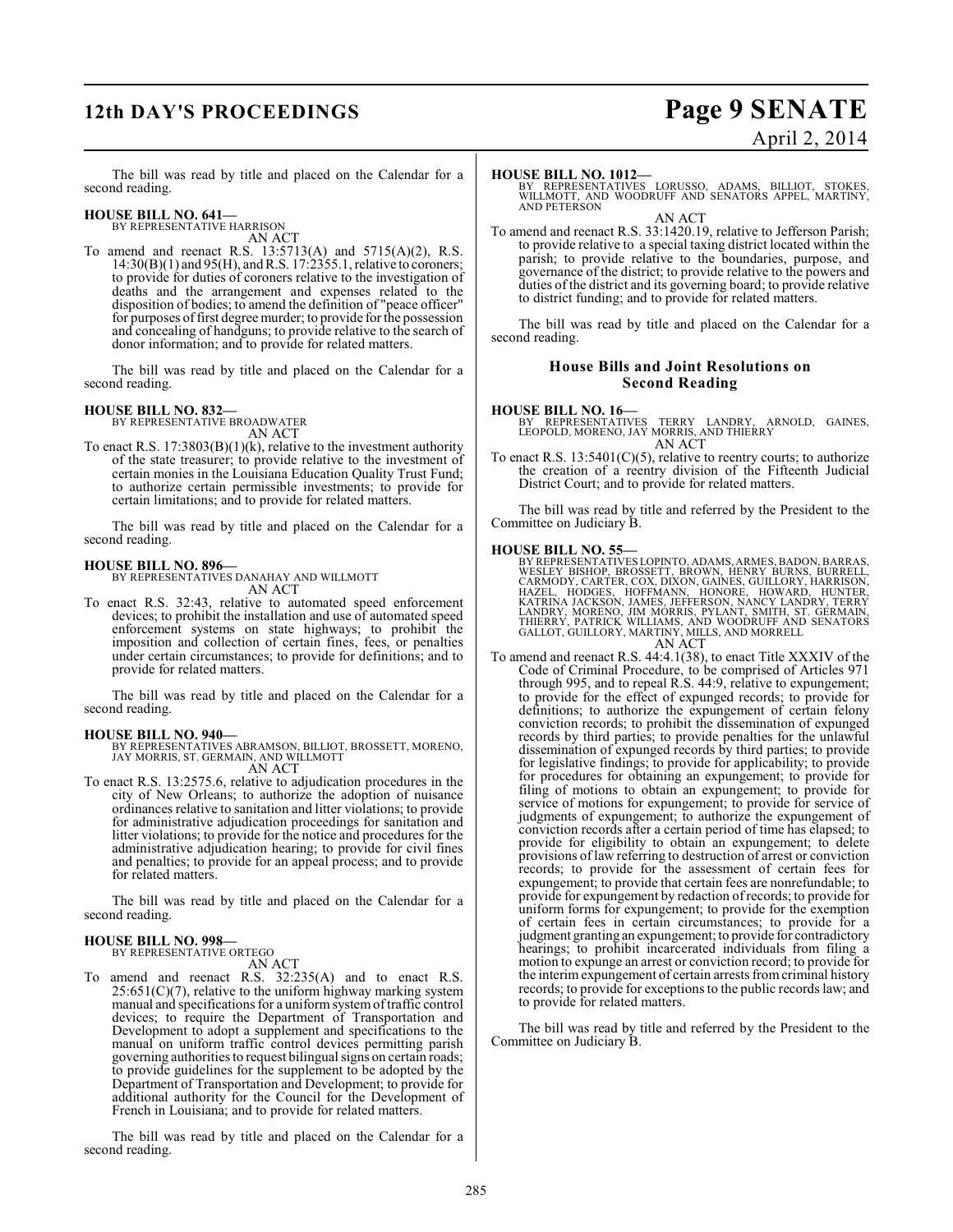**HOUSE BILL NO. 63—**

BY REPRESENTATIVES LEGER, ANDERS, ARMES, ARNOLD, BADON, BILLIOT, WESLEY BISHOP, BROSSETT, BROWN, HENRY BURNS, TIM<br>BURNS, CARTER, CHAMPAGNE, COX, DIXON, GUINN, HARRIS,<br>HENRY, HILL, HOFFMANN, HOWARD, KATRINA JACKSON,<br>KLECKLEY, LEBAS, LOPINTO, MILLER, MORENO, POPE, PRICE,<br>SCHRODER

#### AN ACT

To amend and reenact R.S. 4:163.1(D)(2)(d) and 715(B)(2), R.S. 6:747(A), R.S. 9:1613, 2799(A)(2) and (B)(1), 2799.3, the heading of Part V-A of Chapter 2 of Code Title XII of Code Book III of Title 9 of the Louisiana Revised Statutes of 1950, and 3541.21(1) and (3), R.S. 11:202, 203(A) and (C), 204(A), 206, 207(A) and (B), 208 through 210, 211(A) and (B), 213(A), 215(A), 218(A), (C), and (D)(3), 293(C), 701(19), 768(D)(2), 778(A), (B), and (D), 783(G)(1)(a), (I)(1)(a), and (K)(1), 784(C)(2) and (E), 804, 805(A) and (B), 901.36, 901.37, 952.36,  $1147(A)$  and  $(C)(1)$ ,  $1151(D)$ ,  $1151.1(B)(1)$ ,  $(C)(2)$ , and  $(D)(1)$ , 1313(A), (B)(introductory paragraph), and (C), 1318,  $1323(B)(1)$ ,  $(C)(2)$ , and  $(D)(1)$ ,  $1345.8(B)$ ,  $1402(5)$ , 1431, 1432(A)(introductory paragraph), 1442, 1483(B), 1503(6),  $1522(A)(1)(introducing paragraph)$  and  $(B)(introducing$ paragraph), 1523(G), 1530(K)(3), 1614(D), 1634(A) and (B)(introductory paragraph), 1636(B)(5), 1732(20), 1758(A) and (F), 1763(J)(2), 1784(introductory paragraph), 1785(A)(2), 1804(introductory paragraph),  $1805(A)(1)(a)$ ,  $1902(19)$ , 1934(A) and  $(F)$ , 1938(J)(4)(c), 1944(A)(introductory paragraph), 1945(A)(2), 1964(A)(introductory paragraph),  $1974(A)$ ,  $2074(A)$  and  $(B)(1)(introductory$  paragraph), 2077(A)(introductory paragraph) and (B)(introductory paragraph) and  $(2)$ ,  $2144(K)$ ,  $2165.6(A)$  and  $(B)$ (introductory paragraph), 2178(B)(introductory paragraph), (1)(b), and (3)(c) and  $(C)(1)(c)(iv)(aa)$ ,  $2180(C)(2)$ ,  $2214(A)(2)(e)$ ,  $2220(A)(1)(g)(v)$  and  $(B)(2)(a)(ii)$ ,  $2221(K)(4)(a)$  and  $(M)$ , 2223(A)(1), 2241.7(A)(1), 2241.8(2)(a)(ii), 2242.7(A)(1),  $2242.8(2)(a)(ii)$ ,  $2256(B)(2)(a)$  and  $(3)$ ,  $2256.2(A)$ ,  $2257(K)(4)$ ,  $2258(A)$ , (B)(introductory paragraph) and (1)(c) and (d), (2)(a), and (C) through (E),  $2259(A)(1)$ ,  $3005.1(1)(2)$  and  $(1)(4)$ , 3039.1(K)(4), 3041(B), 3101, 3107(5), 3113(6), 3132, 3143(1) and (2), 3145(D), 3166(A), 3178(C)(2), 3192, 3200(1) and (2), 3222, 3232(A), (B), and (C), 3281, 3288(B)(5), 3293(1), 3317(C)(5), 3322(B)(1)(a), 3341(A), 3346(3), 3363(A), 3377(A), 3378(A)(1)(g) and (2)(c), 3385.1(K)(6) and (7)(f), 3402, 3410(5), 3431, 3438(B)(4)(b) and (5)(b), 3442(1) through (4), 3447(C), 3461, 3473(1) through (4), 3514(A), 3515(B),  $3516(C)(1)$  and (2),  $3548(A)$ ,  $3552(A)$  and (B),  $3553(B)(2)$ , 3601(A), 3605(A)(5), 3609(A), 3644, 3645(E), 3647(E) and (F),  $3685.1(B)(2)(a)$  and  $(D), 3686(B)(1)(a)$  and  $(b), 3724(1)$  through (3), 3731(introductory paragraph) and (B), 3761, 3771(2)(a)(introductory paragraph), 3773, 3778(A), 3780, 3791, 3802(3) and (4), 3804(A), 3805, and 3808, R.S. 13:1278 and 3881(A)(8), R.S. 14:32(D)(3), 35.2(A)(introductory paragraph),  $(B)$ , and  $(C)$ , 39 $(D)(3)$ , 45 $(A)(3)$ , 67.16 $(A)(1)$ ,  $(C)(1)(b)$ ,  $(2)(b)$ ,  $(3)(b)$ , and  $(4)(b)$ ,  $67.21(A)$  through  $(D)$ ,  $79.1(A)(2)$ ,  $89.1(A)(4)$ , the heading of Subpart  $B(3)$  of Part V of Chapter 1 of Title 14 of the Louisiana Revised Statutes of 1950, 93.3(A) through (D) and (E)(1), 93.4, 93.5(A)(introductory paragraph) and (D),  $106(D)(2)$ (introductory paragraph) and (d),  $107.1(C)(2)$  and (3), 126.3(A), and 202.1(F)(4), R.S. 15:536(A), 537(A), 541(2)(m), 571.3(B)(3)(r), 571.34(A), 581, 830(A) and (B), 830.1(A), 1039, 1402(A), 1503(6) and (7), and 1510(C), R.S. 17:67(G), 124, 158(H)(2)(f), 240(A)(1) and (B)(2), 407.2, 421.4, 422.6(B),  $1947(A)(1)$  and (2), and  $3217.2(D)$ , R.S.  $18:106(C)(2)(b)$ ,  $106.1(A)$ (introductory paragraph),  $564(D)(1)(a)(ii)$  and  $(2)(a)(ii)$ and (E), 1303(I)(introductory paragraph) and (1)(a),  $1309.3(D)(1)(a)(ii)$  and  $(E)$ , and  $1400.21(B)(4)$ , R.S.  $21:51(C)$ and  $52(A)$  and  $(B)$ , R.S.  $22:941(B)(7)$ , and  $52(A)^2$  and  $(B)$ , R.S.  $22.941(B)(7)$ , 1000(A)(1)(a)(vi)(bb)(IV) and (2)(a) and (b)(iv), 1001(B), 1003(A)(2)(d), 1012(B), 1097(B), 1242(6), and 1288(B), R.S.  $23:251(A)(3)$ ,  $322(3)$ ,  $(5)$ ,  $(6)$ ,  $(8)$ , and  $(9)$ (introductory paragraph),  $323(A)$ ,  $(B)(1)$  through  $(7)$ ,  $(C)(2)$ , and  $(D)(1)$  and  $(2), 324(A), 1017.1(5), 1226(B)(1)$ (introductory paragraph) and (C)(1)(introductory paragraph), 1371.1(introductory paragraph),  $(5)$ , and  $(6)$ , 1378 $(F)(34)$ (introductory paragraph),  $(a)$ , and  $(c)$ ,  $1472(12)(F)(IV)$ ,  $1823(4)(e)$ ,  $1829(G)$ ,  $2061(introductor)$ 

paragraph) and (10), and 3004(A)(1), R.S. 25:33(B)(4), R.S.  $28:2(14)$  and (20), 22.5, 22.7(A), 22.9, 22.10, 25.1(C)(1)(a)(v), 50(1) and (3),  $52(B)$  and (G),  $55(G)$ ,  $64(B)$  through  $(G)$ ,  $146$ , 148, 172(A), the heading of Part VIII of Chapter 1 of Title 28 of the Louisiana Revised Statutes of 1950, 200 through 205,  $215.5(B)(5)$ , the heading of Chapter 5 of Title 28 of the Louisiana Revised Statutes of 1950, 475, 476, 477(1) and  $(3)(a)$ (introductory paragraph) and (b),  $478(A)$ ,  $831(A)$ (introductory paragraph), (2), (3), (C)(1)(a) and (b)(i) through (iii), (E), and (F)(1), (4), and (5),  $854(A)(2)$  and (3),  $864(\overline{A})(2)$  and (3),  $874(\overline{A})(2)$  and (3),  $904(\overline{A})(2)$  and (3), and 915(A)(2), R.S. 29:403(8), 726(E)(17)(a) and (20)(a)(i) and (iii)(aa), and  $729(E)(13)(a)(i)$  and (iii)(aa), R.S. 32:295.1(D)(1),  $(2)(a)$ , and  $(3)(a)$ ,  $351(A)(2)$ ,  $401(introductor)$  paragraph) and (9), 403.2, and 863.1(C)(7), R.S. 33:1236(42), 1947(C)(2), 2411, 4720.62(C), 4720.112(C), and 4720.138(C), R.S. 36:151(B), 251(B), and 254(A)(10)(c) and (h), (B)(9), and (E)(1), R.S. 37:752(9)(a), (c)(ii), and (d)(ii), 775(A)(10),  $776(A)(9)(b)$  and  $(10)(b)$ ,  $961(2)$ ,  $1360.64(C)(1)$ ,  $2363(C)(1)$ , and 3003, R.S. 38:2261(A), (B), (E)(2), (3)(introductory paragraph) and (a), (4), (5), and (7), R.S. 39:302,  $362(\overline{B})(3)(a)(iii)$  and  $(4)(a)$  and  $(F)$ ,  $1484(\overline{B})(1)(introductory)$ paragraph) and (h), (2)(c), and (5)(introductory paragraph) and (a), 1494.1(A)(3), 1554(D)(3), 1594(I)(1), 1595.4(A) and (E)(2), (3)(introductory paragraph) and (a), (4), (5), and (7), and 1952(14)(introductory paragraph) and (e), R.S. 40:5(18), 384(11), 442(2), 501(A)(2), 1299.27(A), (B)(introductory paragraph) and  $(2)$ , and  $(C)$ , 1299.52, 1299.58 $(A)$ (introductory paragraph), (1), and (3),  $1299.78.5(A)(1)$  and (2), 1299.113(A)(4), 1299.114(9), 1299.118(3), 1299.119(A), 1300.85(C), 1300.361(B)(introductory paragraph), 1355(B), 1379.3(C)(5), 1400(A) and (C) through  $(F)$ , 1472.3(E)(2)(d), 1485.2(3), 1563(C)(6), 1573.1(A), 1574.1(A)(13)(a), 1730.39(B), 1730.66(A), 1735, 1742(A)(1), (3), and (4)(a),  $(B)(1)$ ,  $(2)(c)$ , and  $(6)$ , and  $(C)$ , 1742.1, 1742.2 $(A)(1)$ ,  $(3)$ , and  $(4)$  and  $(B)(1)$ , the heading of Part V-A of Chapter 8 of Title 40 of the Louisiana Revised Statutes of 1950, 1748(A), 2009.21, 2009.25(F)(12), 2010.8(A)(2)(b)(v) and (vi), 2013(6), 2013.2, 2013.3, 2017(A)(1), (2), and (4), 2102(A)(3), 2113.5,  $2116(B)(1)$  and  $(G)$ ,  $2142(A)$ ,  $2405.5(A)$  and  $(B)(1)$  and  $(2)(c)$ through (f), and 2471, R.S. 42:808(E), R.S. 46:51(8) and (13), 53(B), 56(B)(2) and (H)(1), 61(A)(3), the heading of Subpart A of Part I of Chapter 3 of Title 46 of the Louisiana Revised Statutes of 1950, 151, 156(A) and (C), 230.1(A), 231.6(B),  $437.14(A)(7)$ , the heading of Part III of Chapter 4 of Title 46 of the Louisiana Revised Statutes of 1950, 541, 932(9) and (10), 1053(E), 1407(B)(1)(e)(introductory paragraph), 1951, 1952(introductory paragraph), (1), and (3), 1953(A), (B)(introductory paragraph), (C), and (D), 1954, 1955, 1956(A), 1957, 1959, the heading of Chapter 29 of Title 46 of the Louisiana Revised Statutes of 1950, the heading of 2200, 2201, 2203, the heading of Chapter 30 of Title 46 of the Louisiana Revised Statutes of 1950, 2251, 2252(B), 2253(1), (2), (4), and  $(5)$ ,  $2254(A)$ ,  $(F)(1)$ ,  $(2)$ ,  $(4)$ , and  $(5)$ ,  $(G)(introducing$ paragraph), (I), and (J), 2255, 2256(A) and (B), 2582(1), (2), (4), and (6), 2584(introductory paragraph), (4), and (5), and  $2673(C)(5)$ , R.S.  $47:34(C)(2)$ (introductory paragraph) and (d)(ii), 44.1(B), 79(A)(2) and (B)(5),  $287.749(C)(2)$ (introductory paragraph) and  $(d)(ii)$ , 305.38, 305.69(B)(2) and (3), 337.9(D)(17), 360(G), 463.4(A)(1), (2), (4), and (6),  $(B)(1)$ ,  $(2)$ ,  $(3)(a)$ ,  $(4)(a)$  and (b),  $(5)$ , and (6),  $(C)(2)$ ,  $(D)$ ,  $(E)(1)$ (introductory paragraph),  $(F)$ ,  $(G)(1)$  through  $(5)$  and  $(7)$ ,  $(I)$ ,  $(J)(1)$  through  $(3)$ ,  $(4)$ (introductory paragraph), (a), (c), and (d), (K), and (L),  $463.4.1(A)$ ,  $463.4.2(A)(1)$  and  $(B)(1)$  and (4), 463.4.3(A), 463.5(C), 463.21(A), 463.51(D)(2),  $473.2(B)$  and (D),  $490.4(E)$ ,  $492(E)$ , and  $1061(B)$ , R.S.  $48.23(B)$ and  $261(A)(1)$ , R.S. 49:121(E), the heading of Subpart D of Part VII of Chapter 1 of Title 49 of the Louisiana Revised Statutes of 1950, 148, and 148.1(G)(1), (H), and (I), R.S. 51:1402(4), 1407(C) and (D)(1) through (3) and (4)(introductory paragraph), (b), (c), and (f),  $\overline{2232(11)}$ (a)(ii), 2303(3), 2312(A)(3), 2602(A),  $2603(9)(a)$ (introductory paragraph),  $2606(A)(3)$  through (5), (6)(a)(introductory paragraph), (b)(introductory paragraph), (c)(i), (iii)(aa) and (bb), (d), and (B), 2607(A) and (C), and 2608, R.S. 56:104.1(A), 109(A), 302.1(F)(1) and (3) through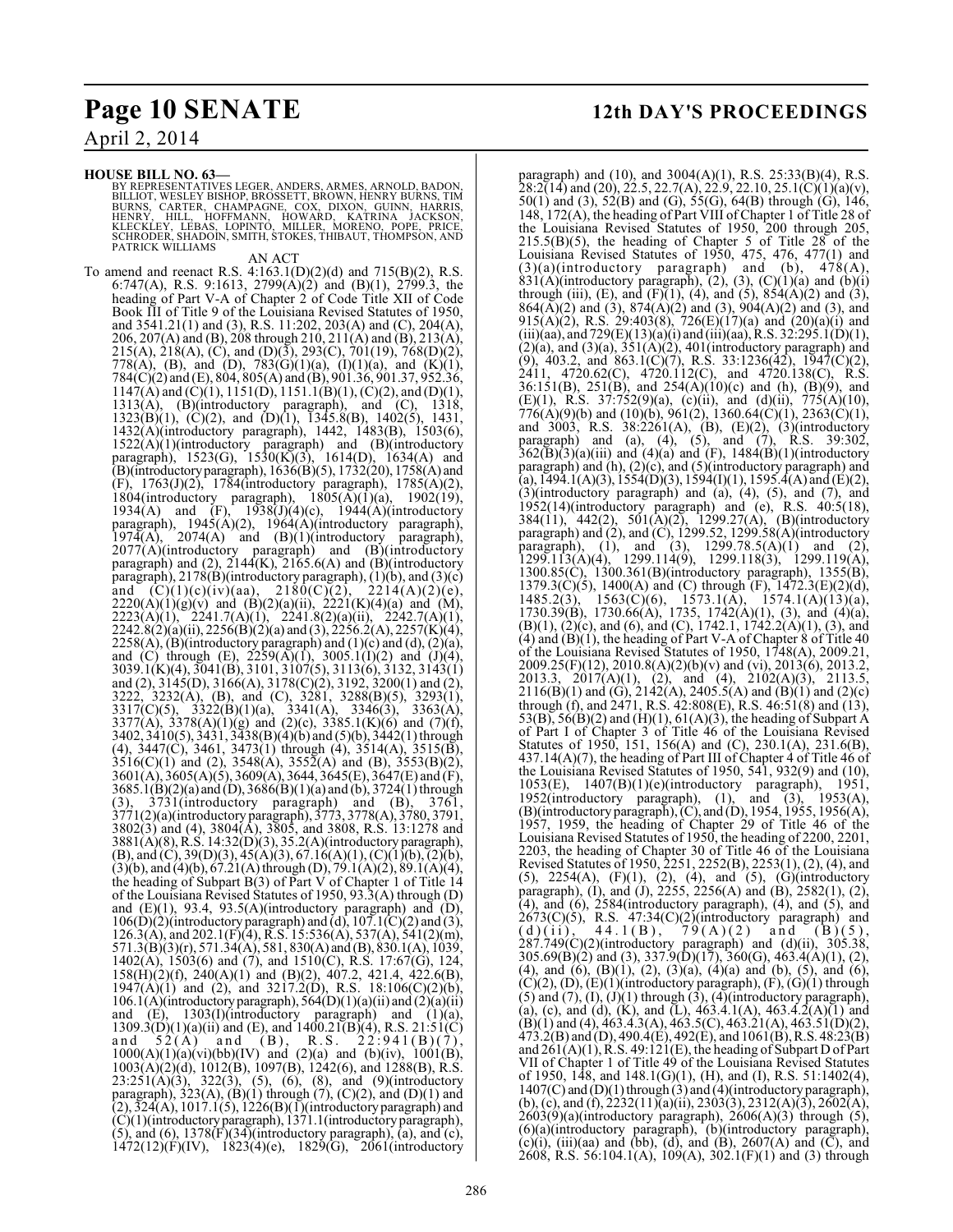(5), 302.3(B)(2)(b) and (4)(b), 1699(A), (B), (C)(1) and (2), and  $(D)$ , and  $1762(C)(6)$  and  $(7)$ , the heading of Section 12 of Chapter 1 of Title VIII of Book I of the Louisiana Civil Code and Civil Code Articles 354, 356, 358 through 360, and 3107, Code of Criminal Procedure Articles 334.4(A)(7), 573.1, 648(B)(3)(q) through (s), 658(A), 814(A)(58), and 905.5.1(A) through  $(G)$ ,  $(H)(1)$ ,  $(2)$ (introductory paragraph), and  $(n)$ , Code of Evidence Article 510(B)(2)(k) and  $(C)$ (2)(f), and Children's Code Articles 559(B)(introductory paragraph) and (C)(introductory paragraph),  $681(A)(3)$ ,  $683(E)$  and (F),  $781(D)$ and (E),  $809(C)$ ,  $837(B)(3)$  and (G),  $837.1(A)(3)$ , 894(introductory paragraph) and (3), 895(A), 910(E), 916, 1003(9), 1125(B), 1402(1) and (3), 1404(15) through (17) and (24),  $1405(C)$ ,  $1416(D)$  and (E),  $1417(A)$ ,  $1420(A)$ ,  $1451(A)$ , 1465(A) and (B),  $1467(B)(1)$ ,  $1468(A)$ , and  $1469(A)$ , to enact R.S. 28:64(H) and (I) and Children's Code Article 1003(introductory paragraph), and to repeal R.S. 17:348(C), Part IX of Chapter 1 of Title 28 of the Louisiana Revised Statutes of 1950, comprised of R.S. 28:211 and 213, R.S. 40:2113.1, Chapter 9 of Title 46 of the Louisiana Revised Statutes of 1950, comprised of R.S. 46:981 and 982, Chapter 27 of Title 46 of the Louisiana Revised Statutes of 1950, comprised of R.S. 46:2111 through 2114, Chapter 33 of Title 46 of the Louisiana Revised Statutes of 1950, comprised of R.S. 46:2391 through 2397, and Chapter 53 of Title 46 of the Louisiana Revised Statutes of 1950, comprised of R.S. 46:2681, relative to laws that refer to persons with disabilities and other persons with exceptionalities; to delete and make substitutions for obsolete, derogatory, or offensive terms; to provide for corrections in names of agencies, institutions, private organizations, and other entities; to remove references to offices, bureaus, and other subdivisions of state agencies and to programs, funds, and services that have otherwise been repealed or no longer exist; to provide for revision of terminology relative to persons with disabilities in administrative rules, policy documents, professional resources, reference materials, manuals, and other publications; to make technical changes and corrections; to provide for legislative intent; to provide for construction; and to provide for related matters.

The bill was read by title and referred by the President to the Committee on Health and Welfare.

#### **HOUSE BILL NO. 68—**

BY REPRESENTATIVE TIM BURNS AN ACT

To amend and reenact R.S. 28:454.16(A) and R.S. 40:2009.16(A)(1) and (B), relative to responsibility for certain administrative hearings and appeals; to provide that certain hearings and appeals formerly conducted by the bureau of appeals of the Department of Health and Hospitals shall be conducted by the division of administrative law; and to provide for related matters.

The bill was read by title and referred by the President to the Committee on Senate and Governmental Affairs.

# **HOUSE BILL NO. 106—** BY REPRESENTATIVE LOPINTO

AN ACT To amend and reenact R.S. 32:53(A) and to repeal R.S. 47:507, relative to motor vehicle license plates; to provide for the proper display of license plates; and to provide for related matters.

The bill was read by title and referred by the President to the Committee on Transportation, Highways and Public Works.

# **HOUSE BILL NO. 144—** BY REPRESENTATIVE THIBAUT

AN ACT

To enact R.S. 41:907, relative to the exchange of school lands; to authorize the West Baton Rouge Parish School Board to exchange certain school lands, including sixteenth section lands; to provide procedures for such exchange; to provide for the reservation of mineral rights; and to provide for related matters.

# **12th DAY'S PROCEEDINGS Page 11 SENATE** April 2, 2014

The bill was read by title and referred by the President to the Committee on Education.

# **HOUSE BILL NO. 151—** BY REPRESENTATIVE GUINN

AN ACT To enact R.S. 13:1000.7, relative to court costs in the Thirty-First Judicial District Court; to provide for additional court costs in criminal matters; to provide for the collection and allocation of the additional funds; to provide for an audit of collected funds; and to provide for related matters.

The bill was read by title and referred by the President to the Committee on Finance.

# **HOUSE BILL NO. 156—** BY REPRESENTATIVE MACK

AN ACT

To enact R.S. 13:3049(B)(1)(e)(v), relative to the Twenty-First Judicial District Court; to provide for the transfer of surplus monies from certain funds to the Twenty-First Judicial District Court's criminal fund; to provide for definitions; to provide for a deadline to transfer funds; to provide for the use of such funds; and to provide for related matters.

The bill was read by title and referred by the President to the Committee on Judiciary A.

# **HOUSE BILL NO. 162—** BY REPRESENTATIVE STUART BISHOP

AN ACT

To enact Subpart PP of Part 1 of Chapter 1 of Subtitle II of Title 47 of the Louisiana Revised Statutes of 1950, to be comprised of R.S. 47:120.231, relative to state individual income tax return checkoffs for certain donations; to provide for a method for individuals to donate all or a portion of any refund due to them to The Louisiana Youth Leadership Seminar Corporation; to provide for the administration and disbursement of donated monies; to provide for reporting; to provide for an effective date; and to provide for related matters.

The bill was read by title and referred by the President to the Committee on Revenue and Fiscal Affairs.

# **HOUSE BILL NO. 183—** BY REPRESENTATIVE HARRIS

AN ACT

To amend and reenact R.S. 6:969.18(A)(2) and to repeal R.S. 6:969.18(G), relative to the Louisiana Motor Vehicle Sales Finance Act; to increase the documentation and compliance fee authorized to be collected by a motor vehicle seller, who may be an extender of credit, for certain transactions; to provide relative to the requirement of disclosure of the documentation and compliance fee; to provide for an effective date; and to provide for related matters.

The bill was read by title and referred by the President to the Committee on Commerce, Consumer Protection, and International Affairs.

**HOUSE BILL NO. 212—**

BY REPRESENTATIVE LEBAS

AN ACT To amend and reenact R.S. 40:964(Schedule IV)(B)(1) and to enact R.S. 40:964(Schedule II)(E)(3), (Schedule III)(B)(15), (E)(29.1) and  $(53.1)$ , (Schedule IV) $(B)(1.5)$  and (Schedule IV) $(D)(13)$ , relative to the Uniform Controlled Dangerous Substances Law; to add certain substances to Schedules II, III, and IV; and to provide for related matters.

The bill was read by title and referred by the President to the Committee on Judiciary C.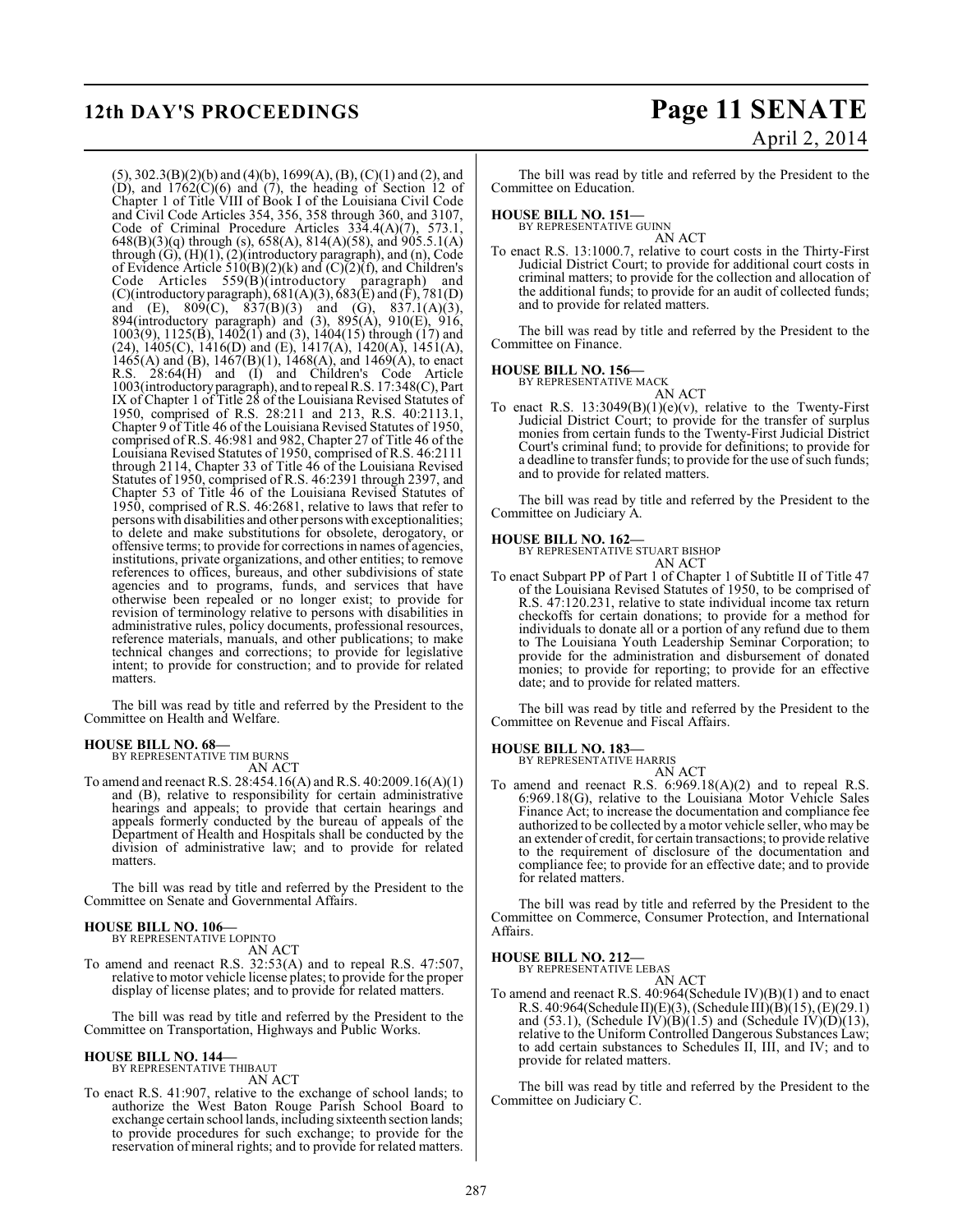# **Page 12 SENATE 12th DAY'S PROCEEDINGS**

April 2, 2014

### **HOUSE BILL NO. 218—**

BY REPRESENTATIVE TALBOT AN ACT

To amend and reenact Code of Civil Procedure Article 1878 and to repeal R.S. 13:4062, relative to special civil proceedings; to provide for declaratory judgments; to provide for expedited hearings; to provide for the effect of supplemental proceedings on the hearing for a declaratory judgment; to provide for proceedings for temporary restraining orders, injunctions, and mandamus relative to the expenditure of state funds; and to provide for related matters.

The bill was read by title and referred by the President to the Committee on Judiciary A.

# **HOUSE BILL NO. 229—** BY REPRESENTATIVE MACK

AN ACT

To enact R.S. 40:964(Schedule I)(A)(56) and (F)(15 through 28), relative to the Uniform Controlled Dangerous Substances Law; to add certain substances to Schedule I of the Uniform Controlled Dangerous Substances Law; and to provide for related matters.

The bill was read by title and referred by the President to the Committee on Judiciary C.

#### **HOUSE BILL NO. 230—** BY REPRESENTATIVE PONTI

AN ACT

To enact R.S. 49:191(7) and to repeal R.S. 49:191(5)(i), relative to the Department of Economic Development, including provisions to provide for the re-creation of the Department of Economic Development and the statutory entities made a part of the department by law; to provide for the effective termination date for all statutory authority for the existence of such statutory entities; and to provide for related matters.

The bill was read by title and referred by the President to the Committee on Commerce, Consumer Protection, and International Affairs.

#### **HOUSE BILL NO. 238—**

BY REPRESENTATIVE ST. GERMAIN AN ACT

To enact R.S. 33:2572, relative to the city of Plaquemine; to provide relative to the police civil service; to provide that the position of assistant chief of police for the city of Plaquemine shall be in the unclassified service; and to provide for related matters.

The bill was read by title and referred by the President to the Committee on Local and Municipal Affairs.

# **HOUSE BILL NO. 248—** BY REPRESENTATIVE PONTI

AN ACT

To repeal R.S. 51:2316, relative to the position of coordinator of the Louisiana Economic Development Corporation; to repeal the position of coordinator; and to provide for an effective date.

The bill was read by title and referred by the President to the Committee on Commerce, Consumer Protection, and International Affairs.

**HOUSE BILL NO. 253—** BY REPRESENTATIVES TIM BURNS, HOLLIS, PEARSON, RITCHIE, AND SIMON AND SENATORS DONAHUE AND NEVERS AN ACT

To enact Subpart B-42 of Part IV of Chapter 1 of Title 33 of the Louisiana Revised Statutes of 1950, to be comprised of R.S. 33:130.791 through 130.795, relative to St. Tammany Parish; to authorize the governing authority of the parish to create a geographic information system district; to provide relative to the governing board of the district; provide for the powers, duties, and functions of the district; and to provide for related matters.

The bill was read by title and referred by the President to the Committee on Local and Municipal Affairs.

# **HOUSE BILL NO. 254—** BY REPRESENTATIVE LORUSSO

AN ACT

To enact R.S. 41:1224.1, relative to leases of certain marina property operated by Jefferson Parish; to exempt such leases from general requirements for advertising and bidding; and to provide for related matters.

The bill was read by title and referred by the President to the Committee on Transportation, Highways and Public Works.

#### **HOUSE BILL NO. 274—**

BY REPRESENTATIVE BURRELL AN ACT

To amend and reenact R.S. 13:5401(B)(3)(b) and to enact R.S.  $13:5401(C)(5)$  and  $(6)$ , relative to reentry courts; to require certain notification by the court to the defendant; to authorize the creation of a reentry division of the Twenty-Sixth and First Judicial District Courts; and to provide for related matters.

The bill was read by title and referred by the President to the Committee on Judiciary B.

#### **HOUSE BILL NO. 278—**

BY REPRESENTATIVES HAVARD AND THIBAUT AN ACT

To enact R.S.  $14:30(A)(12)$  and  $(B)(4)$ , relative to first degree murder; to add "correctional facility employee" to the list of specific victims of the crime of first degree murder; to provide for a definition of "correctional facility employee"; and to provide for related matters.

The bill was read by title and referred by the President to the Committee on Judiciary C.

**HOUSE BILL NO. 284—**

BY REPRESENTATIVE ST. GERMAIN AN ACT

To enact R.S. 49:191(7) and to repeal R.S. 49:191(5)(d), relative to the Department of Transportation and Development, including provisions to provide for the re-creation of the Department of Transportation and Development and the statutory entities made a part of the department by law; to provide for the effective termination date for all statutory authority for the existence of such statutory entities; and to provide for related matters.

The bill was read by title and referred by the President to the Committee on Transportation, Highways and Public Works.

# **HOUSE BILL NO. 286—** BY REPRESENTATIVE THIBAUT

AN ACT To amend and reenact R.S. 22:942(10)(a) and to enact R.S. 22:931(A)(12), relative to individual life insurance policies; to require insurers to notify insureds of when their conversion option will expire; to allow for conversion from a group policy to an individual term life insurance policy; to provide for proof of notice to policyholders; to provide an exception for a child term rider; and to provide for related matters.

The bill was read by title and referred by the President to the Committee on Insurance.

### **HOUSE BILL NO. 293—**

BY REPRESENTATIVES ADAMS AND LOPINTO AN ACT

To enact R.S. 14:90.7, relative to gambling; to create the crime of gambling by electronic sweepstakes device; to provide for definitions; to provide for criminal penalties; to provide for applicability; to provide for exceptions; and to provide for related matters.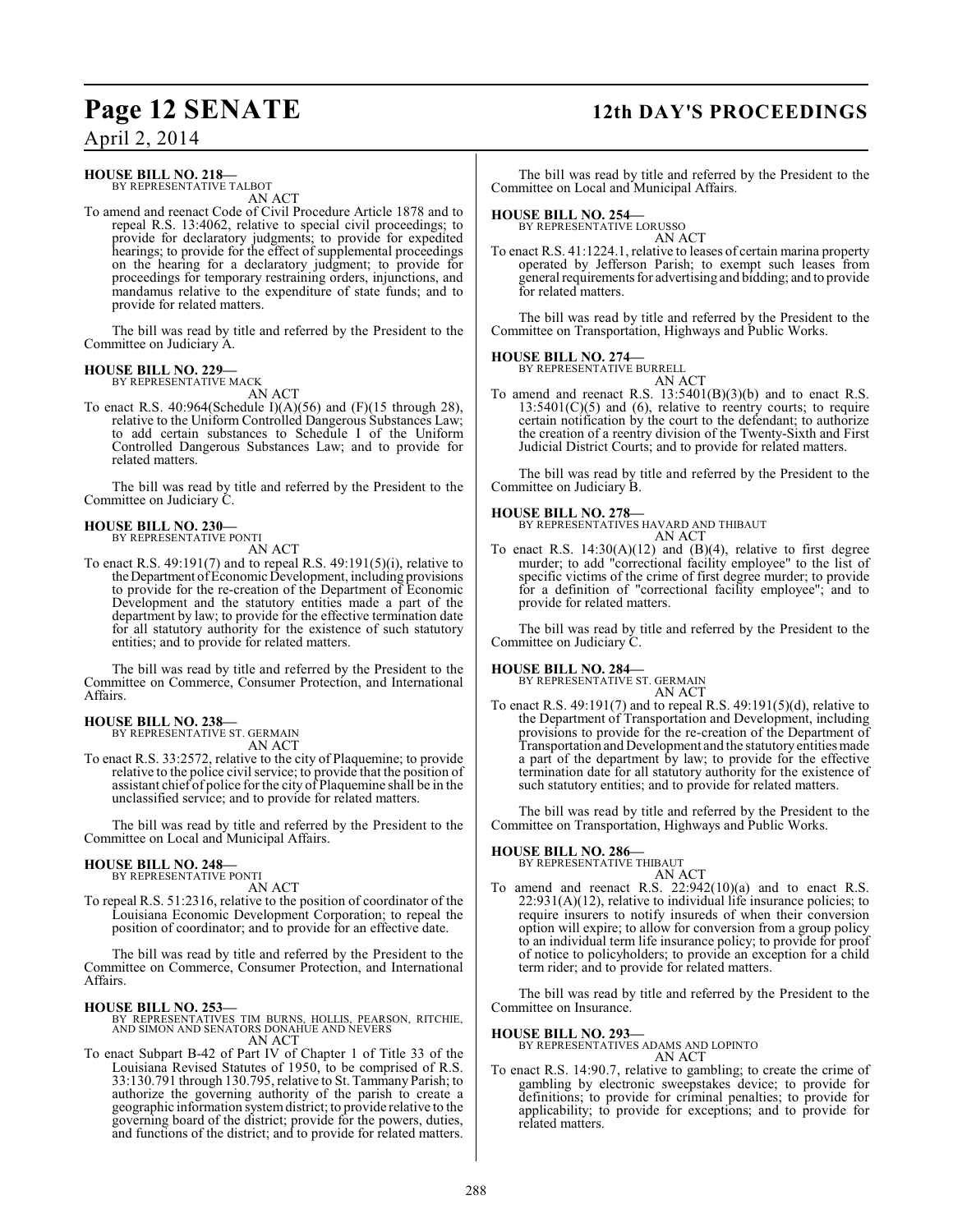# **12th DAY'S PROCEEDINGS Page 13 SENATE**

# April 2, 2014

The bill was read by title and referred by the President to the Committee on Judiciary C.

#### **HOUSE BILL NO. 298—**

BY REPRESENTATIVE GAROFALO AN ACT

To amend and reenact R.S. 13:5722(A)(2)(a), relative to court costs in St. Bernard Parish; to provide for additional court costs in criminal matters in all courts in St. Bernard Parish; to provide for the collection and use of the additional funds; and to provide for related matters.

The bill was read by title and referred by the President to the Committee on Finance.

#### **HOUSE BILL NO. 337—**

BY REPRESENTATIVES THOMPSON, HENRY BURNS, TIM BURNS,<br>CARMODY, COX, GREENE, HOFFMANN, IVEY, KATRINA JACKSON,<br>JEFFERSON, LOPINTO, MILLER, JAY MORRIS<br>SEABAUGH, ST. GERMAIN, AND PATRICK WILLIAMS AN ACT

To amend and reenact R.S. 40:1472.3(B) and to enact R.S. 40:1472.3(A)(4), relative to the regulation of explosives; to provide for the authority to inspect all facilities under the control of an explosives licensee; to require that an applicant for a state explosives license possess a valid federal explosives license or permit; and to provide for related matters.

The bill was read by title and referred by the President to the Committee on Judiciary B.

#### **HOUSE BILL NO. 361—**

BY REPRESENTATIVE JONES AN ACT

To authorize and provide for the transfer of certain state property; to authorize the transfer of certain state property in St. Mary Parish; to provide for the property description; to provide for reservation of mineral rights; to provide terms and conditions; to provide an effective date; and to provide for related matters.

The bill was read by title and referred by the President to the Committee on Natural Resources.

#### **HOUSE BILL NO. 388—**

BY REPRESENTATIVES KATRINA JACKSON, ADAMS, ARMES,<br>BARRAS, BARROW, STUART BISHOP, BROADWATER, BURFORD,<br>HENRY BURNS, TIM BURNS, BURRELL, CARMODY, CHAMPAGNE,<br>CHANEY, CONNICK, COX, DANAHAY, GEYMANN, GISCLAIR,<br>GREENE, GUINN, HA

AN ACT

To amend and reenact R.S. 40:1299.35.2(A), 1299.35.2.1, and 2175.3(2) and (5), relative to abortion; to provide for requirements of physicians who perform abortions; to require delivery of certain information concerning health care facilities and services to a pregnant woman prior to abortion; to provide regulations for the practice of inducing an abortion through use of drugs or chemicals; to provide for definitions of terms in the Outpatient Abortion Facility Licensing Law; to provide for penalties; to provide for application of laws; to provide for legislative intent; and to provide for related matters.

The bill was read by title and referred by the President to the Committee on Health and Welfare.

#### **HOUSE BILL NO. 416—**

BY REPRESENTATIVES LAMBERT AND GUINN AN ACT

To amend and reenact Subpart L of Part VII of Chapter 1 of Title 56 of the Louisiana Revised Statutes of 1950, to be comprised of R.S. 56:638.1 through 638.5, relative to fishery management; to expand the Department of Wildlife and Fisheries responsibilities for conservation and management of saltwater fisheries to include all fisheries; to add responsibility for sustainability of

fishery resources to the responsibilities of the Wildlife and Fisheries Commission; and to provide for related matters.

The bill was read by title and referred by the President to the Committee on Natural Resources.

#### **HOUSE BILL NO. 440—**

BY REPRESENTATIVES HARRISON, DOVE, BERTHELOT, BILLIOT,<br>WESLEY BISHOP, BROWN, COX, GISCLAIR, REYNOLDS,<br>SCHEXNAYDER,THIERRY, WHITNEY, AND PATRICK WILLIAMS AN ACT

To amend and reenact R.S. 56:499(B) and (C), relative to shrimping trawls and skimmer nets; to provide relative to the size and configuration of skimmer nets; and to provide for related matters.

The bill was read by title and referred by the President to the Committee on Natural Resources.

# **HOUSE BILL NO. 446—** BY REPRESENTATIVE LEGER

AN ACT To enact R.S. 48:214, relative to public transportation safety; to provide for fixed guideway rail systems; to designate the office of multimodal planning as the state safety oversight entity; to provide for duties and powers of the office; and to provide for related matters.

The bill was read by title and referred by the President to the Committee on Transportation, Highways and Public Works.

# **HOUSE BILL NO. 467—** BY REPRESENTATIVE CONNICK

AN ACT

To enact R.S. 13:5401(C)(5), relative to reentry courts; to authorize the creation of a reentry division of the Twenty-Fourth Judicial District Court; and to provide for related matters.

The bill was read by title and referred by the President to the Committee on Judiciary B.

#### **HOUSE BILL NO. 530—**

BY REPRESENTATIVE PYLANT

AN ACT To amend and reenact R.S. 14:89(A) and (B) and 89.1 and to repeal R.S. 14:78 and 78.1, relative to offenses affecting sexual immorality; to repeal the crimes of incest and aggravated incest; to amend the offense of crime against nature to include the elements and penalties of the crime of incest; to amend the offense of aggravated crime against nature to include the elements and penalties of the crime of aggravated incest; to direct the Louisiana State Law Institute to amend all references in law accordingly; and to provide for related matters.

The bill was read by title and referred by the President to the Committee on Judiciary C.

**HOUSE BILL NO. 576—** BY REPRESENTATIVE TIM BURNS AN ACT

To amend and reenact R.S. 33:2211(A), relative to the city of Mandeville; to provide that laws governing employment of municipal police, includingmatters of compensation, leave, and hours, do not apply to Mandeville; to provide relative to effectiveness; and to provide for related matters.

The bill was read by title and referred by the President to the Committee on Local and Municipal Affairs.

#### **HOUSE BILL NO. 642—** BY REPRESENTATIVE HILL

AN ACT

To enact R.S. 13:2116, relative to court costs in the Oberlin Municipal Court; to provide for additional court costs for traffic matters; to provide for the collection and disposition of funds; and to provide for related matters.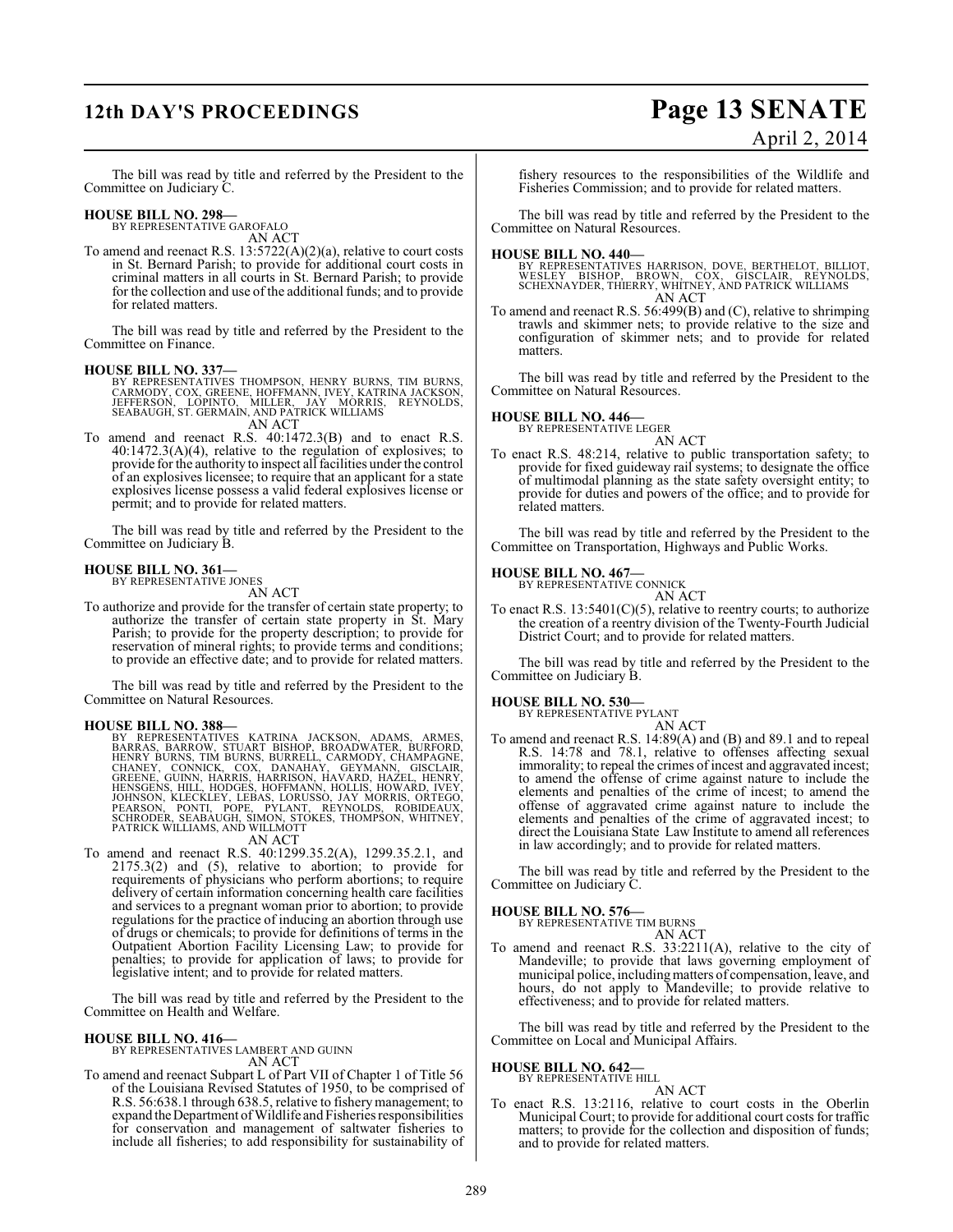# **Page 14 SENATE 12th DAY'S PROCEEDINGS**

## April 2, 2014

The was read by title and referred by the President to the Committee on Finance.

## **HOUSE BILL NO. 743—**

BY REPRESENTATIVE MORENO

AN ACT To amend and reenact R.S. 15:321(D) and (G)(introductory paragraph) and 323(A), (B)(2)(introductory paragraph), (D), and (G) and to enact R.S.  $15:323(B)(2)(i)$  and (j), relative to the Louisiana Sentencing Commission; to provide relative to the duties of the commission; to provide relative to legislation recommended by the commission; to provide for the membership of the commission; to provide for additional members of the commission; to provide relative to persons serving as a proxy for a voting member of the commission; and to provide for related matters.

The bill was read by title and referred by the President to the Committee on Judiciary C.

**HOUSE BILL NO. 833—**<br>BY REPRESENTATIVES FOIL, ANDERS, BARROW, BERTHELOT,<br>STUART BISHOP, BROADWATER, BURFORD, HENRY BURNS,<br>BURRELL, CARMODY, CARTER, CHAMPAGNE, COX, CROMER,<br>GUINN, HARRIS, HARRISON, HAVARD, HAZEL, HENSGENS,

#### AN ACT

To enact R.S. 36:259(Y) and 802.24 and Chapter 19 of Title 46 of the Louisiana Revised Statutes of 1950, to be comprised of R.S. 46:1721 through 1740, relative to a savings program for persons with disabilities; to provide for definitions, findings, and purposes; to create the ABLE Account Program and the ABLE Account Authority to administer such program; to provide for composition, powers, and duties of the ABLE Account Authority; to provide for equivalency of certain aspects of the ABLE Account Program to aspects of the Louisiana Student Tuition Assistance and Revenue Trust Program; to establish program rules; to provide for qualified expenses; to provide for transfer of entities to the Department of Health and Hospitals for the purpose of conferring rulemaking authority; to provide for promulgation of rules; to provide for effectiveness contingent upon certain actions by congress; and to provide for related matters.

The bill was read by title and referred by the President to the Committee on Health and Welfare.

#### **HOUSE BILL NO. 891—**

BY REPRESENTATIVES STOKES AND SIMON AN ACT

To enact Part LXXV of Chapter 5 of Title 40 of the Louisiana Revised Statutes of 1950, to be comprised of R.S. 40:1300.381 through 1300.385, relative to access to treatment for terminally ill patients; to provide for findings, definitions, intent, and construction; to authorize provision of certain pharmaceutical and therapeutic products by manufacturers; to specify that gratuitous provision and insurance coverage of certain treatments are not required; to provide for limitation of liability; to prohibit actions against licenses of physicians in specific instances; and to provide for related matters.

The bill was read by title and referred by the President to the Committee on Health and Welfare.

#### **HOUSE BILL NO. 898—**

BY REPRESENTATIVE GAINES AN ACT

To amend and reenact R.S. 34:2471(A)(introductory paragraph), (6), (7), and (8) and to enact R.S.  $3\lambda$ : $2\lambda$ 71(A)(9), relative to the Port of South Louisiana Commission; to increase the membership on the commission; and to provide for related matters.

The bill was read by title and referred by the President to the Committee on Senate and Governmental Affairs.

#### **HOUSE BILL NO. 913—**

BY REPRESENTATIVES LEOPOLD AND GAROFALO AN ACT

To enact R.S. 36:610(B)(12) and R.S. 56:301.10, relative to commercial and recreational finfish; to create the Louisiana Finfish Task Force; to provide for membership; to provide for powers, duties, and responsibilities; and to provide for related matters.

The bill was read by title and referred by the President to the Committee on Natural Resources.

#### **House Concurrent Resolutions on Second Reading**

#### **HOUSE CONCURRENT RESOLUTION NO. 59—**

BY REPRESENTATIVES HUVAL, BARRAS, STUART BISHOP, CHAMPAGNE, COX, HENSGENS, NANCY LANDRY, TERRY LANDRY, AND ROBIDEAUX AND SENATORS MILLS, CORTEZ, GUILLORY, AND PERRY

#### A CONCURRENT RESOLUTION

To express the condolences of the legislature upon the death of John Thomas Raymond and to recognize and record his many contributions to the city of Breaux Bridge and the state of Louisiana.

The resolution was read by title. Senator Perry moved to concur in the House Concurrent Resolution.

#### **ROLL CALL**

The roll was called with the following result:

#### YEAS

| Mr. President | Erdey       | <b>Nevers</b> |
|---------------|-------------|---------------|
| Adley         | Gallot      | Peacock       |
| Allain        | Guillory    | Perry         |
| Amedee        | Heitmeier   | Peterson      |
| Appel         | Johns       | Riser         |
| Broome        | Kostelka    | Smith, G.     |
| Brown         | LaFleur     | Smith, J.     |
| Buffington    | Long        | Tarver        |
| Chabert       | Martiny     | Thompson      |
| Cortez        | Mills       | Walsworth     |
| Crowe         | Morrish     | Ward          |
| Dorsey-Colomb | Murray      | White         |
| Total $-36$   |             |               |
|               | <b>NAYS</b> |               |
| Total - 0     |             |               |

Claitor Donahue Morrell Total - 3

The Chair declared the Senate concurred in the House Concurrent Resolution and ordered it returned to the House.

ABSENT

# **HOUSE CONCURRENT RESOLUTION NO. 60—** BY REPRESENTATIVES COX, BROWN, AND HOWARD AND SENATOR

**GALLOT** A CONCURRENT RESOLUTION

To commend the Natchitoches Central High School boys' basketball team upon winning the 2014 Class 5A state championship.

The resolution was read by title. Senator Long moved to concur in the House Concurrent Resolution.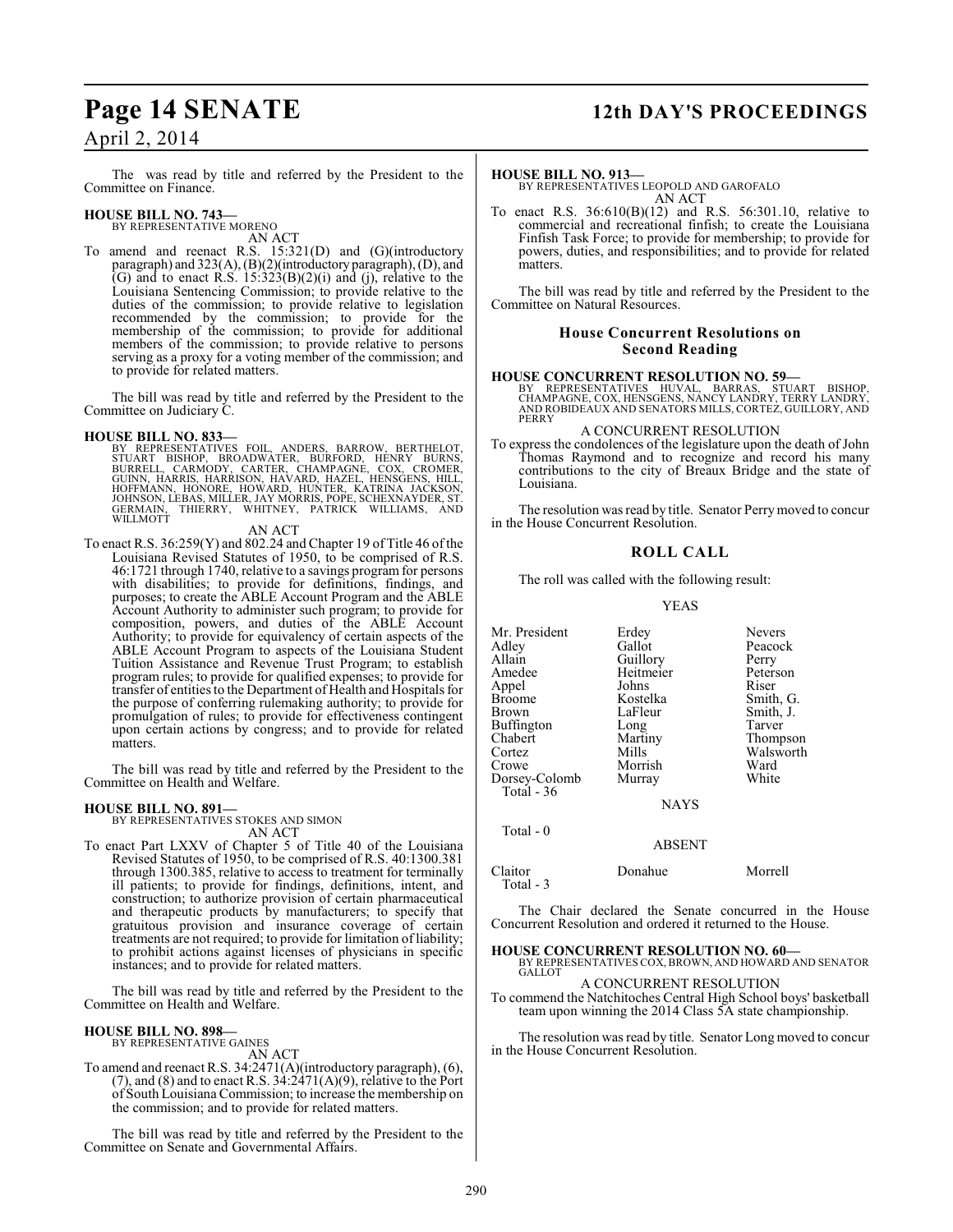# **12th DAY'S PROCEEDINGS Page 15 SENATE**

## **ROLL CALL**

The roll was called with the following result:

#### YEAS

| Mr. President | Erdey       | <b>Nevers</b> |
|---------------|-------------|---------------|
|               |             |               |
| Adley         | Gallot      | Peacock       |
| Allain        | Guillory    | Perry         |
| Amedee        | Heitmeier   | Peterson      |
| Appel         | Johns       | Riser         |
| <b>Broome</b> | Kostelka    | Smith, G.     |
| <b>Brown</b>  | LaFleur     | Smith, J.     |
| Buffington    | Long        | Tarver        |
| Chabert       | Martiny     | Thompson      |
| Cortez        | Mills       | Walsworth     |
| Crowe         | Morrish     | Ward          |
| Dorsey-Colomb | Murray      | White         |
| Total - 36    |             |               |
|               | <b>NAYS</b> |               |

Total - 0

#### ABSENT

| Claitor<br>Total - 3 | Donahue | Morrell |
|----------------------|---------|---------|

The Chair declared the Senate concurred in the House Concurrent Resolution and ordered it returned to the House.

#### **Reports of Committees**

The following reports of committees were received and read:

#### **REPORT OF COMMITTEE ON**

## **HEALTH AND WELFARE**

Senator David R. Heitmeier, O.D., Chairman on behalf of the Committee on Health and Welfare, submitted the following report:

#### April 2, 2014

To the President and Members of the Senate:

I am directed by your Committee on Health and Welfare to submit the following report:

#### **SENATE RESOLUTION NO. 29—** BY SENATOR HEITMEIER

A RESOLUTION

To direct the Department of Health and Hospitals to create a working group to develop strategies to decrease primary care utilization in emergency rooms in hospitals across Louisiana.

Reported with amendments.

#### **SENATE CONCURRENT RESOLUTION NO. 13—** BY SENATOR CORTEZ

A CONCURRENT RESOLUTION

To urge and request the Louisiana State Medical Society and the Louisiana Academy of Family Physicians to educate its members of state and federal programs available to children with developmental disabilities and advise parents and guardians of such programs when such a diagnosis is made.

Reported favorably.

#### **SENATE CONCURRENT RESOLUTION NO. 22—** BY SENATOR MILLS

A CONCURRENT RESOLUTION

To direct the Department of Health and Hospitals to create the Practice and Regulation of Acupuncture and Oriental Medicine Review Committee.

April 2, 2014

Reported with amendments.

#### **SENATE CONCURRENT RESOLUTION NO. 39—**

BY SENATOR HEITMEIER A CONCURRENT RESOLUTION

To urge and request the Department of Health and Hospitals to study the most effective means to ensure the proper utilization of Attention Deficit Hyperactivity Disorder medications in Louisiana and to report its findings to the Senate Committee on Health and Welfare and the House Committee on Health and Welfare.

Reported favorably.

# **SENATE CONCURRENT RESOLUTION NO. 44—**<br>BY SENATOR DORSEY-COLOMB<br>A CONCURRENT RESOLUTION

To direct the Department of Health and Hospitals to declare youth violence a public health epidemic and the Department of Education to establish a statewide trauma-informed education program.

Reported with amendments.

## **SENATE CONCURRENT RESOLUTION NO. 47—** BY SENATOR HEITMEIER A CONCURRENT RESOLUTION

To urge and request the Department of Health and Hospitals to study the feasibility, desirability, and practicality of alternative transportation sites (i.e. urgent care clinics) for patients who access emergency medical services via the 911 system and the use of ambulance service providers and suppliers to assist with training and management of this population.

Reported with amendments.

#### **SENATE CONCURRENT RESOLUTION NO. 48—** BY SENATOR LONG

## A CONCURRENT RESOLUTION

To provide for legislative approval of and to express support to the Board of Supervisors of Louisiana State University for the strategic collaboration with the state relating to the closure of Huey P. Long Medical Center to facilitate a new model of health care delivery in the Alexandria and Pineville area.

Reported with amendments.

#### **SENATE BILL NO. 71—** BY SENATOR MORRELL

AN ACT To amend and reenact R.S. 37:3708 and 3715(6), relative to the Behavior Analyst Practice Act; to provide for registration of line technicians; to provide for persons and practices not affected by the practice act; and to provide for related matters.

Reported with amendments.

#### **SENATE BILL NO. 185—**

BY SENATOR MILLS

AN ACT To amend and reenact R.S. 28:53(F), relative to emergency certificates; to provide for the use of a copy of the emergency certificate transmitted by facsimile or other electronic device; and to provide for related matters.

Reported favorably.

**SENATE BILL NO. 194—** BY SENATOR MILLS AND REPRESENTATIVE HAZEL AN ACT

To amend and reenact R.S. 37:1102(A), 1103(7), (10), (11), and (12), 1105(A), (E), and (G),  $1106(A)(1)(a)$ , (c), (g), and (j) and  $(D)(1)$ ,  $1107(A)$ ,  $(F)$ , and  $(G)$ , the introductory paragraph of  $1110(A)$ ,  $(A)(4)$  through  $(7)$  and  $(B)$  through  $(E)$ ,  $1111(A)$ , 1114, 1116(B)(3), (C), and (D), 1119, 1121, 1122(A), and 1123(A)(6), to enact R.S. 37:1103(13) and (14), and to repeal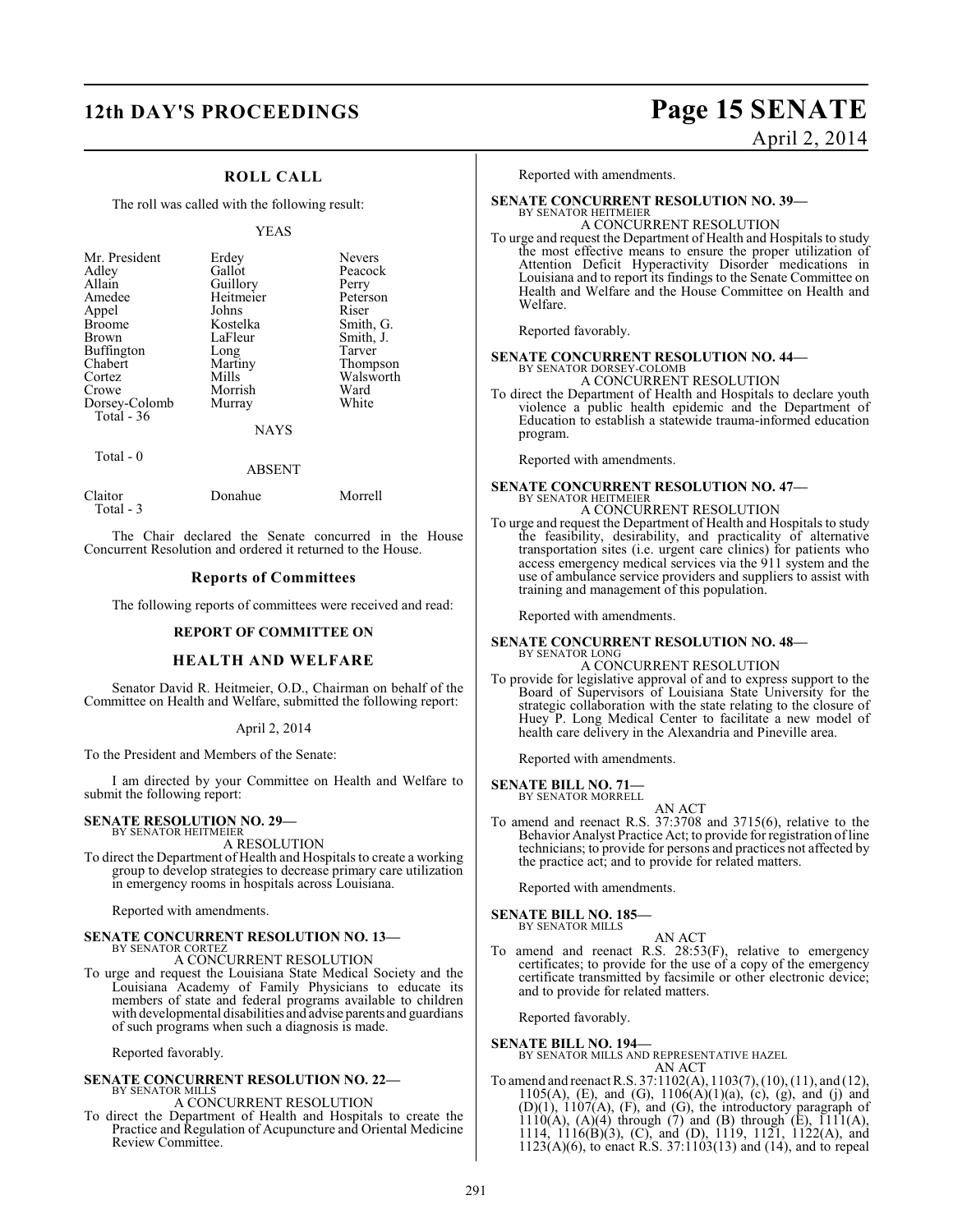R.S. 37:1113(6) and 1117(D), relative to mental health counselors; to provide for a provisional license as a provisional licensed marriage and family therapist; to provide for a provisional license as a provisional licensed professional counselor; to define a provisional licensed marriage and family therapist and a provisional licensed professional counselor; to provide for quorum of the Louisiana Licensed Professional Counselors Board of Examiners; to provide with respect to a fee schedule; to provide for requirements for licensure of a professional counselor; to provide for a provisional license; to provide for a temporary license and a temporary provisional license; to provide for disciplinary authority; to provide with respect to penalties; to provide for privileged communications; to provide a provisional licensure for provisional marriage and family therapist; to provide for a temporary provisional marriage and family therapist license; to provide for the renewal of a provisional marriage and family counselor license; to provide for prohibited acts; to provide for authorization to obtain criminal history record information; and to provide for related matters.

Reported favorably.

#### **SENATE BILL NO. 258—** BY SENATOR JOHNS

AN ACT

To amend and reenact the introductory paragraph of R.S. 40:4(A)(2), relative to the Sanitary Code; to provide relative to the rules and regulations of the Sanitary Code; to provide for the reporting of cases of communicable diseases and conditions; and to provide for related matters.

Reported with amendments.

#### **SENATE BILL NO. 499—**

BY SENATOR HEITMEIER AN ACT

To amend and reenact R.S. 37:1032(3) and to enact R.S. 37:1032(4), relative to authorized procedures of direct service workers; to provide for the administration of insulin; to provide for an effective date; and to provide for related matters.

Reported with amendments.

#### **SENATE BILL NO. 505—** BY SENATOR HEITMEIER

AN ACT

To enact R.S. 37:1287.2, relative to a physician's license; to provide for the automatic suspension of a physician's license; to provide for a hearing; to provide for an effective date; and to provide for related matters.

Reported favorably.

**SENATE BILL NO. 532—** BY SENATORS GUILLORY, ADLEY AND MILLS AN ACT

To enact Chapter 33-B of Title 13 of the Louisiana Revised Statutes of 1950, to be comprised of R.S. 13:5361 through 5367, to provide relative to the Veteran's Court Program; to provide for the creation; to provide for the goals; to provide definitions; to provide for the Veteran's court probation program; to provide for veteran indicator documents; and to provide for related matters.

Reported with amendments.

**SENATE BILL NO. 556—** BY SENATOR JOHNS

AN ACT

To amend and reenact R.S. 40:1006(B), relative to the reporting of prescription monitoring information; to provide for reporting at a frequency to be determined by the Louisiana Board of Pharmacy; and to provide for related matters.

# **Page 16 SENATE 12th DAY'S PROCEEDINGS**

Reported with amendments.

Respectfully submitted, DAVID R. HEITMEIER, O.D. Chairman

#### **REPORT OF COMMITTEE ON**

#### **INSURANCE**

Senator Dan W. "Blade" Morrish, Chairman on behalf of the Committee on Insurance, submitted the following report:

April 2, 2014

To the President and Members of the Senate:

I am directed by your Committee on Insurance to submit the following report:

**SENATE BILL NO. 410—** BY SENATOR MILLS

AN ACT

To enact Subpart C-1 of Part II of Chapter 6 of Title 22 of the Louisiana Revised Statutes of 1950, to be comprised of R.S. 22:1863 through 1865, relative to Maximum Allowable Cost Lists for prescription drugs; to provide with respect to definitions; to provide for the regulation of pharmacy benefit manager's maintenance and use of Maximum Allowable Cost Lists for prescription drugs; to provide with respect to an appeals process; and to provide for related matters.

Reported with amendments.

Respectfully submitted, DAN W. "BLADE" MORRISH Chairman

#### **REPORT OF COMMITTEE ON**

## **SENATE AND GOVERNMENTAL AFFAIRS**

Senator Lee "Jody" Amedee, Chairman on behalf of the Committee on Senate and Governmental Affairs, submitted the following report:

#### April 2, 2014

To the President and Members of the Senate:

I am directed by your Committee on Senate and Governmental Affairs to submit the following report:

**SENATE BILL NO. 28—** BY SENATOR HEITMEIER

AN ACT To amend and reenact R.S. 49:148.4.1(C), relative to suitable accommodation for breastfeeding and lactation in state-owned buildings; to provide for the effective date and the number of buildings involved; and to provide for related matters.

Reported favorably.

#### **SENATE BILL NO. 60—** BY SENATOR GALLOT

AN ACT

To amend and reenact R.S.  $18:463(A)(1)(a)$  and  $551(D)$  and to repeal R.S. 18:441(B)(4), relative to the Louisiana Election Code; to provide for the designation of political party affiliation of candidates on the notice of candidacy and ballot; to provide for recognition of certain political parties; and to provide for related matters.

Reported with amendments.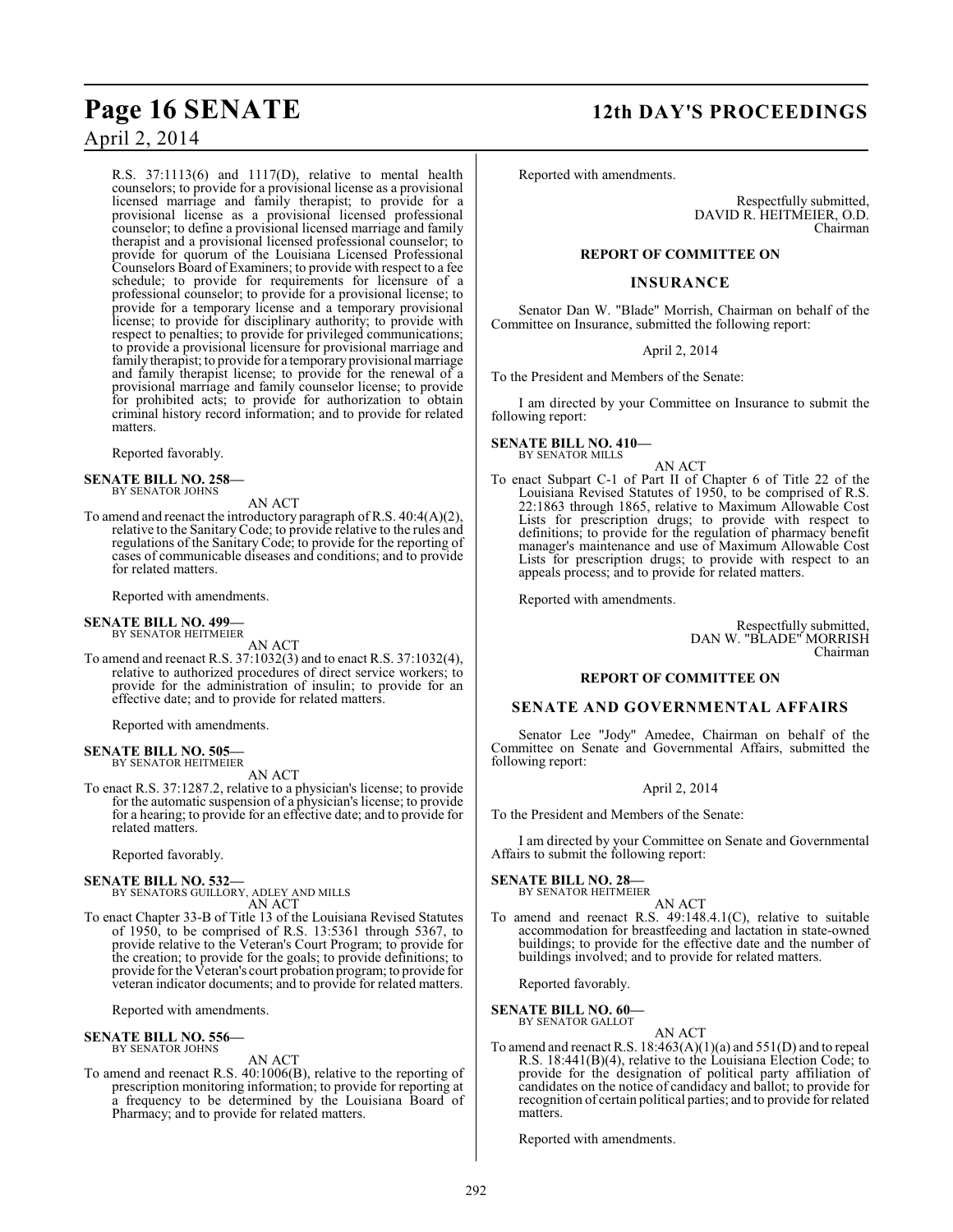# **12th DAY'S PROCEEDINGS Page 17 SENATE**

#### **SENATE BILL NO. 142—**

BY SENATOR DORSEY-COLOMB AN ACT

To enact R.S. 1:58.6, relative to sarcoma awareness; to designate the month of July as "Sarcoma Awareness Month" in Louisiana; to promote public awareness about the cancer and recognize those individuals who have been diagnosed with sarcoma; and to provide for related matters.

Reported favorably.

# **SENATE BILL NO. 235—** BY SENATOR ALLAIN

AN ACT

To amend and reenact R.S.  $42:19.1(A)(1)$ , relative to the procedure of meetings of political subdivisions; to require the delivery of certain notices concerning meetings related to tax measures to certain officials and to certain state senators and representatives; to exclude certain meetings of political subdivisions from certain notice requirements; and to provide for related matters.

Reported with amendments.

# **SENATE BILL NO. 274—** BY SENATOR CORTEZ

AN ACT

To amend and reenact R.S.  $42:1170(E)(2)$  and to enact R.S.  $42:1170(C)(4)$ , relative to mandatory ethics education and training; to designate local representatives; to set a compliance deadline; and to provide for related matters.

Reported favorably.

Respectfully submitted, LEE "JODY" AMEDEE Chairman

## **Senate Bills and Joint Resolutions on Second Reading Reported by Committees**

**SENATE BILL NO. 32—** BY SENATOR MORRISH

AN ACT

To amend and reenact R.S. 14:231, relative to offenses against property; to provide relative to air bag fraud; to provide penalties for knowingly manufacturing, importing, selling, offering for sale, or installing or reinstalling in any motor vehicle a counterfeit or nonfunctional air bag; to provide definitions; and to provide for related matters.

Reported favorably by the Committee on Judiciary C. The bill was read by title, ordered engrossed and passed to a third reading.

#### **SENATE BILL NO. 49—** BY SENATOR AMEDEE

AN ACT

To amend and reenact R.S. 16:11(A)(2) and to repeal R.S. 16:513, relative to the annual salary of certain assistant district attorneys; to allow for reallocation by certain district attorneys of salary amounts paid to assistant district attorneys; and to provide for related matters.

Reported favorably by the Committee on Judiciary B. The bill was read by title, ordered engrossed and passed to a third reading.

#### **SENATE BILL NO. 84—**

- BY SENATORS NEVERS, ADLEY, BROOME AND BROWN AND REPRESENTATIVES HONORE, JAMES AND ALFRED WILLIAMS AN ACT
- To amend and reenact R.S. 9:3560(A), 3578.3, 3578.4(A), 3578.5 and 3578.6, and to enact R.S. 9:3537, relative to consumer credit transactions, deferred presentment transactions and small loans; to provide relative to holding of checks; to provide relative to licensing; to provide relative to partial payments and

## April 2, 2014

interest; to provide relative to certain limitations on loans, loan fees and interest rates; to provide relative to certain prohibited acts and violations of such acts; to provide for certain terms, conditions, and procedures; and to provide for related matters.

Reported with amendments by the Committee on Judiciary A.

#### **SENATE COMMITTEE AMENDMENTS**

Amendments proposed by Senate Committee on Judiciary A to Original Senate Bill No. 84 by Senator Nevers

#### AMENDMENT NO. 1

On page 1, line 2, after "3578.3," delete the remainder of the line and insert: "3578.5 and 3578.6, and R.S. 51:1406(1), and to enact"

AMENDMENT NO. 2

On page 1, line 3, after "R.S. 9:3537" insert "and R.S. 9:3578.8(E)"

AMENDMENT NO. 3

On page 1, delete lines 5 and 6, and insert: "relative to licensing; to provide certain definitions, limitations, and requirements; to provide for the adoption of regulations and the implementation of a database; to provide relative"

#### AMENDMENT NO. 4

On page 1, line 10, after "3578.3," delete the remainder of the line and insert: "3578.5 and 3578.6, are hereby"

AMENDMENT NO. 5 On page 1, line 11, after "R.S. 9:3537" delete "is" and insert "and R.S. 9:3578.8(E) are"

AMENDMENT NO. 6

On page 3, between lines 19 and 20, insert: "**(d) No consumer shall enter into more than ten deferred presentment transactions within twelve consecutive months.**"

### AMENDMENT NO. 7

On page 3, at the end of line 28, insert the following: "**No consumer shall enter into more than ten small loans within twelve consecutive months.**"

#### AMENDMENT NO. 8

On page 3, delete line 29.

AMENDMENT NO. 9

On page 4, delete lines 1 through 18.

AMENDMENT NO. 10

On page 6, after line 23, insert the following:

"§3578.8. Powers of the commissioner; adoption of rules and regulation

\* \* \* **E. (1)The commissioner shall implement as provided in this Section the use of a single common database with real-time access through an Internet connection for licensed lenders who make deferred presentment transactions and small loans pursuant to this Chapter, hereinafter referred to in this Subsection as "licensees." The database shall be accessible to the commissioner and to the licensees so that the commissioner shall be able to verify the number and nature of transactions that are outstanding for a particular consumer. On or before August 1, 2015, the commissioner shall provide by rules and regulations through the Administrative Procedures Act for the implementation of this real-time access common database.**

**(2) No licensee shall engage in lending activity with a consumer who has taken out more than ten loans under this Chapter in the previous twelve consecutive months.**

**(3) Licensees shall submit such loan transaction data before entering into each transaction in such format as required by the commissioner, including but not limited to the borrower's name, social security number or employment authorization alien number, address, driver's license number, amount of transaction, date of transaction, the date the transaction is closed, data**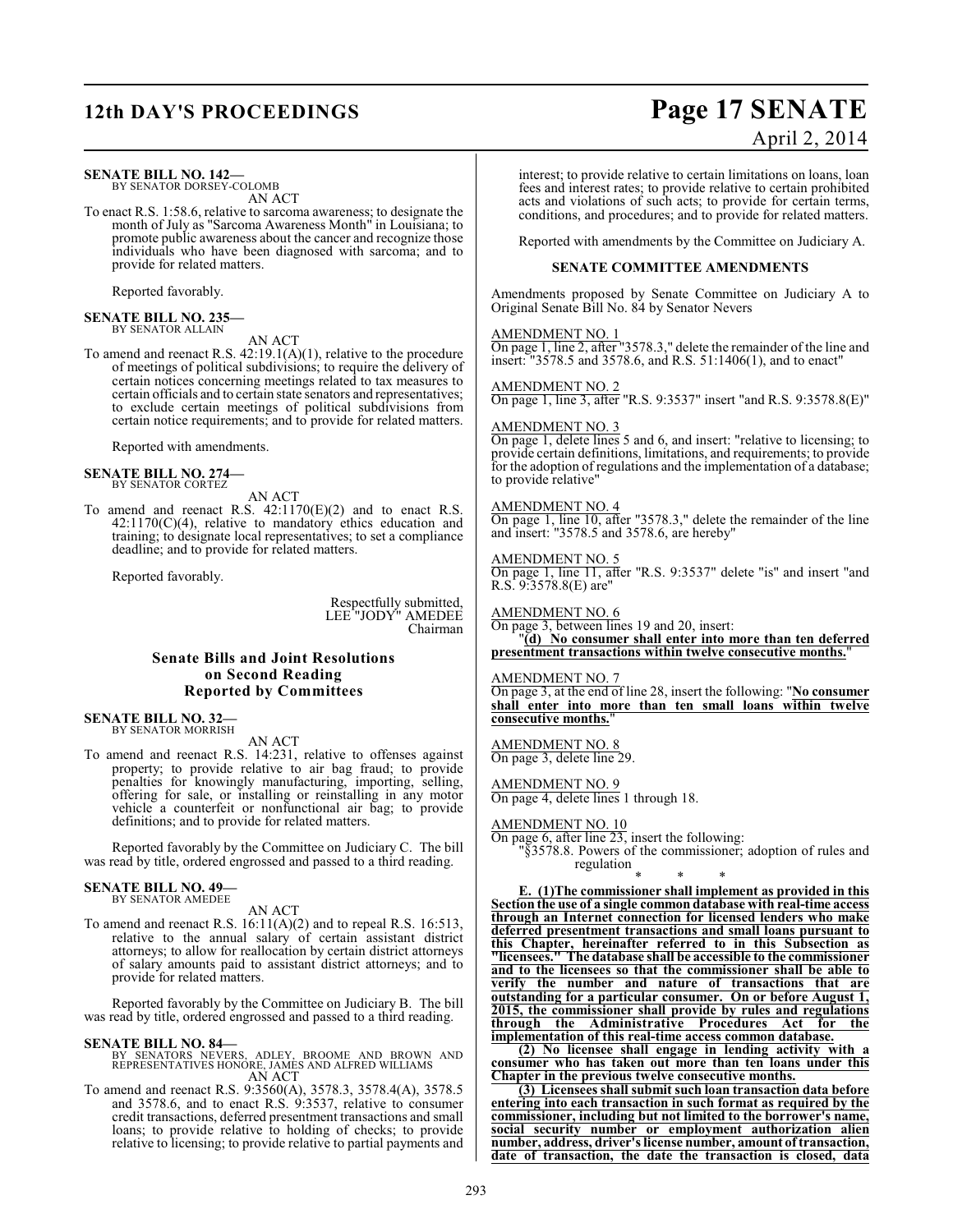# **Page 18 SENATE 12th DAY'S PROCEEDINGS**

April 2, 2014

#### **reporting requirements of R.S. 9:3554(A)(6) and such additional information as required by the commissioner.** \* \* \*

Section 2. R.S. 51:1406(1) is hereby amended and reenacted to read as follows:

§1406. Exemptions

The provisions of this Chapter shall not apply to:

(1) Any federally insured financial institution, its subsidiaries, and affiliates or any licensee of the Office of Financial Institutions, its subsidiaries, and affiliates, **except as provided by R.S. 9:3578.6(C),** or actions or transactions subject to the jurisdiction of the Louisiana Public Service Commission or other public utility regulatorybody, the commissioner of financial institutions, **except as provided by R.S. 9:3578.6(C),** the insurance commissioner, the financial institutions and insurance regulators of other states, or federal banking regulators who possess authority to regulate unfair or deceptive trade practices.

\* \* \*"

On motion of Senator Nevers, the committee amendment was adopted. The amended bill was read by title, ordered engrossed and passed to a third reading.

#### **SENATE BILL NO. 89—** BY SENATOR PEACOCK

AN ACT

To amend and reenact Title XX of Book III of the Civil Code, to be comprised of Articles 3133 through 3140, Civil Code Articles 3346, 3354, 3355, 3356, 3357, 3358, 3361, 3362, 3363, 3365, 3366, 3367, and 3368, the heading of Part IV of Chapter 1 of Code Title XX-A of Code Book III of Title 9 of the Louisiana Revised Statutes of 1950, R.S. 9:4401 and 5386, and R.S. 10:9-102(a)(2), to enact Title XX-A of Book III of the Civil Code to consist of Articles 3141 through 3175, R.S. 9:4402 and 4403, to repeal Civil Code Articles 3176, 3177, 3178, 3179, 3180, 3181, 3182, 3183, and 3184, to authorize the Louisiana State Law Institute to add Comments for Civil Code Articles 3359 and 3364, to authorize the Louisiana State Law Institute to amend or to provide headings in the Civil Code and the Louisiana Revised Statutes of 1950, relative to security, pledge, and registry; to provide for the liability of an obligor for his obligation; to provide for ratable treatment of creditors; to provide for limitations upon recourse; to provide for a definition of security; to provide for personal or real security; to provide for kinds of security; to provide for the law governing a security interest; to provide for the nullity of an agreement of forfeiture; to provide for the general provisions of pledge; to provide a definition of pledge; to provide for property susceptible of pledge; to provide for the pledge of property susceptible of encumbrance by a security interest; to provide for the accessory nature of pledge; to provide for the preference afforded by pledge; to provide for obligations for which pledge may be given; to provide for pledge securing an obligation that is not for the payment of money; to provide for pledge securing an obligation of another person; to provide the formal requirements of a contract of pledge; to provide for the acceptance of a pledge; to provide for who has the power to pledge; to provide for the pledge of a thing not owned; to provide the general requirements for effectiveness of pledge against third persons; to provide for effectiveness against third persons of the pledge of the lease of an immovable; to provide for effectiveness against third persons of the pledge of other obligations; to provide for the pledgee's right of retention; to provide for the indivisibility of pledge; to provide for the enforcement of a pledge of a movable; to provide for fruits of thing pledged; to provide for the pledge of the obligation of a third person; to provide for performance by an obligor of a pledged obligation; to provide for defenses available to the obligor of a pledged obligation; to provide for a clause prohibiting pledge; to provide for the modification of a contract from which a pledge obligation arises; to provide for the attachment of pledge obligations arising under modified or substituted contract; to provide for modification as default by pledgor; to provide that pledgee is not bound for pledgor's obligations; to provide for the requirements of a contract of the pledge of the lessor's rights in the lease of an immovable and its rents; to provide for the

effectiveness of a pledge of the lessor's rights in the lease of an immovable and its rents against third persons; to provide for a pledge contained in act of mortgage; to provide for pledge of all or part of the leases of an immovable; to provide for pledge of mineral payments by owner of land or holder of mineral servitude; to provide for accounting to other pledgees for rent collected; to provide for the prohibition of a judicial sale of the lessor's rights in the lease of an immovable and its rents; to provide for the applicability of the general rules of Chapter 1 of Title XX-A of Book III of the Civil Code to the pledge of the lessor's rights in the lease of an immovable and its rents when no special provision is made in Chapter 2 of Title XX-A of Book III of the Civil Code; to provide for the place of recordation of instrument creating, establishing, or relating to a mortgage or privilege over an immovable, or the pledge of the lessor's rights in the lease of an immovable and its rents and the duty of recorder; to provide for the general provisions of mortgage records; to provide for the applicability of Chapter 2 of Title XXII-A of Book III of the Civil Code to mortgages, privileges, and pledges; to provide for a mortgage, pledge, or privilege affecting property in several parishes; to provide for transfers, amendments, and releases; to provide for a general rule of duration of the recordation of an instrument creating a mortgage, pledge, or evidencing a privilege; to provide for the duration of recordation of certain mortgages, pledges, and privileges; to provide for the duration of recordation of judicial mortgages; to provide for the effect of amendment; to provide for the method of reinscription; to provide for the exclusiveness of the method of reinscription; to provide for the effect of timely recordation of notice of reinscription; to provide for the effect of notice recorded after cessation of effect of recordation; to provide for the form and content of cancellation upon written request; to provide for the cancellation of recordation after effect of recordation has ceased; to provide for cancellation of judicial mortgage arising from judgment that has prescribed; to provide for the pledge of leases and rents of an immovable; to provide for the pledge of the lessor's rights in the lease of an immovable and its rents; to provide for the right of pledgee to cash proceeds of rent; to provide for transitional filing rules for assignments of leases and rents recorded prior to January 1, 2015; to provide for mortgage to include pledge of mortgagor's rights to insurance; to provide a definition of an account for Chapter 9 of Title 10 of the Louisiana Revised Statutes of 1950; to provide authorization for the Louisiana State Law Institute to add Comments for Civil Code Articles 3359 and 3364; to provide authorization for the Louisiana State Law Institute to amend or to provide headings in the Civil Code and the Louisiana Revised Statutes of 1950; to provide for an effective date; and to provide for related matters.

Reported with amendments by the Committee on Judiciary A.

#### **SENATE COMMITTEE AMENDMENTS**

Amendments proposed by Senate Committee on Judiciary A to Original Senate Bill No. 89 by Senator Peacock

AMENDMENT NO. 1 On page 17, at the beginning of line 29, delete "**A**" and insert: "**Unless expressly permitted by law, a**"

On motion of Senator Nevers, the committee amendment was adopted. The amended bill was read by title, ordered engrossed and passed to a third reading.

**SENATE BILL NO. 111—** BY SENATOR MARTINY

AN ACT

To amend and reenact the introductory paragraph of R.S. 13:841(A) and  $(2)(c)$  and  $(d)$ , relative to miscellaneous fees in civil matters; to provide for setting limits on fees and establishing procedures for the receipt or issuance of certain documents by electronic means; and to provide for related matters.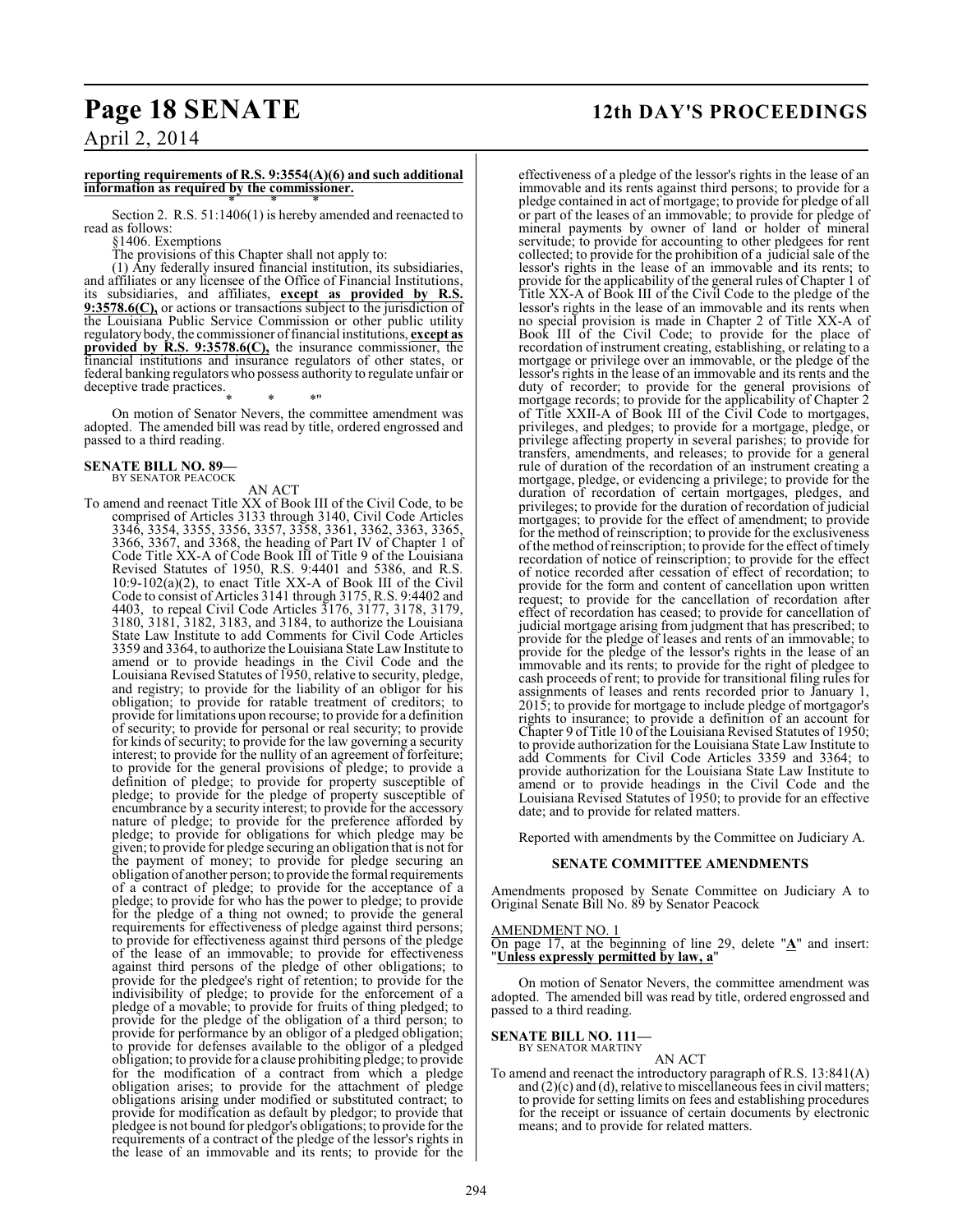# **12th DAY'S PROCEEDINGS Page 19 SENATE**

# April 2, 2014

Reported favorably by the Committee on Judiciary A. The bill was read by title, ordered engrossed and passed to a third reading.

# **SENATE BILL NO. 276—** BY SENATOR PERRY

AN ACT

To enact R.S. 15:590(6) and (7), relative to the Louisiana Bureau of Criminal Identification and Information; to add to the list of those persons whose information is to be obtained and filed by the bureau; and to provide for related matters.

Reported with amendments by the Committee on Judiciary B.

#### **SENATE COMMITTEE AMENDMENTS**

Amendments proposed by Senate Committee on Judiciary B to Original Senate Bill No. 276 by Senator Perry

#### AMENDMENT NO. 1

On page 1, delete line 13, and insert "**is defined in R.S. 15:603 as a felony, felony-grade delinquent act, or other specified offense.**"

On motion of Senator Johns, the committee amendment was adopted. The amended bill was read by title, ordered engrossed and passed to a third reading.

#### **SENATE BILL NO. 290—** BY SENATOR JOHNS

AN ACT

To amend and reenact Children's Code Articles 603(27), 612(A)(2), 615(B)(2), 619, 620, 624(A), (C)(1) and (D), the introductory paragraph of 625(A), 627(E) and (F), and 632(A) and (C) and to enact Children's Code Articles 626(E) and 627(G), relative to child in need of care; to provide relative to terms and definitions; to provide relative to child abuse reporting and investigation; to provide with respect to assignment of reports for investigation and assessment; to provide with respect to disposition of reports; to provide relative to procedures for protection of a child; to provide with respect to instanter orders of custody; to provide relative to continued custody hearing and custody order; to provide relative to rights and responsibilities of certain person; to provide relative time for filing of petition; to provide relative to grounds for continued safety plan; and to provide for related matters.

Reported favorably by the Committee on Judiciary A. The bill was read by title, ordered engrossed and passed to a third reading.

#### **SENATE BILL NO. 301—** BY SENATOR MARTINY

AN ACT

To enact Code of Civil Procedure Art. 1461.1, relative to production of documents; to provide relative to financial institutions; to provide for financial records in the possession of a federally insured financial institution; to provide for procedure, terms and conditions; and to provide for related matters.

Reported with amendments by the Committee on Judiciary A.

#### **SENATE COMMITTEE AMENDMENTS**

Amendments proposed by Senate Committee on Judiciary A to Original Senate Bill No. 301 by Senator Martiny

#### AMENDMENT NO. 1

On page 1, line 2, delete "Civil" and insert "Criminal" and delete "1461.1" and insert "161.1"

#### AMENDMENT NO. 2

On page 1, line 7, delete "Civil" and insert "Criminal" and delete "1461.1" and insert "161.1"

AMENDMENT NO. 3 On page 1, line 8, delete "**1461.1**" and insert "**161.1**"

On motion of Senator Nevers, the committee amendment was adopted. The amended bill was read by title, ordered engrossed and passed to a third reading.

**SENATE BILL NO. 326—**<br>BY SENATOR GARY SMITH AN ACT

To amend and reenact R.S. 15:440.5(C), relative to electronic recordings of protected persons; to authorize certain individuals to view certain videotaped statements of a protected person; to provide with respect to copies and transcripts of the videotaped statement; and to provide for related matters.

Reported with amendments by the Committee on Judiciary C.

#### **SENATE COMMITTEE AMENDMENTS**

Amendments proposed by Senate Committee on Judiciary C to Original Senate Bill No. 326 by Senator Gary Smith

#### AMENDMENT NO. 1

On page 2, line 2, after "**the defendant;**" delete the remainder of the line and on line 3 delete "**investigator retained by the attorney**" and insert "**the defense investigator designated to work on the case; the defense paralegal designated to work on the case; and other staff members of the attorney who are transcribing the videotaped oral statement**"

On motion of Senator Kostelka, the committee amendment was adopted. The amended bill was read by title, ordered engrossed and passed to a third reading.

# **SENATE BILL NO. 333—**<br>BY SENATOR JOHNS

AN ACT

To amend and reenact Code of Criminal Procedure Articles 465(A)(26), 571.1, and 648(B)(3)(g) and (h), R.S. 14:2(B)(40), 43.6(A) and (B)(1), 89, and 89.1, and R.S. 15:536(A), 537(A) and  $(B)$ , 541 $(2)(j)$  and  $(l)$  and  $(24)(a)$ , 542 $(A)(3)(f)$  and  $(g)$ , and 571.3(B)(4)(d) and (e), and to repeal R.S. 14:78 and 78.1 and R.S.  $15:541(25)(d)$  and  $571.3(B)(3)(i)$  and (j), relative to sex offenses affecting the family; to provide relative to the crimes of incest and crime against nature; to place the elements of the crimes of incest and aggravated incest within the definitions of crime against nature and aggravated crime against nature, respectively; to provide relative to penalties; and to provide for related matters.

Reported with amendments by the Committee on Judiciary C.

#### **SENATE COMMITTEE AMENDMENTS**

Amendments proposed by Senate Committee on Judiciary C to Original Senate Bill No. 333 by Senator Johns

#### AMENDMENT NO. 1

On page 1, line 2, after "reenact" insert "Children's Code Article  $101\overline{5(3)}(c)$ ," and change "465(A)(26)" to "465(A)(16) and (26)"

#### AMENDMENT NO. 2 On page 1, line 3, change "and (h), R.S. 14:2(B)(40)," to ", R.S. 13:5713(F), R.S. 14:"

AMENDMENT NO. 3 On page 1, line 4, change "537(A) and (B)," to "537,"

#### AMENDMENT NO. 4

On page 1, line 5, after "571.3(B)(4)(d) and (e)," delete the remainder of the line and insert the following: "R.S.  $40:1299.34.5(B)(3)$ , (C), and (E), 1299.35.2(D)(2)(d) and (E), 1299.35.7(B) and (D), and  $1300.13(E)(6)$ , and to repeal Children's Code Articles  $855(B)(7)(f)$ and 884.1(A)(6), Code of Criminal Procedure Article 648(B)(3)(h), R.S. 14:2(B)(40), 78 and 78.1, and R.S. 15:541(25)(d) and"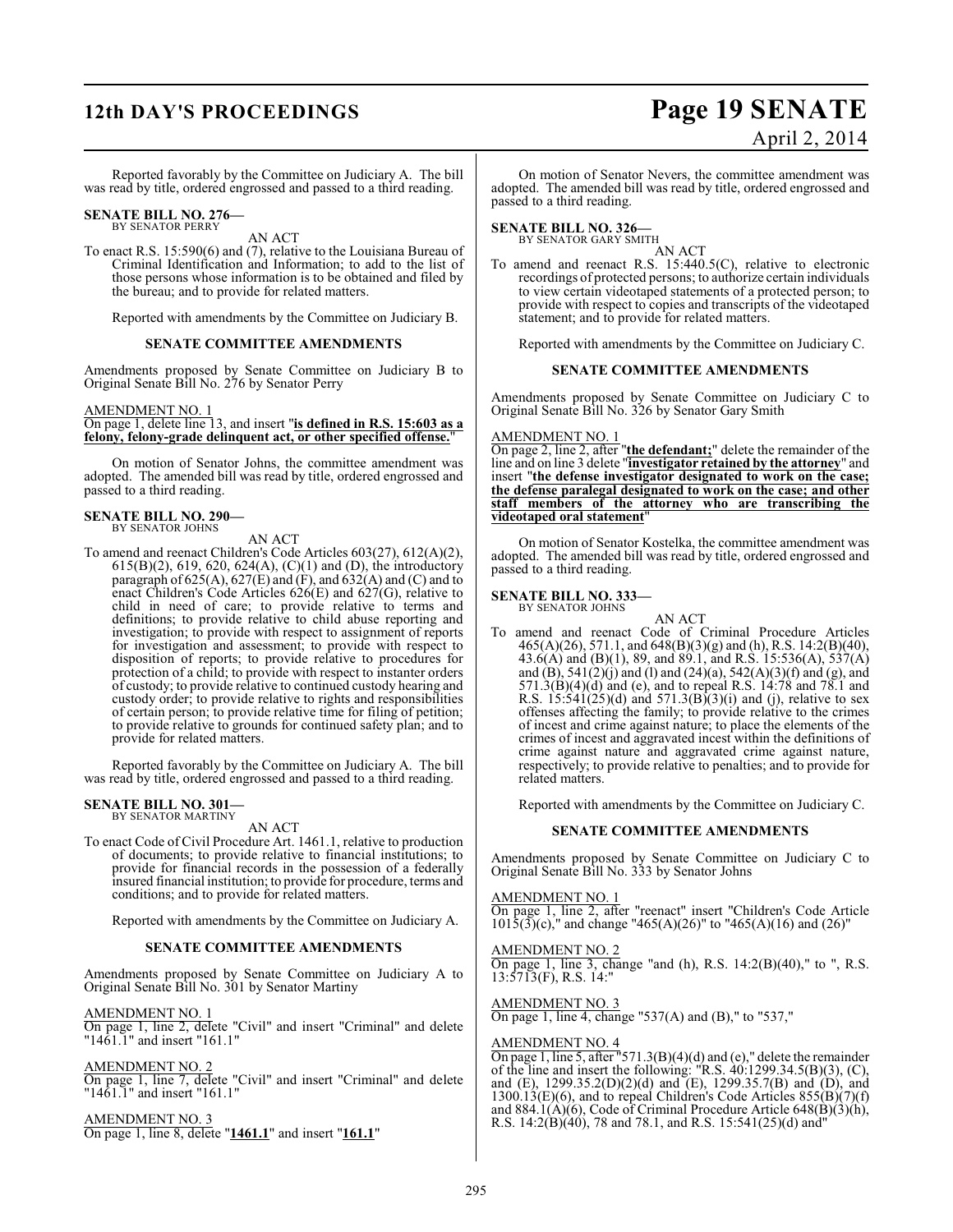# **Page 20 SENATE 12th DAY'S PROCEEDINGS**

April 2, 2014

AMENDMENT NO. 5 On page 1, between lines 11 and 12, insert the following: "Section 1. Article 1015(3)(c) of the Children's Code is hereby amended and reenacted to read as follows: Art. 1015. Grounds The grounds for termination of parental rights are: \* \* \* (3) Misconduct ofthe parent toward this child or any other child of the parent or any other child which constitutes extreme abuse, cruel and inhuman treatment, or grossly negligent behavior below a reasonable standard of human decency, including but not limited to the conviction, commission, aiding or abetting, attempting, conspiring, or soliciting to commit any of the following: \* \* \* (c) Aggravated incest **crime against nature as provided in R.S. 14:89.1(B)**. \* \* \*" AMENDMENT NO. 6 On page 1, line 12, change "Section 1." to "Section 2." and "465(A)(26)" to "465(A)(16) and (26)" AMENDMENT NO. 7 On page 1, line 13, delete "and (h)" AMENDMENT NO. 8 On page 1, after line 17, insert the following: "16. Crime Against Nature - A.B. committeed crime against nature with C.D., his any) by (describe the act)." \* \* \* AMENDMENT NO. 9 On page 2, delete lines 1 through 3 in their entirety and insert the following:<br>"26. **Incest Aggravated Crime Against Nature** - A.B. committed incest **aggravated crime against nature** with C.D., his \_\_\_\_\_\_\_\_\_\_\_\_\_\_\_\_\_\_\_\_ (state relationship, if any) by \_\_\_\_\_\_\_\_\_\_\_\_\_\_\_\_\_ (state relationship**, if any**) **by (describe the act).** AMENDMENT NO. 10 On page 3, delete lines 14 and 15 in their entirety. AMENDMENT NO. 11 On page 3, between lines 16 and 17, insert the following: "Section 3. R.S. 13:5713(F) is hereby amended and reenacted to read as follows: §5713. Duty to hold autopsies, investigations, etc. \* \* \* F. The coroner or his designee shall examine all alleged victims of rape, carnal knowledge, sexual battery, incest, and crime against nature when such cases are under police investigation. \* \* \*" AMENDMENT NO. 12 On page 3, line 17, change "Section 2. R.S. 14:2(B)(40)," to "Section 4. R.S. 14:" AMENDMENT NO. 13 On page 3, delete lines 19 through 29, and on page 4, delete lines 1 and 2 AMENDMENT NO. 14 On page 6, line 22, change "**B. Aggravated**" to "**B.(1) Aggravated**" AMENDMENT NO. 15 On page 6, line 27, change "**(1)**" to "**(a)**" AMENDMENT NO. 16 On page 7, line 4, change "**(2)**" to "**(b)**" AMENDMENT NO. 17 On page 7, line 7, change "**(3)**" to "**(2)**" and change "**Paragraph**" to "**Subsection**" AMENDMENT NO. 18 On page 8, line 26, change "Section 3." to "Section 5." and change  $"537(A)$  and (B)," to "537," AMENDMENT NO. 19 On page 10, line 5, after "**involving**" insert "**certain**" AMENDMENT NO. 20 On page 11, at the end of line 21 after "**involving**" insert "**certain**" AMENDMENT NO. 21 On page 12, line 8, after "**involving**" insert "**certain**" AMENDMENT NO. 22 On page 12, between lines 10 and 11, insert the following: "Section 6. R.S.  $40:1299.34.5(B)(3)$ , (C), and (E), 1299.35.2(D)(2)(d) and (E), 1299.35.7(B) and  $\hat{D}$ ), and 1300.13(E)(6) are hereby amended and reenacted to read as follows: §1299.34.5. Use of public funds \* \* \* B. Notwithstanding any other provision of law to the contrary, no public funds made available to any institution, board, commission, department, agency, official, or employee of the state of Louisiana, or of any local political subdivision thereof, whether such funds are made available by the government of the United States, the state of Louisiana, or a local governmental subdivision, or from any other public source, shall be used in any way for, to assist in, or to provide facilities for an abortion, except for any of the following: \* \* \* (3) Whenever the abortion is being sought to terminate a pregnancy resulting from an alleged act of incest **crime against nature as provided in R.S. 14:89(A)(2)** and all of the requirements of R.S. 40:1299.35.7(B) are met. C. The secretary of the Department of Health and Hospitals shall promulgate rules to insure that no funding of any abortion shall be made based upon a claim of rape or incest **crime against nature as provided in R.S. 14:89(A)(2)** until the applicable requirements of R.S. 40:1299.35.7 have been complied with and written verification has been obtained from the physician performing the abortion and from the law enforcement official to whom the report is made, if applicable. \* \* \* E. If Subsections B and C and R.S. 40:1299.35.7 become effective and subsequently the federal requirement for acceptance of Medicaid funds, that public funds be made available for abortions resulting from pregnancy due to rape or incest **crime against nature as provided in R.S. 14:89(A)(2)**, is no longer applicable to the state of Louisiana, then on the same day, the provisions of Subsections B and C and R.S. 40:1299.35.7 shall be superseded and the provisions of Subsection A shall be effective to the fullest extent allowed by law. \* \* \* §1299.35.2. Abortion by physician; determination of viability; ultrasound test required; exceptions; penalties \* \* \* D. \* \* \* (2) Requirements. At least twenty-four hours prior to the woman having any part of an abortion performed or induced, and prior to the administration of any anesthesia or medication in preparation for the abortion on the woman, the physician who is to perform the abortion or a qualified person who is the physician's agent shall comply with all of the following requirements: \* \* \* (d) Prior to the ultrasound, obtain from the pregnant woman a copy of a completed, signed, and dated election form. The election form shall be produced and made available by the department, and shall state as follows: "Ultrasound Before Abortion Notice and Election Form Louisiana law requires an ultrasound examination prior to the performance of an abortion. By signing below, I certify that I understand the following: (1) I have the option to look at or look away from the ultrasound display at any time.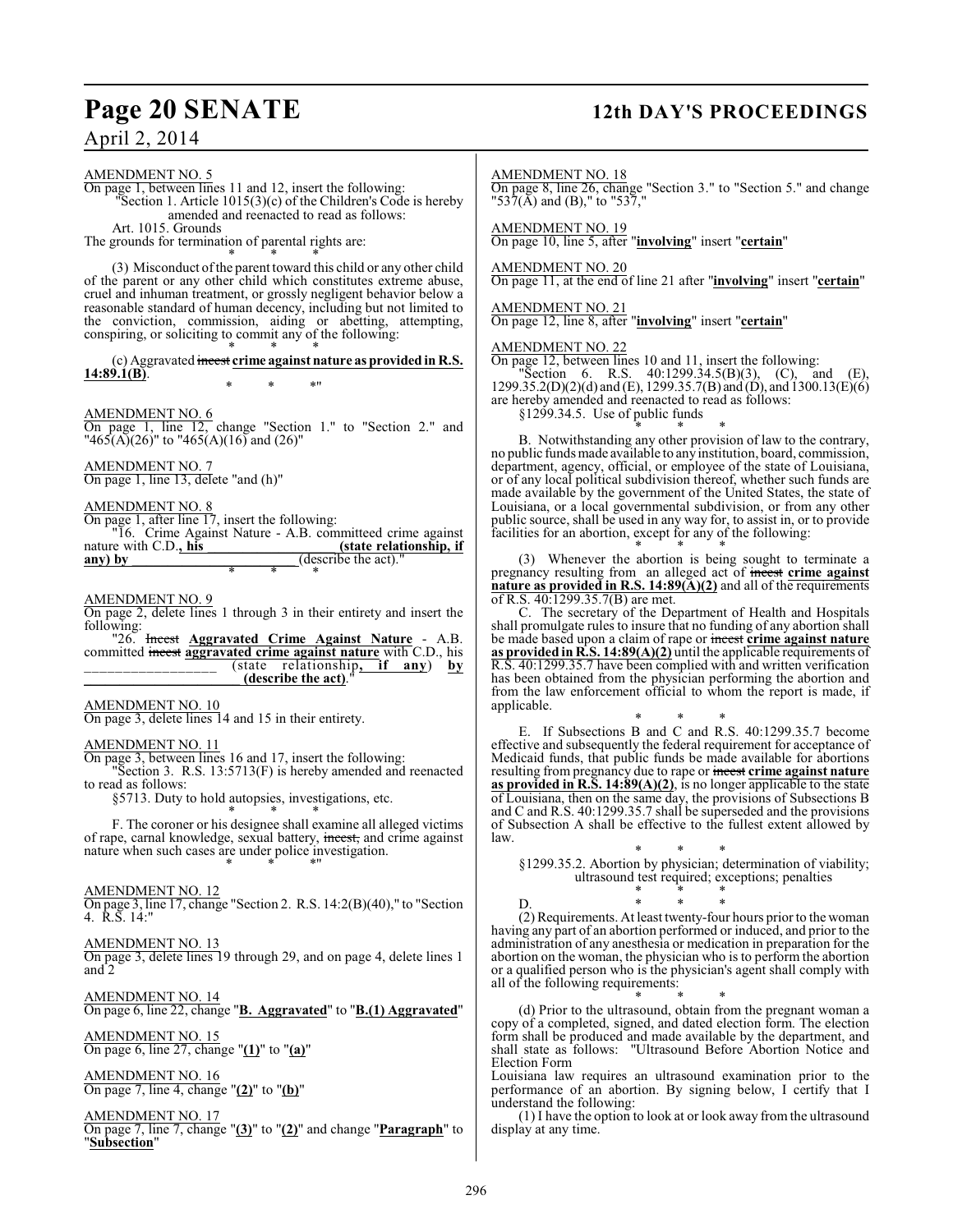# **12th DAY'S PROCEEDINGS Page 21 SENATE**

# April 2, 2014

(2) I have the option to listen to the heartbeat of the unborn child that is required to be made audible unless I decline by initialing here:

 $\mathcal{L}=\mathcal{L}^{\mathcal{L}}$ (3) I am required by law to hear an oral explanation of the ultrasound images, unless I certify below that I am pregnant due to an act of rape or incest **crime against nature as provided in R.S. 14:89(A)(2)**.

(4)I have the option to ask and receive answers to any questions about the images of the unborn child.

(5) I have the option to ask for an ultrasound photographic print depicting the unborn child.

\_\_\_\_\_\_\_\_\_\_\_\_\_\_\_\_\_\_\_\_\_ \_\_\_\_\_\_\_\_\_\_\_\_\_\_\_\_\_\_\_\_\_ Signature Date

OPTION FOR WOMEN WHO HAVE FILED LAW ENFORCEMENT REPORTS:

I certify that I have reported an act of rape or incest **crime against nature as provided in R.S. 14:89(A)(2)** to law enforcement officials, and that I decline to hear an oral explanation of the ultrasound images. \_\_\_\_\_\_\_\_\_\_\_\_\_\_\_\_\_\_\_\_\_ \_\_\_\_\_\_\_\_\_\_\_\_\_\_\_\_\_\_\_\_\_

Signature Date

\* \* \*

E. Pregnant rape survivors or victims of incest **crime against nature as provided in R.S. 14:89(A)(2)** who have reported the act to law enforcement officials shall have the opportunity to opt out of the oral explanation provisions of Subparagraph  $D(2)(b)$  of this Section, in addition to having the same options to view or listen to the required medical information as provided in Paragraph D(3) of this Section.

\* \* \* §1299.35.7. Abortion sought due to rape or incest **crime against nature**; reporting and certification \* \* \*

B. Whenever an abortion is being sought pursuant to R.S. 40:1299.34.5 to terminate a pregnancy resulting from an alleged act of incest, prior to the abortion all of the following requirements shall be met:

(1) The victim of incest **crime against nature as provided in R.S. 14:89(A)(2)** shall report the act of incest to a law enforcement official unless the treating physician certifies in writing that in the physician's professional opinion the victim was too physically or psychologically incapacitated to report the incest.

(2) The victim certifies that the pregnancy is the result of  $\frac{1}{2}$ **crime against nature as provided in R.S. 14;89(A)(2)**, which certificate shall be witnessed by the treating physician.

\* \* \* D. Whenever an abortion is being sought pursuant to R.S. 40:1299.34.5 to terminate a pregnancy resulting from an alleged act of rape or incest **crime against nature as provided in R.S. 14:89(A)(2)**, the victim may request spiritual counseling and shall be offered the same informed consent information, without the twentyfour-hour delay, contained in R.S. 40:1299.35.6(B), prior to the performance of the abortion.

\* \* \* §1300.13. HIV-related testing; consent; exceptions

\* \* \* E. The provisions of Subsections A through D shall not apply to the performance of an HIV-related test:

\* \* \* (6) On any person who has been arrested, indicted, or convicted for the crimes of aggravated rape, forcible rape, simple rape, or incest **crime against nature as provided in R.S. 14:89(A)(2)** when required by a court to undergo an HIV-related test. \* \* \*"

#### AMENDMENT NO. 23

On page 12, line 11, change "Section 4. R.S. 14:" to "Section 7. Children's Code Articles  $855(B)(7)(f)$  and  $884.1(A)(6)$ , Code of Criminal Procedure Article  $648(B)(3)(h)$ , R.S. 14:2(B)(40),

AMENDMENT NO. 24

On page 12, line 13, change "Section 5." to "Section 8."

On motion of Senator Kostelka, the committee amendment was adopted. The amended bill was read by title, ordered engrossed and passed to a third reading.

**SENATE BILL NO. 351—** BY SENATORS THOMPSON AND DORSEY-COLOMB AN ACT

To amend and reenact R.S. 14:403.4(B),  $(C)(1)$ , and  $(D)(2)$ , relative to offenses affecting law enforcement; to provide relative to reports of burn injuries to the office of state fire marshal; and to provide for related matters.

Reported favorably by the Committee on Judiciary C. The bill was read by title, ordered engrossed and passed to a third reading.

**SENATE BILL NO. 383—** BY SENATORS LAFLEUR AND MILLS AN ACT

To amend and reenact R.S. 15:574.4(A)(1)(b)(ii), relative to parole eligibility; to provide relative to eligibility based upon years between offenses; and to provide for related matters.

Reported favorably by the Committee on Judiciary B. The bill was read by title, ordered engrossed and passed to a third reading.

#### **SENATE BILL NO. 398—**

BY SENATOR MILLS AND REPRESENTATIVE EDWARDS AN ACT

To amend and reenact R.S. 13:5304(B)(10), relative to drug courts; to provide relative to eligibility for a drug division probation program; and to provide for related matters.

Reported favorably by the Committee on Judiciary B. The bill was read by title, ordered engrossed and passed to a third reading.

#### **SENATE BILL NO. 399—** BY SENATOR MILLS

AN ACT To amend and reenact R.S. 15:574.4(A)(4)(b), (B)(2)(a)(iii), (iv) and (v),  $(B)(2)(b)(iii)$ , (iv) and (v),  $B(2)(c)(iii)$ , (iv) and (v),  $(B)(2)(d)(iii)$ , (iv) and (v),  $(D)(1)(b)$ , and  $(E)(1)(b)$ , relative to parole eligibility; to require that disqualification for a disciplinary offense be a major offense; to provide for definitions; to change time frame for consideration of disciplinary offenses; to limit required services to those available at facility where offender is incarcerated; and to provide for related matters.

Reported favorably by the Committee on Judiciary B. The bill was read by title, ordered engrossed and passed to a third reading.

#### **SENATE BILL NO. 472—**

BY SENATOR MILLS

AN ACT To amend and reenact R.S.  $15:572.1(A)(1)(c)$  and  $(G)(2)$ , relative to theBoard of Pardons; to provide for minimum qualifications for board members; to provide for powers of ex-officio board members; and to provide for related matters.

Reported favorably by the Committee on Judiciary B. The bill was read by title, ordered engrossed and passed to a third reading.

**SENATE BILL NO. 473—** BY SENATOR MILLS

AN ACT To amend and reenact R.S.  $15:574.2(A)(3),(8)$ , and  $(9)(a)$  and  $(b)$ , and  $(C)(2)(b)$  and  $(c)$ , relative to the committee on parole and rules of parole; to provide relative to education and experience requirements of board members; to provide relative to training requirements of the board; to provide relative to parole eligibility; and to provide for related matters.

Reported with amendments by the Committee on Judiciary B.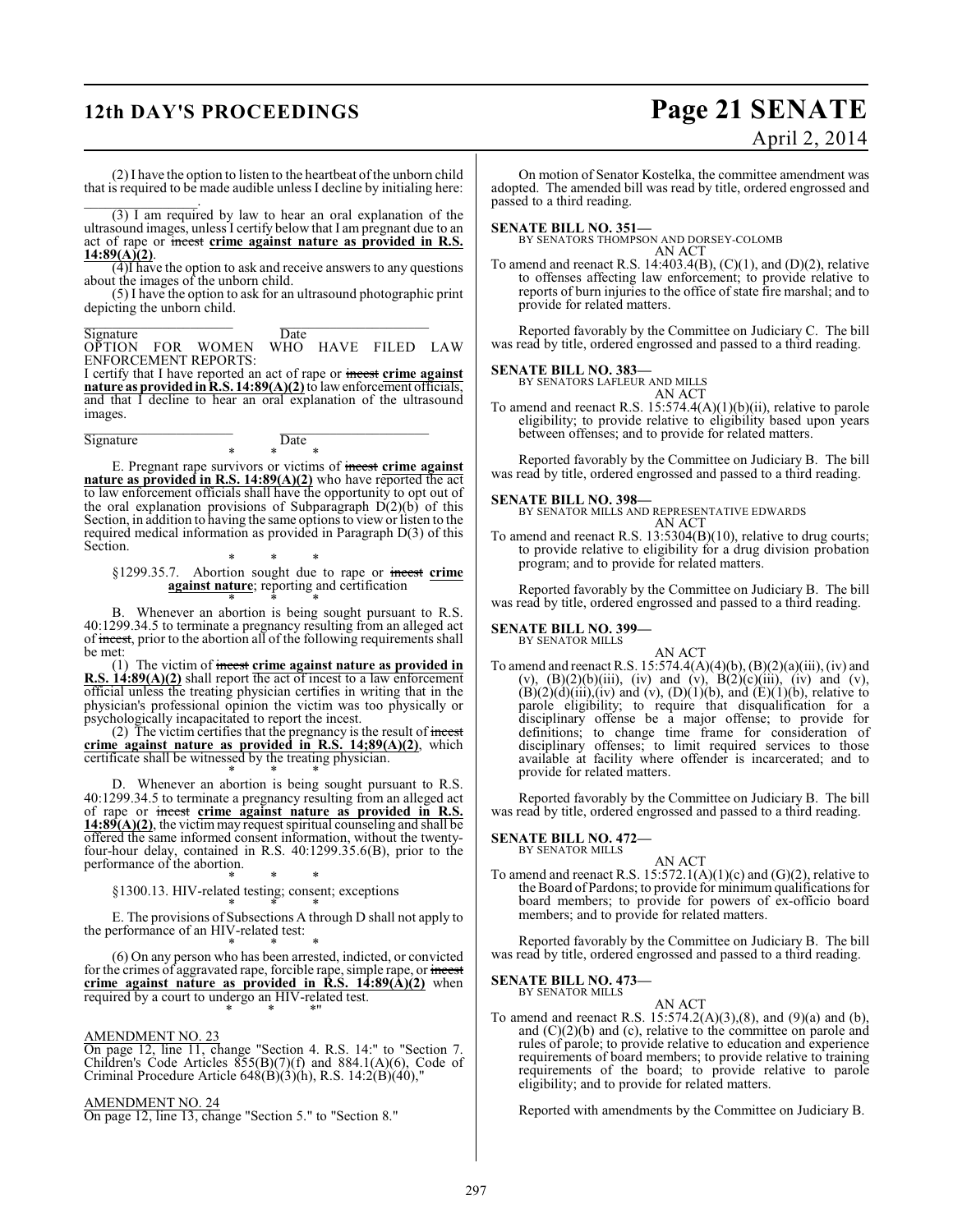# **Page 22 SENATE 12th DAY'S PROCEEDINGS**

# April 2, 2014

#### **SENATE COMMITTEE AMENDMENTS**

Amendments proposed by Senate Committee on Judiciary B to Original Senate Bill No. 473 by Senator Mills

#### AMENDMENT NO. 1

On page 1, line 5, after "board;" insert "to provide for powers of ex officio board members;"

#### AMENDMENT NO. 2

On page 2, delete lines 18 and 19 and insert: "ex officio member shall have the duties, authority, requirements, and benefits of any other committee member."

On motion of Senator Johns, the committee amendment was adopted. The amended bill was read by title, ordered engrossed and passed to a third reading.

#### **SENATE BILL NO. 523—** BY SENATOR MORRELL

AN ACT

To amend and reenact R.S. 14:102.23(A)(2), (B)(1), and (C) and to enact R.S. 14:102.23(D), relative to the crime of cockfighting; to provide for definitions; to provide that possession of certain paraphernalia may be admissible as evidence of a violation; to provide penalties upon conviction of cockfighting; and to provide for related matters.

Reported favorably by the Committee on Judiciary C. The bill was read by title, ordered engrossed and passed to a third reading.

#### **House Bills and Joint Resolutions on Second Reading Reported by Committees**

#### **HOUSE BILL NO. 18—**

BY REPRESENTATIVE LOPINTO AN ACT

To repeal R.S. 15:550, 571.32, and 571.35, relative to pilot programs for alternative methods of incarceration and electronic monitoring; to repeal the authorization of certain statutorily created pilot programs.

Reported favorably by the Committee on Judiciary B. The bill was read by title and referred to the Legislative Bureau.

#### **HOUSE BILL NO. 56—**

BY REPRESENTATIVE LOPINTO AN ACT

To enact R.S. 49:191(7)(a) and to repeal R.S. 49:191(5)(f), relative to the Department of Public Safety and Corrections, including provisions to provide for the re-creation of the Department of Public Safety and Corrections and the statutory entities made a part of the department by law; to provide for the effective termination date for all statutory authority for the existence of such statutory entities; and to provide for related matters.

Reported favorably by the Committee on Judiciary B. The bill was read by title and referred to the Legislative Bureau.

# **HOUSE BILL NO. 131—** BY REPRESENTATIVE LOPINTO

AN ACT

To enact R.S. 15:255.1, relative to retired or former law enforcement officers; to provide for the payment of witness fees to retired or former law enforcement officers in certain cases; to provide for the procedure for collection and payment of fees; and to provide for related matters.

Reported favorably by the Committee on Judiciary B. The bill was read by title and referred to the Legislative Bureau.

#### **HOUSE BILL NO. 188—**

BY REPRESENTATIVE LOPINTO AN ACT

To repeal R.S. 15:751, 823, 825, 834, 835, 838, 840, 840.2, and 1131, relative to prisons and correctional institutions; to repeal antiquated and obsolete provisions regarding prisons and correctional institutions.

Reported favorably by the Committee on Judiciary B. The bill was read by title and referred to the Legislative Bureau.

#### **HOUSE BILL NO. 331—** BY REPRESENTATIVE LOPINTO

AN ACT

To amend and reenact R.S. 32:664(A) and (B) and 666(A)(1)(a)(i), relative to chemical tests for intoxication; to authorize certain persons to withdraw blood and administer such tests; and to provide for related matters.

Reported favorably by the Committee on Judiciary B. The bill was read by title and referred to the Legislative Bureau.

### **Rules Suspended**

Senator Cortez asked for and obtained a suspension of the rules to recommit a bill.

#### **SENATE BILL NO. 663—**

BY SENATOR CORTEZ

AN ACT To enact R.S. 39:469.1, relative to tax exemptions, rebates, or economic development incentives for use associated with publicly-owned facilities; to prohibit financial support by state agencies for certain events; and to provide for related matters.

Senator Cortez moved to recommit the bill from the Committee on Senate and Governmental Affairs to the Committee on Revenue and Fiscal Affairs.

Without objection, so ordered.

#### **Rules Suspended**

Senator Erdey asked for and obtained a suspension of the rules to recommit a bill.

# **SENATE BILL NO. 598—** BY SENATOR ERDEY

AN ACT

To amend and reenact R.S. 39:1701(3), relative to cooperative purchasing; to authorize appropriate early childhood programs to conduct cooperative purchasing; and to provide for related matters.

Senator Erdey moved to recommit the bill from the Committee on Local and Municipal Affairs to the Committee on Education.

Without objection, so ordered.

#### **Senate Bills and Joint Resolutions on Third Reading and Final Passage**

## **SENATE BILL NO. 13—**

BY SENATOR PEACOCK

AN ACT To amend and reenact R.S. 11:22(B)(6) and (13), 102.1(B)(4) and  $(C)(4)$ , 102.2(B)(4) and  $(C)(4)$ , 542(A)(2)(a) and (F)(2)(a), and  $883.1(A)(2)(a)$  and  $(G)(2)(a)$ , relative to the entry age normal valuation method; to provide for utilization of the method by certain state retirement systems; to provide for effective dates; and to provide for related matters.

The bill was read by title. Senator Peacock moved the final passage of the bill.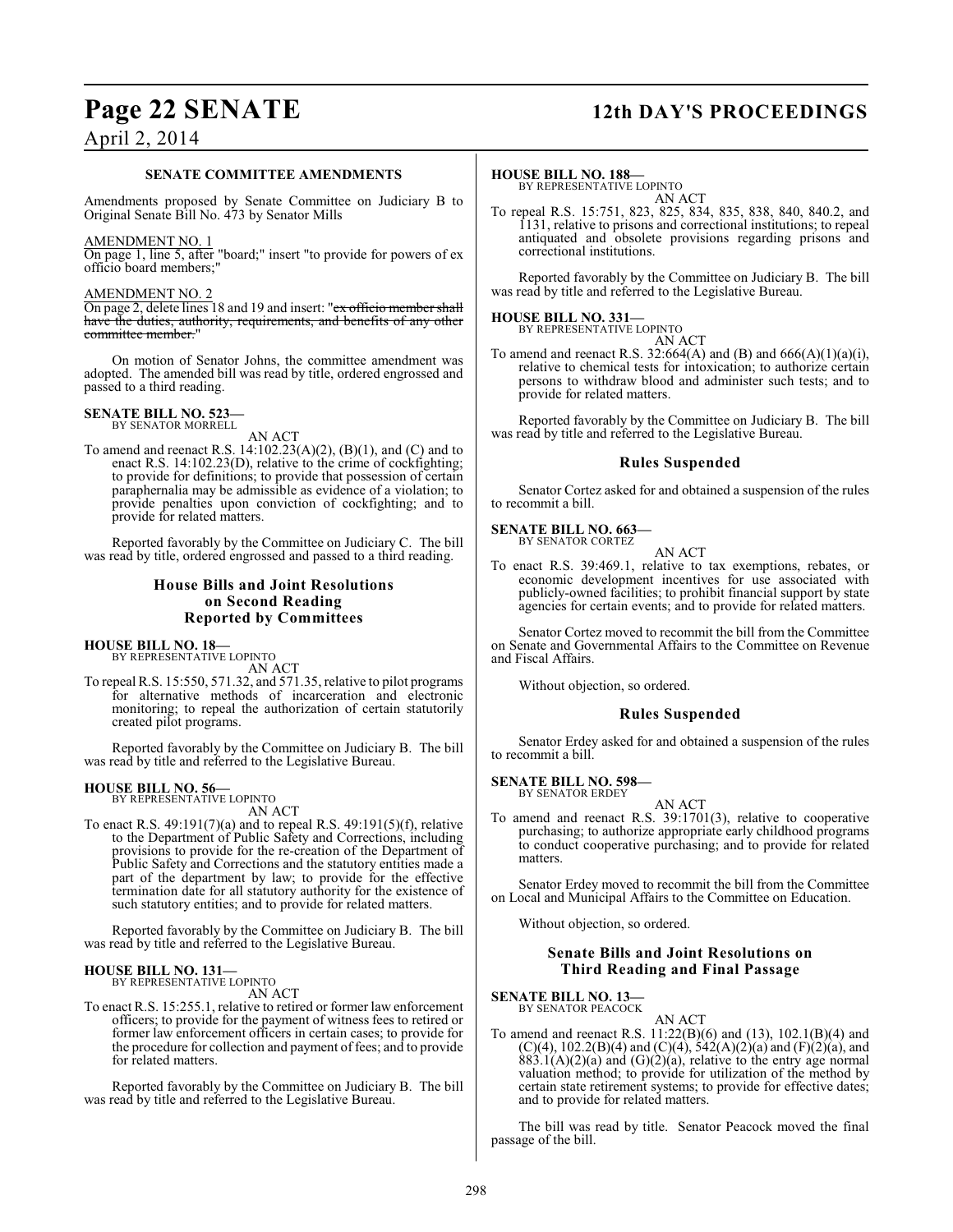# **12th DAY'S PROCEEDINGS Page 23 SENATE**

### **ROLL CALL**

The roll was called with the following result:

#### YEAS

| Mr. President | Dorsey-Colomb | <b>Nevers</b> |
|---------------|---------------|---------------|
| Adley         | Erdey         | Peacock       |
| Allain        | Gallot        | Perry         |
| Amedee        | Guillory      | Peterson      |
| Appel         | Heitmeier     | Riser         |
| <b>Broome</b> | Johns         | Smith, G.     |
| <b>Brown</b>  | Kostelka      | Smith, J.     |
| Buffington    | LaFleur       | Tarver        |
| Chabert       | Long          | Thompson      |
| Claitor       | Martiny       | Walsworth     |
| Cortez        | Mills         | Ward          |
| Crowe         | Morrish       | White         |
| Donahue       | Murray        |               |
| Total - 38    |               |               |
|               | NAYS          |               |

Total - 0

#### ABSENT

Morrell Total - 1

The Chair declared the bill was passed and ordered it sent to the House. Senator Peacock moved to reconsider the vote by which the bill was passed and laid the motion on the table.

#### **SENATE BILL NO. 16—**

BY SENATOR GUILLORY AND REPRESENTATIVE ROBIDEAUX AND<br>SENATORS CORTEZ, CROWE, KOSTELKA, LONG, PEACOCK, GARY<br>SMITH, JOHN SMITH AND WALSWORTH AND REPRESENTATIVES<br>HENRY BURNS, BURRELL, GUILLORY, HAZEL, HILL, PRICE AND<br>RICHARD AN ACT

To grant a permanent benefit increase to retirees and beneficiaries of the Louisiana State Police Retirement System in conformity with the statutory provisions governing the system's experience account.

#### **Floor Amendments**

Senator Cortez proposed the following amendments.

#### **SENATE FLOOR AMENDMENTS**

Amendments proposed by Senator Cortez to Engrossed Senate Bill No. 16 by Senator Guillory

AMENDMENT NO. 1

On page 3, line 22, change "or Senate Bill No. 21" to "Senate Bill No. 21, or House Bill No. 1225"

On motion of Senator Cortez, the amendments were adopted.

The bill was read by title. Senator Guillory moved the final passage of the amended bill.

#### **ROLL CALL**

The roll was called with the following result:

#### YEAS

Mr. President Dorsey-Colomb Nevers<br>Adley Erdey Peacoc Adley Erdey Peacock<br>Allain Gallot Perry Allain Gallot Perry<br>
Amedee Guillorv Peterson

Guillory

April 2, 2014

| Appel         | Heitmeier     | Riser     |
|---------------|---------------|-----------|
| <b>Broome</b> | Johns         | Smith, G. |
| <b>Brown</b>  | Kostelka      | Smith, J. |
| Buffington    | LaFleur       | Tarver    |
| Chabert       | Long          | Thompson  |
| Claitor       | Martiny       | Walsworth |
| Cortez        | Mills         | White     |
| Crowe         | Morrish       |           |
| Donahue       | Murray        |           |
| Total - 37    |               |           |
|               | <b>NAYS</b>   |           |
| Total $-0$    |               |           |
|               | <b>ABSENT</b> |           |
| Morrell       | Ward          |           |
| Total - 2     |               |           |

The Chair declared the amended bill was passed, ordered reengrossed and sent to the House. Senator Guillory moved to reconsider the vote by which the bill was passed and laid the motion on the table.

**SENATE BILL NO. 18—**<br>BY SENATOR GUILLORY AND REPRESENTATIVE ROBIDEAUX AND<br>SENATORS ALARIO, ALLAIN, APPEL, BROOME, BROWN,<br>BUFFINGTON, CHABERT, CORTEZ, CROWE, DONAHUE, DORSEY-<br>COLOMB, HEITMEIER, JOHNS, KOSTELKA, LAFLEUR, LO

AN ACT

To grant a permanent benefit increase to retirees and beneficiaries of the Louisiana State Employees' Retirement System in conformity with the statutory provisions governing the system's experience account.

#### **Floor Amendments**

Senator Martiny sent up floor amendments.

#### **SENATE FLOOR AMENDMENTS**

Amendments proposed by Senator Martiny on behalf of the Legislative Bureau to Engrossed Senate Bill No. 18 by Senator Guillory

#### AMENDMENT NO. 1

On page 3, line 11, following "recited" and before "shall" change "herein" to "in this Act"

On motion of Senator Cortez, the amendments were adopted.

#### **Floor Amendments**

Senator Cortez proposed the following amendments.

#### **SENATE FLOOR AMENDMENTS**

Amendments proposed by Senator Cortez to Engrossed Senate Bill No. 18 by Senator Guillory

#### AMENDMENT NO. 1

On page 3, line 15, change "or Senate Bill No. 21" to "Senate Bill No. 21, or House Bill No. 1225"

On motion of Senator Martiny, the amendments were adopted.

The bill was read by title. Senator Guillory moved the final passage of the amended bill.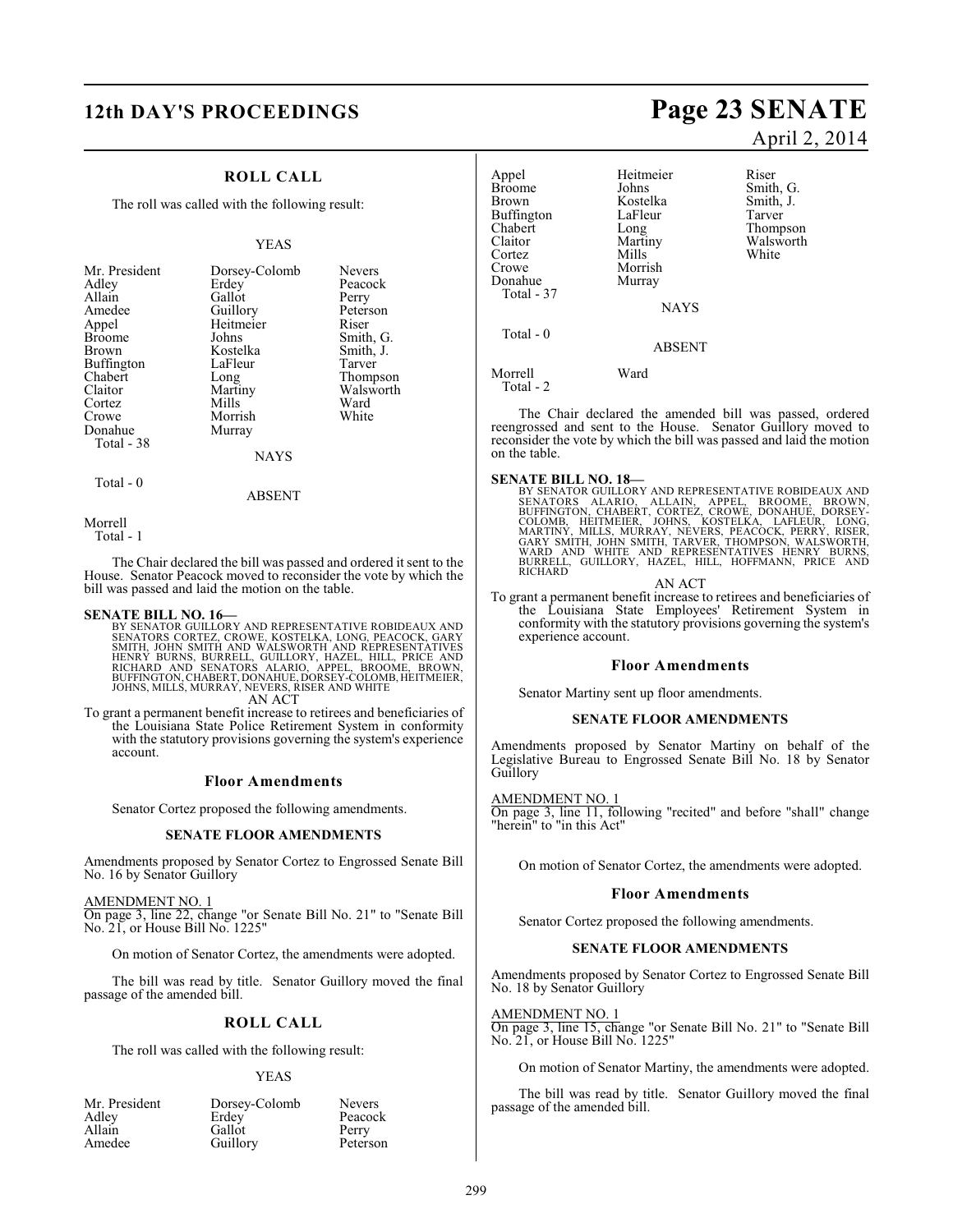## **ROLL CALL**

The roll was called with the following result:

#### YEAS

| Mr. President<br>Adley<br>Allain<br>Amedee<br>Appel<br>Broome<br>Brown<br>Buffington<br>Chabert<br>Claitor<br>Cortez<br>Crowe | Dorsey-Colomb<br>Erdey<br>Gallot<br>Guillory<br>Heitmeier<br>Johns<br>Kostelka<br>LaFleur<br>Long<br>Martiny<br>Mills<br>Morrish | <b>Nevers</b><br>Peacock<br>Perry<br>Peterson<br>Riser<br>Smith, G.<br>Smith, J.<br>Tarver<br>Thompson<br>Walsworth<br>Ward<br>White |
|-------------------------------------------------------------------------------------------------------------------------------|----------------------------------------------------------------------------------------------------------------------------------|--------------------------------------------------------------------------------------------------------------------------------------|
| Donahue                                                                                                                       | Murray                                                                                                                           |                                                                                                                                      |
| Total - 38                                                                                                                    |                                                                                                                                  |                                                                                                                                      |
|                                                                                                                               | <b>NAYS</b>                                                                                                                      |                                                                                                                                      |
|                                                                                                                               |                                                                                                                                  |                                                                                                                                      |

Total - 0

ABSENT

Morrell

Total - 1

The Chair declared the amended bill was passed, ordered reengrossed and sent to the House. Senator Guillory moved to reconsider the vote by which the bill was passed and laid the motion on the table.

#### **SENATE BILL NO. 19—**

BY SENATOR GUILLORY AND REPRESENTATIVE ROBIDEAUX AND<br>SENATORS ADLEY, ALARIO, ALLAIN, APPEL, BROOME, BROWN,<br>BUFFINGTON, CHABERT, CORTEZ, CROWE, DONAHUE, DORSEY-COLOMB, ERDEY, HEITMEIER, JOHNS, KOSTELKA, LAFLEUR, LONG<br>MARTIN AN ACT

To grant a permanent benefit increase to retirees and beneficiaries of the Louisiana School Employees' Retirement System in conformity with the statutory provisions governing the system's experience account.

#### **Floor Amendments**

Senator Cortez proposed the following amendments.

#### **SENATE FLOOR AMENDMENTS**

Amendments proposed by Senator Cortez to Engrossed Senate Bill No. 19 by Senator Guillory

#### AMENDMENT NO. 1

On page 3, line 13, change "or Senate Bill No. 21" to "Senate Bill No. 21, or House Bill No. 1225"

On motion of Senator Cortez, the amendments were adopted.

The bill was read by title. Senator Guillory moved the final passage of the amended bill.

#### **ROLL CALL**

The roll was called with the following result:

#### YEAS

| Mr. President | Erdey     | Peacock  |
|---------------|-----------|----------|
| Adley         | Gallot    | Perry    |
| Allain        | Guillory  | Peterson |
| Appel         | Heitmeier | Riser    |

# **Page 24 SENATE 12th DAY'S PROCEEDINGS**

| <b>Broome</b><br><b>Brown</b><br><b>Buffington</b><br>Chabert<br>Claitor<br>Cortez<br>Crowe<br>Donahue<br>Dorsey-Colomb<br>Total - 37 | Johns<br>Kostelka<br>LaFleur<br>Long<br>Martiny<br>Mills<br>Morrish<br>Murray<br><b>Nevers</b><br><b>NAYS</b> | Smith, G.<br>Smith, J.<br>Tarver<br>Thompson<br>Walsworth<br>Ward<br>White |
|---------------------------------------------------------------------------------------------------------------------------------------|---------------------------------------------------------------------------------------------------------------|----------------------------------------------------------------------------|
| Total - 0                                                                                                                             | <b>ABSENT</b>                                                                                                 |                                                                            |
| Amedee<br>Total - 2                                                                                                                   | Morrell                                                                                                       |                                                                            |

The Chair declared the amended bill was passed, ordered reengrossed and sent to the House. Senator Guillory moved to reconsider the vote by which the bill was passed and laid the motion on the table.

#### **SENATE BILL NO. 21—**

BY SENATOR GUILLORY AND REPRESENTATIVE ROBIDEAUX AND<br>SENATORS - ALARIO, - ALLAIN, - APPEL, - BROOME, - BROWN,<br>BUFFINGTON, CHABERT, CLAITOR, CORTEZ, CROWE, DONAHUE,<br>DORSEY-COLOMB, -HEITMEIER, - KOSTELKA, -LAFLEUR, -LONG,<br>MA GUILLORY, HAZEL, HILL, HOFFMANN, PRICE AND RICHARD AN ACT

To grant a permanent benefit increase to retirees and beneficiaries of the Teachers' Retirement System of Louisiana in conformity with the statutory provisions governing the system's experience account.

#### **Floor Amendments**

Senator Cortez proposed the following amendments.

#### **SENATE FLOOR AMENDMENTS**

Amendments proposed by Senator Cortez to Engrossed Senate Bill No. 21 by Senator Guillory

#### AMENDMENT NO. 1

On page 3, line 16, change "or Senate Bill No. 19" to "Senate Bill No. 19, or House Bill No. 1225"

On motion of Senator Cortez, the amendments were adopted.

The bill was read by title. Senator Guillory moved the final passage of the amended bill.

## **ROLL CALL**

The roll was called with the following result:

Heitmeier<br>Johns

LaFleur<br>Long

Morrish Murray Nevers

YEAS

| Mr. President |  |
|---------------|--|
| Adley         |  |
| Allain        |  |
| Appel         |  |
| Broome        |  |
| Brown         |  |
| Buffington    |  |
| Chabert       |  |
| Claitor       |  |
| Cortez        |  |
| Crowe         |  |
| Donahue       |  |
| Dorsey-Colomb |  |
| Total - 37    |  |

Erdey Peacock<br>Gallot Perry Gallot Perry<br>Guillory Peterson Guillory Peters<br>
Heitmeier Riser Smith, G.<br>Smith, J. Kostelka Smith,<br>LaFleur Tarver Long Thompson<br>Martiny Walsworth Walsworth<br>Ward Mills Ward<br>
Morrish White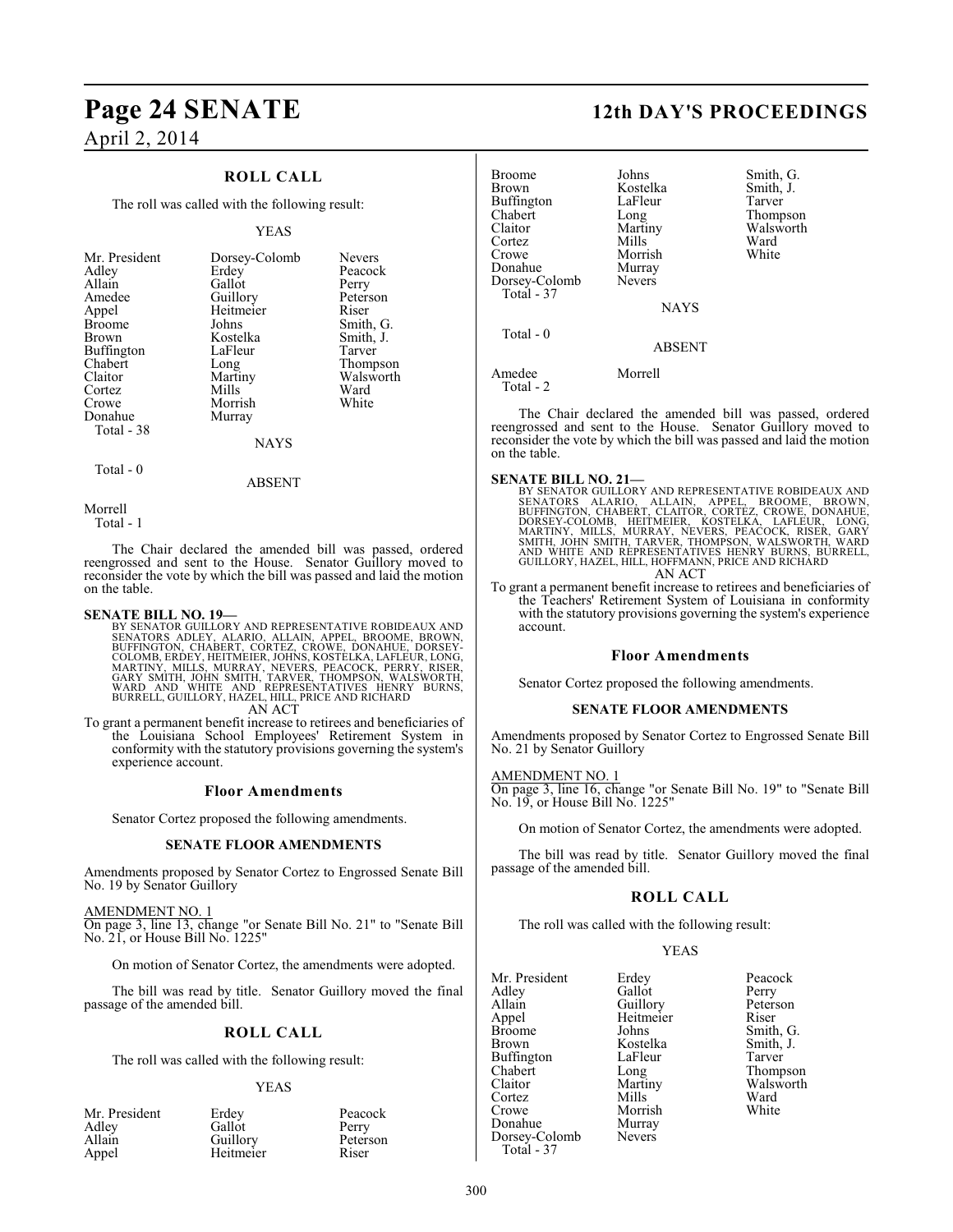# **12th DAY'S PROCEEDINGS Page 25 SENATE**

#### NAYS

#### Total - 0

## ABSENT

Amedee Morrell Total - 2

The Chair declared the amended bill was passed, ordered reengrossed and sent to the House. Senator Guillory moved to reconsider the vote by which the bill was passed and laid the motion on the table.

#### **SENATE BILL NO. 76—** BY SENATOR MORRISH

AN ACT

To enact Chapter 52 of Title 34 of the Louisiana Revised Statutes of 1950, to be comprised of R.S. 34:5201 through 5205, and to repeal Chapters 31 and 32 of Title 34 of the Louisiana Revised Statutes of 1950, comprised of R.S. 34:2501 through 2506 and R.S. 34:2551 through 2556, relative to port, harbor, and terminal districts; to create the Cameron Parish Port, Harbor, and Terminal District; to create the Cameron Parish Port Commission to administer such district; to provide for its members, duties, and powers, including its authority to levy taxes and to issue bonds; to terminate the East Cameron Port, Harbor, and Terminal District and the East Cameron Port Commission; to terminate the West Cameron Port, Harbor, and Terminal District and the West Cameron Port Commission; to provide for an effective date; and to provide for related matters.

On motion of Senator Morrish, the bill was read by title and returned to the Calendar, subject to call.

#### **SENATE BILL NO. 90—**

BY SENATOR DORSEY-COLOMB AN ACT

To enact Chapter 30-B of Title 33 of the Louisiana Revised Statutes of 1950, to be comprised of R.S. 33:9100.31 through 9100.33, relative to neighborhood watch volunteers; to provide for procedures relative to neighborhood watch volunteers; to provide for training; to provide for duties and responsibilities; to provide for definitions; to provide for an effective date; and to provide for related matters.

On motion of Senator Dorsey-Colomb, the bill wasread by title and returned to the Calendar, subject to call.

#### **SENATE BILL NO. 104—** BY SENATOR ALLAIN

AN ACT

To amend and reenact R.S. 38:2212.2(A) and (B), relative to public contracts; to except demolition of certain buildings and structures acquired with the right-of-way for construction or improvement of integrated coastal protection projects from certain notification and approval prerequisites; and to provide for related matters.

The bill was read by title. Senator Allain moved the final passage of the bill.

## **ROLL CALL**

The roll was called with the following result:

## YEAS

| Mr. President     | Donahue       | Morrish       |
|-------------------|---------------|---------------|
| Adley             | Dorsey-Colomb | Murray        |
| Allain            | Erdey         | <b>Nevers</b> |
| Amedee            | Gallot        | Peacock       |
| Appel             | Guillory      | Peterson      |
| <b>Broome</b>     | Heitmeier     | Riser         |
| <b>Brown</b>      | Johns         | Smith, G.     |
| <b>Buffington</b> | Kostelka      | Smith, J.     |

# April 2, 2014

| Chabert<br>Claitor<br>Cortez<br>Crowe | LaFleur<br>Long<br>Martiny<br>Mills | Thompson<br>Walsworth<br>Ward |
|---------------------------------------|-------------------------------------|-------------------------------|
| Total - 35                            | <b>NAYS</b>                         |                               |
| Total $-0$                            | <b>ABSENT</b>                       |                               |

White

Morrell Tarver<br>Perry White Total - 4

The Chair declared the bill was passed and ordered it sent to the House. Senator Allain moved to reconsider the vote by which the bill was passed and laid the motion on the table.

**SENATE BILL NO. 105—**

BY SENATOR GALLOT

AN ACT To amend and reenact R.S.  $47:532.1(A)(7)(b)$ , relative to motorcycles; to authorize public license tag agents to administer required knowledge and skills tests to applicants for issuance of the "M" endorsement on drivers' licenses to operate motorcycles; and to provide for related matters.

The bill was read by title. Senator Gallot moved the final passage of the bill.

#### **ROLL CALL**

The roll was called with the following result:

#### YEAS

| Mr. President | Dorsey-Colomb | <b>Nevers</b> |
|---------------|---------------|---------------|
| Adlev         | Erdey         | Peacock       |
| Allain        | Gallot        | Perry         |
| Amedee        | Guillory      | Peterson      |
| Appel         | Heitmeier     | Riser         |
| Broome        | Johns         | Smith, G.     |
| Brown         | Kostelka      | Smith, J.     |
| Buffington    | LaFleur       | Thompson      |
| Chabert       | Long          | Walsworth     |
| Claitor       | Martiny       | Ward          |
| Cortez        | Mills         | White         |
| Crowe         | Morrish       |               |
| Donahue       | Murray        |               |
| Total - 37    |               |               |
|               | <b>NAYS</b>   |               |
| Total - 0     |               |               |

Morrell Tarver Total - 2

The Chair declared the bill was passed and ordered it sent to the House. Senator Gallot moved to reconsider the vote by which the bill was passed and laid the motion on the table.

ABSENT

**SENATE BILL NO. 112—** BY SENATOR THOMPSON

- AN ACT
- To amend and reenact R.S. 38:2251(C)(3) and R.S. 39:1595(C)(3), relative to preferences for products produced or manufactured in Louisiana; to provide for a preference for certain meat and meat products processed in Louisiana; to provide for an effective date; and to provide for related matters.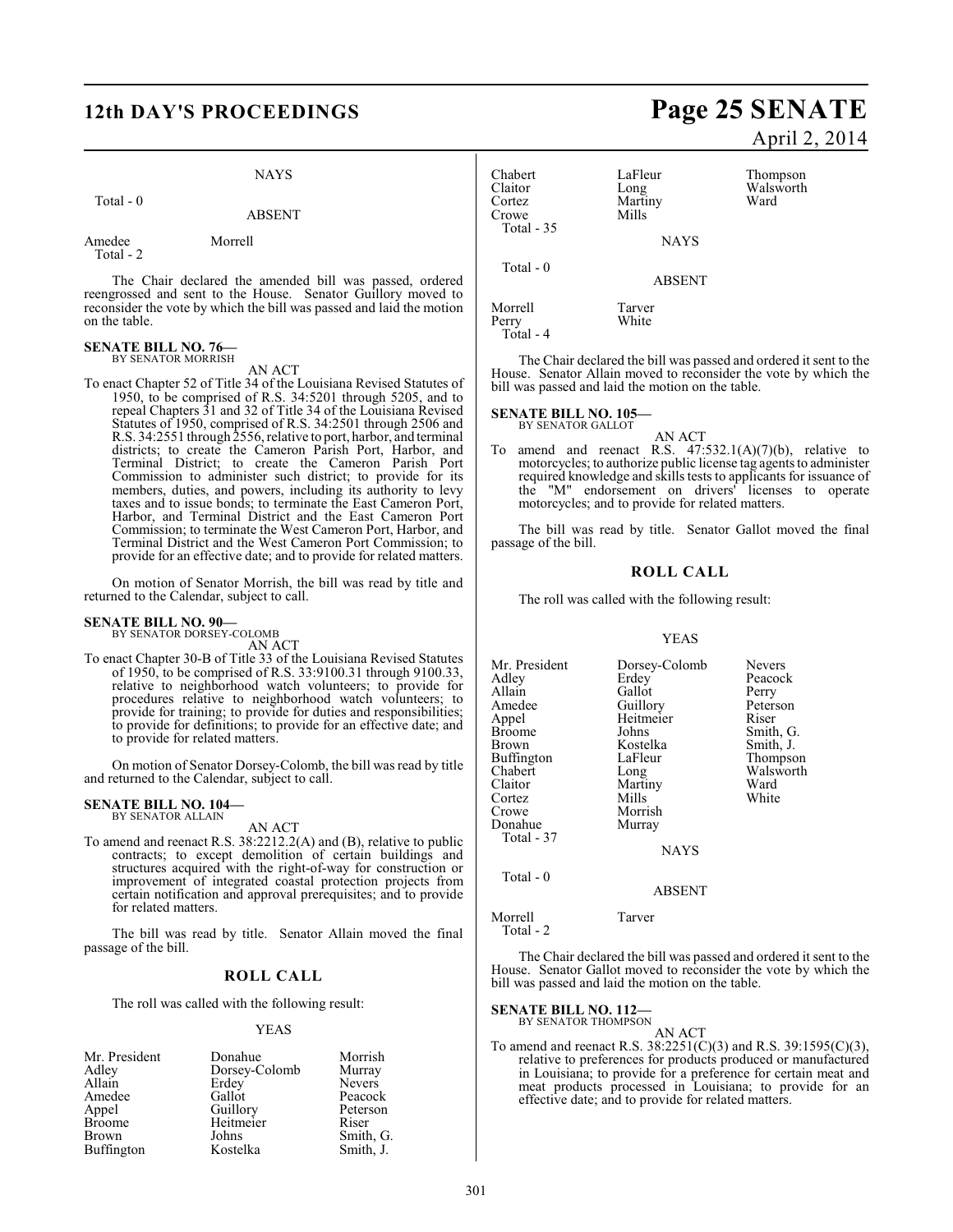#### **Floor Amendments**

Senator Martiny sent up floor amendments.

#### **SENATE FLOOR AMENDMENTS**

Amendments proposed by Senator Martiny on behalf of the Legislative Bureau to Engrossed Senate Bill No. 112 by Senator Thompson

AMENDMENT NO. 1 On page 1, line 15, following "**Louisiana**" insert "**,**"

AMENDMENT NO. 2 On page 1, line 15, change "**with**" to "**as evidenced by**"

AMENDMENT NO. 3 On page 2, line 9, following "**Louisiana**" insert "**,**"

AMENDMENT NO. 4 On page 2, line 9, change "**with**" to "**as evidenced by**"

On motion of Senator Martiny, the amendments were adopted.

The bill was read by title. Senator Thompson moved the final passage of the amended bill.

### **ROLL CALL**

The roll was called with the following result:

#### YEAS

| Erdey<br>Guillory<br>Heitmeier<br>Johns<br>Kostelka<br>LaFleur<br>Long<br>Martiny<br>Mills<br>Morrish | <b>Nevers</b><br>Peacock<br>Perry<br>Peterson<br>Riser<br>Smith, G.<br>Smith, J.<br>Tarver<br>Thompson<br>Walsworth<br>White |
|-------------------------------------------------------------------------------------------------------|------------------------------------------------------------------------------------------------------------------------------|
|                                                                                                       |                                                                                                                              |
|                                                                                                       | Ward                                                                                                                         |
|                                                                                                       | Dorsey-Colomb<br><b>NAYS</b><br><b>ABSENT</b><br>Morrell                                                                     |

The Chair declared the amended bill was passed, ordered reengrossed and sent to the House. Senator Thompson moved to reconsider the vote by which the bill was passed and laid the motion on the table.

#### **SENATE BILL NO. 118—** BY SENATOR DORSEY-COLOMB

Total - 3

AN ACT

To enact R.S. 39:1357, relative to fiscal administrators for political subdivisions; to establish the Fiscal Administrator Revolving Loan Fund as a special fund in the state treasury; to provide for the deposit of certain monies into the fund; to provide for the uses of monies in the fund; to authorize certain political subdivisions to borrow from the fund; to provide the terms and conditions of such borrowing; to provide for an effective date; and to provide for related matters.

The bill was read by title. Senator Dorsey-Colomb moved the final passage of the bill.

# **Page 26 SENATE 12th DAY'S PROCEEDINGS**

#### **ROLL CALL**

The roll was called with the following result:

#### YEAS

| Mr. President        | Dorsey-Colomb | Morrish       |
|----------------------|---------------|---------------|
| Adley                | Erdey         | Murray        |
| Allain               | Gallot        | <b>Nevers</b> |
| Appel                | Guillory      | Peterson      |
| <b>Broome</b>        | Heitmeier     | Riser         |
| Brown                | Johns         | Smith, G.     |
| Buffington           | Kostelka      | Tarver        |
| Chabert              | LaFleur       | Thompso:      |
| Cortez               | Long          | Walswort      |
| Crowe                | Martiny       | Ward          |
| Donahue              | Mills         | White         |
| Total - 33           |               |               |
|                      | <b>NAYS</b>   |               |
| Claitor<br>Total - 2 | Peacock       |               |

**Murray** Nevers Peterson<br>Riser Tarver Thompson Walsworth<br>Ward

#### ABSENT

Amedee Perry<br>Morrell Smith Smith, J.

The Chair declared the bill was passed and ordered it sent to the House. Senator Dorsey-Colomb moved to reconsider the vote by which the bill was passed and laid the motion on the table.

#### **SENATE BILL NO. 170—** BY SENATOR LONG

Total - 4

AN ACT

To amend and reenact R.S. 56:20(A) and (B), relative to the release of certain game, fowl, or fish; to provide for the liberation of pen-raised or wild animal, fowl, or fish; to provide for the release of pen-raised turkeys and pheasants; to provide terms, conditions, and requirements; and to provide for related matters.

The bill was read by title. Senator Long moved the final passage of the bill.

#### **ROLL CALL**

The roll was called with the following result:

#### YEAS

| Mr. President<br>Adley<br>Allain<br>Appel<br>Broome<br>Brown<br>Buffington<br>Chabert | Donahue<br>Dorsey-Colomb<br>Erdey<br>Gallot<br>Heitmeier<br>Johns<br>Kostelka<br>Long<br>Martiny | Murray<br><b>Nevers</b><br>Peacock<br>Perry<br>Peterson<br>Riser<br>Smith, G.<br>Smith, J.<br>Walsworth |
|---------------------------------------------------------------------------------------|--------------------------------------------------------------------------------------------------|---------------------------------------------------------------------------------------------------------|
| Claitor<br>Cortez                                                                     | Mills                                                                                            | Ward                                                                                                    |
| Crowe<br>Total - 33                                                                   | Morrish                                                                                          | White                                                                                                   |
|                                                                                       | <b>NAYS</b>                                                                                      |                                                                                                         |
| Total $-0$                                                                            | <b>ABSENT</b>                                                                                    |                                                                                                         |
| Amedee<br>Guillory                                                                    | LaFleur<br>Morrell                                                                               | Tarver<br>Thompson                                                                                      |

Total - 6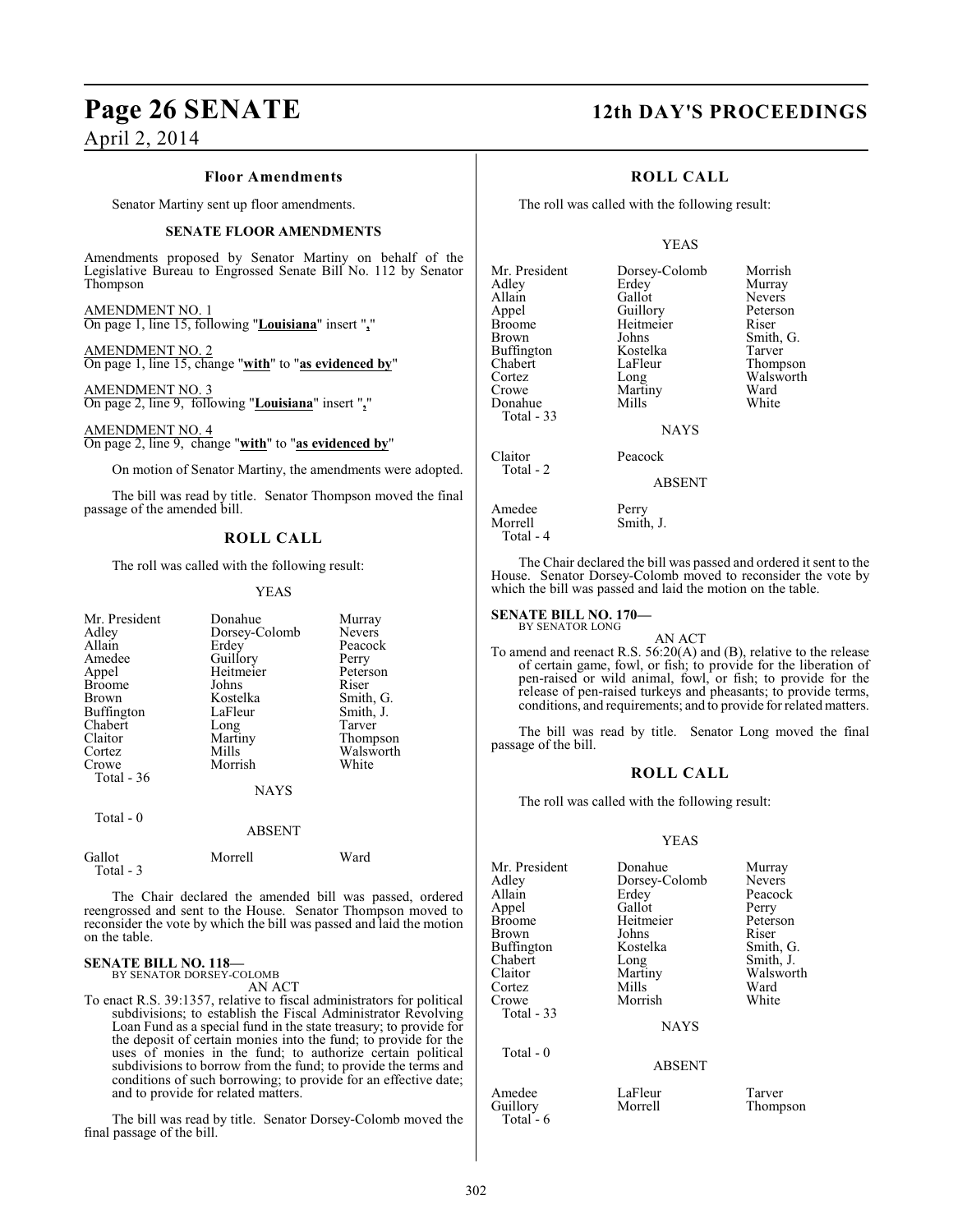# **12th DAY'S PROCEEDINGS Page 27 SENATE**

# April 2, 2014

The Chair declared the bill was passed and ordered it sent to the House. Senator Long moved to reconsider the vote by which the bill was passed and laid the motion on the table.

#### **SENATE BILL NO. 186—** BY SENATOR MILLS

AN ACT

To enact R.S.  $33:2476(B)(1)(d)$  and (C)(4), relative to the city of New Iberia municipal fire and police civil service system board; to provide for membership on the board; to provide for an effective date; and to provide for related matters.

The bill was read by title. Senator Mills moved the final passage of the bill.

#### **ROLL CALL**

The roll was called with the following result:

#### YEAS

| Mr. President     | Dorsey-Colomb | Murray    |
|-------------------|---------------|-----------|
| Adley             | Erdey         | Nevers    |
| Allain            | Gallot        | Peacock   |
| Appel             | Guillory      | Perry     |
| <b>Broome</b>     | Heitmeier     | Peterson  |
| Brown             | Johns         | Riser     |
| <b>Buffington</b> | Kostelka      | Smith, G. |
| Chabert           | LaFleur       | Smith, J. |
| Claitor           | Long          | Walsworth |
| Cortez            | Martiny       | Ward      |
| Crowe             | Mills         | White     |
| Donahue           | Morrish       |           |
| Total - 35        |               |           |
|                   | <b>NAYS</b>   |           |
| Total $-0$        |               |           |
|                   | ABSENT        |           |

 Total - 4 The Chair declared the bill was passed and ordered it sent to the House. Senator Mills moved to reconsider the vote by which the bill was passed and laid the motion on the table.

Thompson

Amedee Tarver<br>Morrell Thomp

**SENATE BILL NO. 344—** BY SENATOR ALLAIN AND REPRESENTATIVE STUART BISHOP AN ACT

To enact R.S. 56:317, relative to fishing; to establish the Louisiana Catch and Cook Program within the Department of Wildlife and Fisheries; to allow restaurants to prepare certain recreational fish; to provide penalties, terms, conditions, and requirements; and to provide for related matters.

#### **Floor Amendments**

Senator Allain proposed the following amendments.

#### **SENATE FLOOR AMENDMENTS**

Amendments proposed by Senator Allain to Engrossed Senate Bill No. 344 by Senator Allain

AMENDMENT NO. 1

On page 1, line 3, delete "restaurants" and insert "retail food establishments"

AMENDMENT NO. 2

On page 1, line 4, after "fish;" insert "to provide for the promulgation of rules;"

#### AMENDMENT NO. 3

On page 1, line 8, insert a period after "**§317**"

AMENDMENT NO. 4

On page 1, line 9, delete "**restaurants**" and insert "**retail food establishments**"

#### AMENDMENT NO. 5

On page 1, line 11, delete "**restaurants**" and insert "**retail food establishments**"

## AMENDMENT NO. 6

On page 1, line 16, delete "**restaurant**" and insert "**retail food establishment**"

#### AMENDMENT NO. 7

On page 2, line 2, after "**regulations**" insert "**in conjunction with the Department of Health and Hospitals and**"

#### AMENDMENT NO. 8

On page 2, delete lines 4 through 6 and insert: "**the following which shall be enforced by Department of Health and Hospitals, office of public health:**

**(a) The retail food establishment shall complete, date, and have the recreational fisherman who brings the fish in for preparation sign an assumption of risk form. The completed, dated, and signed form shall be maintained at the establishment for a period of no less than ninety days. The establishment shall provide the completed forms to the state health officer upon request.**

**(b) The retail food establishment shall only receive fish that have been cleaned, filleted, placed in clean, food-grade, single-service packaging, and properly refrigerated.**

**(c) The retail food establishment shall inspect the fish for freshness and proper receiving temperature.**

**(d) The fish shall be properly labeled with the date, time, and name of the recreational fisherman.**

**(e) The retail food establishment shall store, prepare, and otherwise handle the fish separately from products being prepared for and served to the general public.**

**(f) The retail food establishment shall store, prepare, and otherwise handle the fish in compliance with provisions of the state Sanitary Code.**

**(g) The retail food establishment shall prepare and serve the fish to the recreational fisherman or any person at his table within four hours of receipt of the fish.**

**(h) Containers, preparation tables, cutting boards, utensils, and other food preparation equipment used to prepare and serve the fish shall be properly cleaned and sanitized in accordance with provisions of the state Sanitary Code prior to use preparing foods to serve to the general public.**

**(i) The fish shall be served directly to the recreational fisherman or any person at his table immediately upon the completion of cooking and shall not be served to the general public.**"

#### AMENDMENT NO. 9

On page 2, line 7, delete "**restaurant**" and insert "**retail food establishment**"

AMENDMENT NO. 10

On page 2, line 8, delete "**department**" and insert "**Department of Wildlife and Fisheries**"

#### AMENDMENT NO. 11

On page 2, line 11, after "**program**." insert: "**The Department of Wildlife and Fisheries shall provide the names and locations of each participating retail food establishment to the Department of Health and Hospitals, office of public health upon request**."

On motion of Senator Allain, the amendments were adopted.

The bill was read by title. Senator Allain moved the final passage of the amended bill.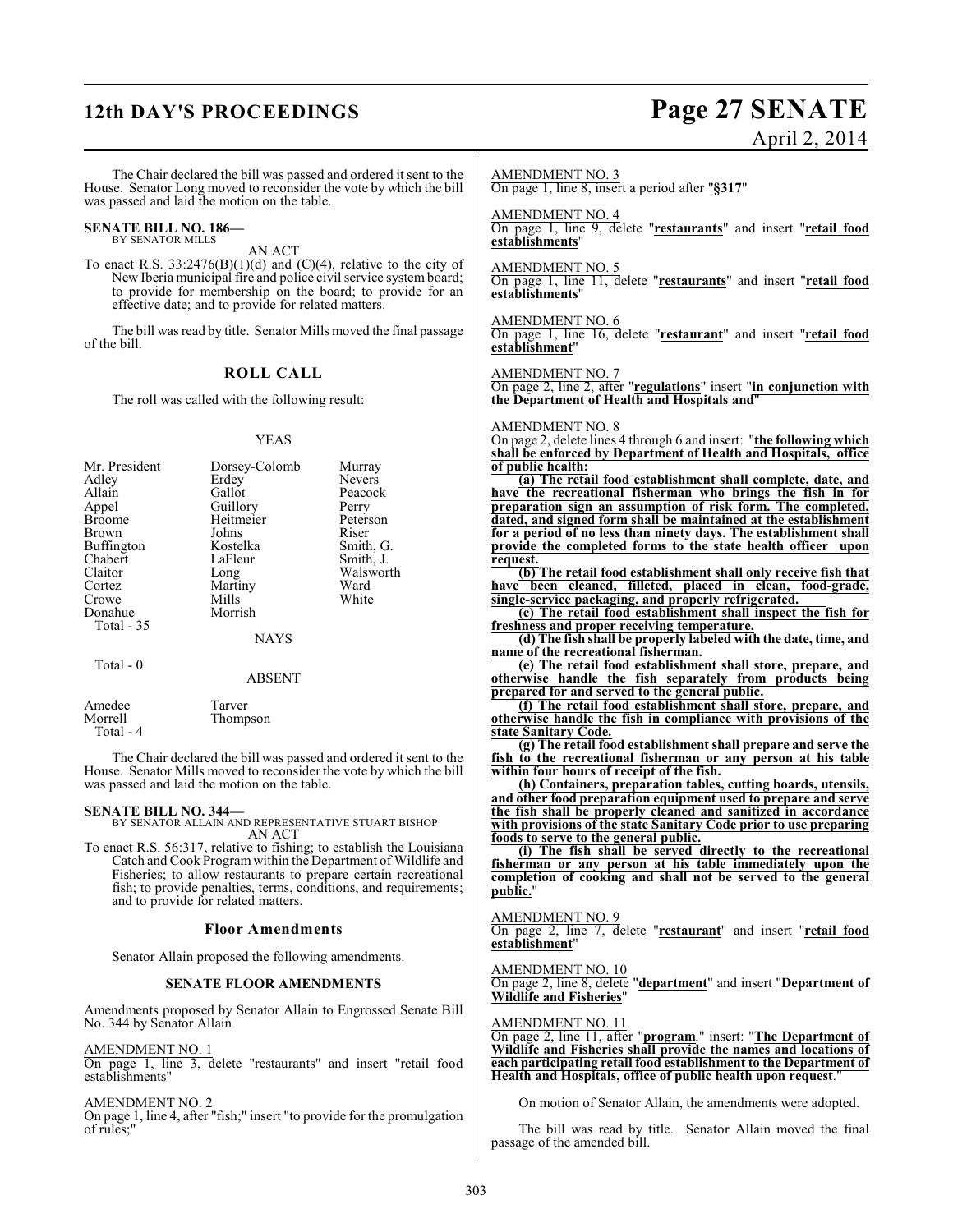## **ROLL CALL**

The roll was called with the following result:

#### YEAS

| Mr. President     | Dorsey-Colomb | Murray        |
|-------------------|---------------|---------------|
| Adley             | Erdey         | <b>Nevers</b> |
| Allain            | Gallot        | Peacock       |
| Appel             | Guillory      | Perry         |
| <b>Broome</b>     | Heitmeier     | Peterson      |
| <b>Brown</b>      | Johns         | Riser         |
| <b>Buffington</b> | Kostelka      | Smith, G.     |
| Chabert           | LaFleur       | Smith, J.     |
| Claitor           | Long          | Thompson      |
| Cortez            | Martiny       | Walsworth     |
| Crowe             | Mills         | Ward          |
| Donahue           | Morrish       | White         |
| Total - 36        |               |               |
|                   | <b>NAYS</b>   |               |

Total - 0

#### ABSENT

| Morrell | Tarver |
|---------|--------|
|         |        |

The Chair declared the amended bill was passed, ordered reengrossed and sent to the House. Senator Allain moved to reconsider the vote by which the bill was passed and laid the motion on the table.

#### **SENATE BILL NO. 354—** BY SENATOR WHITE

A JOINT RESOLUTION

Proposing to amend Article VIII of Section 13(D)(1) of the Constitution of Louisiana, relative to public education; to provide that, for certain effects and purposes, any public school system created by the legislature shall be regarded and treated as a parish and shall have the authority granted parishes, including minimum foundation program funding formula and the raising of certain local revenues for the support of elementary and secondary schools; and to specify an election for submission of the proposition to electors and provide a ballot proposition.

On motion of Senator White, the bill was read by title and returned to the Calendar, subject to call.

#### **SENATE BILL NO. 368—** BY SENATOR MORRELL

AN ACT

To amend and reenact R.S. 33:4702(B)(2) and (3)(a), relative to the city of New Orleans; to provide relative to the New Orleans Regional Business Park; to provide for the board of commissioners and their terms of office; and to provide for related matters.

On motion of Senator Murray, the bill was read by title and returned to the Calendar, subject to call.

#### **SENATE BILL NO. 384—** BY SENATOR LAFLEUR

AN ACT

To enact R.S. 39:1438, relative to Louisiana municipal securities; to require that municipal securities of public entities comply with the continuing disclosure rules of the United States Securities and Exchange Commission; to provide definitions; to provide for recordkeeping and audit procedures associated with continuing disclosure; and to provide for related matters.

#### **Floor Amendments**

Senator LaFleur proposed the following amendments.

# **Page 28 SENATE 12th DAY'S PROCEEDINGS**

#### **SENATE FLOOR AMENDMENTS**

Amendments proposed by Senator LaFleur to Engrossed Senate Bill No. 384 by Senator LaFleur

AMENDMENT NO. 1

On page 2, line 8, after "**public entity**" delete the remainder of the line and insert "**, which are subject to continuing disclosure under the SEC rule.**"

AMENDMENT NO. 2 On page 2, delete lines 9, 10, and 11

AMENDMENT NO. 3 On page 3, delete lines 19 and 20

On motion of Senator LaFleur, the amendments were adopted.

The bill was read by title. Senator LaFleur moved the final passage of the amended bill.

#### **ROLL CALL**

The roll was called with the following result:

YEAS

| Mr. President<br>Adley<br>Allain<br>Appel<br>Broome<br>Brown<br>Buffington<br>Chabert<br>Claitor<br>Cortez<br>Crowe<br>Donahue<br>Total - 36 | Dorsey-Colomb<br>Erdey<br>Gallot<br>Guillory<br>Heitmeier<br>Johns<br>Kostelka<br>LaFleur<br>Long<br>Martiny<br>Mills<br>Morrish<br><b>NAYS</b> | Murray<br><b>Nevers</b><br>Peacock<br>Perry<br>Peterson<br>Riser<br>Smith, G.<br>Smith, J.<br>Thompson<br>Walsworth<br>Ward<br>White |
|----------------------------------------------------------------------------------------------------------------------------------------------|-------------------------------------------------------------------------------------------------------------------------------------------------|--------------------------------------------------------------------------------------------------------------------------------------|
| Total $-0$                                                                                                                                   | <b>ABSENT</b>                                                                                                                                   |                                                                                                                                      |

Amedee Morrell Tarver Total - 3

The Chair declared the amended bill was passed, ordered reengrossed and sent to the House. Senator LaFleur moved to reconsider the vote by which the bill was passed and laid the motion on the table.

**SENATE BILL NO. 387—** BY SENATOR LAFLEUR

AN ACT

To enact Part XVI of Chapter 2 of Title 33 of the Louisiana Revised Statutes of 1950, to be comprised of R.S. 33:1420.21, relative to special districts; to provide for powers and authority in certain instances; to provide for an effective date; and to provide for related matters.

#### **Floor Amendments**

Senator Martiny sent up floor amendments.

#### **SENATE FLOOR AMENDMENTS**

Amendments proposed by Senator Martiny on behalf of the Legislative Bureau to Engrossed Senate Bill No. 387 by Senator LaFleur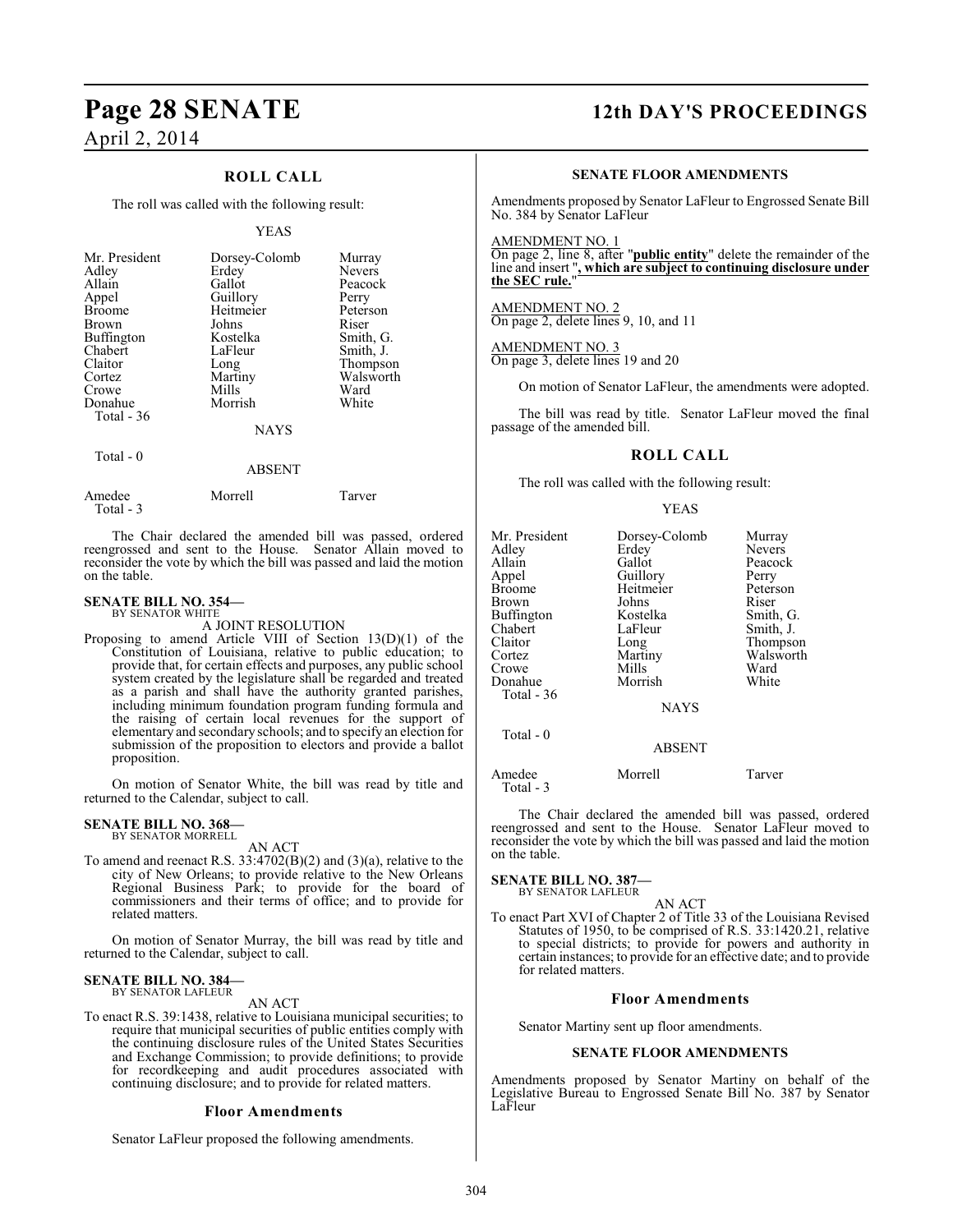# **12th DAY'S PROCEEDINGS Page 29 SENATE**

# April 2, 2014

#### AMENDMENT NO. 1

On page 1, line 17, following "**shall**" and before "**when**" change "**only apply**" to "**apply only**"

On motion of Senator Martiny, the amendments were adopted.

#### **Floor Amendments**

Senator LaFleur proposed the following amendments.

#### **SENATE FLOOR AMENDMENTS**

Amendments proposed by Senator LaFleur to Engrossed Senate Bill No. 387 by Senator LaFleur

#### AMENDMENT NO. 1

On page 2, between lines 2 and 3, insert the following:

"**C. Notwithstanding the provisions of this Section, the governing authority of the parish or municipality and the governing authority of the special district shall independently follow any notice requirements applicable to any actions taken by such entity.**"

On motion of Senator LaFleur, the amendments were adopted.

The bill was read by title. Senator LaFleur moved the final passage of the amended bill.

### **ROLL CALL**

The roll was called with the following result:

#### YEAS

| Mr. President<br>Adley<br>Allain<br>Appel<br><b>Brown</b><br><b>Buffington</b><br>Chabert<br>Cortez<br>Crowe<br>Donahue<br>Dorsey-Colomb<br>Erdey<br>Total - 34 | Gallot<br>Guillory<br>Heitmeier<br>Johns<br>Kostelka<br>LaFleur<br>Long<br>Martiny<br>Mills<br>Morrish<br>Murray<br><b>Nevers</b><br><b>NAYS</b> | Peacock<br>Perry<br>Peterson<br>Riser<br>Smith, G.<br>Smith, J.<br>Thompson<br>Walsworth<br>Ward<br>White |
|-----------------------------------------------------------------------------------------------------------------------------------------------------------------|--------------------------------------------------------------------------------------------------------------------------------------------------|-----------------------------------------------------------------------------------------------------------|
|                                                                                                                                                                 |                                                                                                                                                  |                                                                                                           |
| Claitor<br>Total - 1                                                                                                                                            | ABSENT                                                                                                                                           |                                                                                                           |

| Amedee        | Morrell |
|---------------|---------|
| <b>Broome</b> | Tarver  |
| Total - 4     |         |

The Chair declared the amended bill was passed, ordered reengrossed and sent to the House. Senator LaFleur moved to reconsider the vote by which the bill was passed and laid the motion on the table.

#### **SENATE BILL NO. 395—** BY SENATOR ALLAIN

AN ACT

To amend and reenact R.S.  $56:700.2(A)(4)$  and  $(C)(2)$  and to enact R.S. 56:700.6, relative to the Fishermen's Gear Compensation Fund; to provide a termination date for deposits from the fund; to provide an exemption for certain fees; to provide a termination date for the fund; to provide terms, conditions, and requirements; and to provide for related matters.

The bill was read by title. Senator Allain moved the final passage of the bill.

### **ROLL CALL**

The roll was called with the following result:

#### YEAS

|             | Murray                    |
|-------------|---------------------------|
| Erdey       | Nevers                    |
| Gallot      | Peacock                   |
|             | Perry                     |
| Heitmeier   | Peterson                  |
| Johns       | Riser                     |
| Kostelka    | Smith, G.                 |
| LaFleur     | Smith, J.                 |
| Long        | Thompson                  |
| Martiny     | Walsworth                 |
| Mills       | Ward                      |
| Morrish     | White                     |
|             |                           |
| <b>NAYS</b> |                           |
|             |                           |
|             | Dorsey-Colomb<br>Guillory |

ABSENT

#### Amedee Morrell Tarver Total - 3

The Chair declared the bill was passed and ordered it sent to the House. Senator Allain moved to reconsider the vote by which the bill was passed and laid the motion on the table.

**SENATE BILL NO. 524—**<br>
BY SENATORS WALSWORTH, GUILLORY AND LAFLEUR AND<br>
REPRESENTATIVES CARTER AND LEGER<br>
AN ACT

To amend and reenact R.S. 15:587.1(A)(1)(a), 36:474(A)(11), and 477(B)(1), 46:1401, 1402, 1402.1, 1403, 1404(A), 1405, 1406, 1407, 1414.1, 1415, 1417, 1418(A), 1419, 1420(A), 1421, 1422, 1423, 1427, 1428, and 1430, to enact R.S. 17:407.26, Part X-B of Chapter 1 of Title 17 of the Louisiana Revised Statutes of 1950, to be comprised of R.S. 17:407.31 through 407.53, Part X-C of Chapter 1 of Title 17 of the Louisiana Revised Statutes of 1950, to be comprised of R.S. 17:407.61 through 407.72, and Part X-D of Chapter 1 of Title 17 of the Louisiana Revised Statutes of 1950, to be comprised of R.S. 17:407.81 through 407.84, and to repeal R.S. 46:1414, 1426, 1429, and 1445 through 1448, relative to early learning center licensing; and to provide for related matters.

On motion of Senator Walsworth, the bill was recommitted to the Committee on Finance.

#### **SENATE BILL NO. 525—**

BY SENATORS ADLEY AND WARD AN ACT

To enact R.S. 45:302.1, relative to the Louisiana Public Service Commission; to provide with respect to abandonment of interstate pipelines located wholly within the state; and to provide for related matters.

#### **Floor Amendments**

Senator Martiny sent up floor amendments.

### **SENATE FLOOR AMENDMENTS**

Amendments proposed by Senator Martiny on behalf of the Legislative Bureau to Engrossed Senate Bill No. 525 by Senator Adley

AMENDMENT NO. 1

On page 1, line 12, following "**systems**" change "**which**" to "**that**"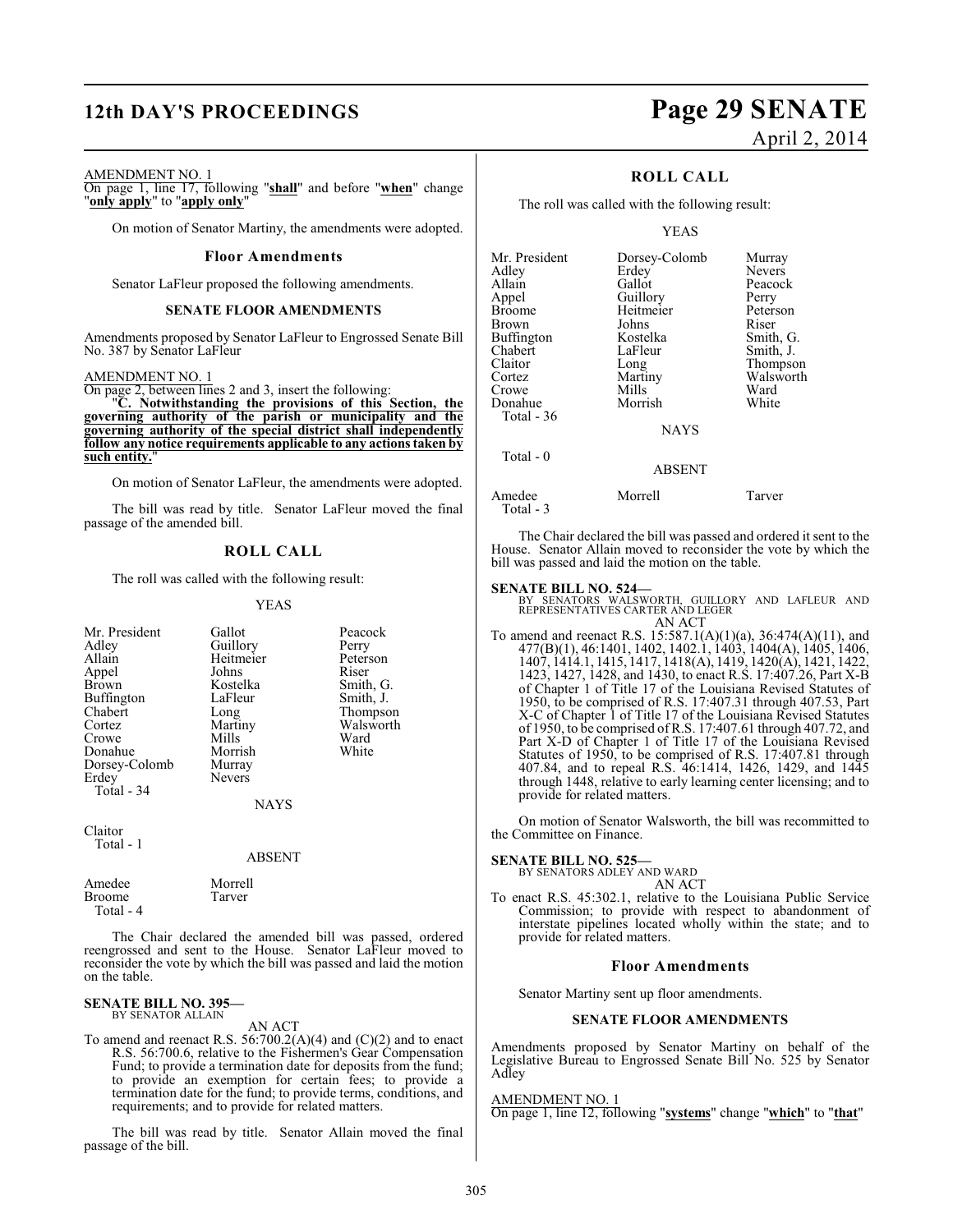#### AMENDMENT NO. 2

On page 1, line 12, following "**to**" and before "**customers**", change "**its**" to "**their**"

On motion of Senator Martiny, the amendments were adopted.

The bill was read by title. Senator Adley moved the final passage of the amended bill.

## **ROLL CALL**

The roll was called with the following result:

#### YEAS

Peacock<br>Perry

Smith, G.<br>Smith, J.

Walsworth<br>Ward

| Mr. President     |
|-------------------|
| Adley             |
| Allain            |
| Amedee            |
| Appel             |
| <b>Broome</b>     |
| <b>Brown</b>      |
| <b>Buffington</b> |
| Chabert           |
| Claitor           |
| Cortez            |
| Crowe             |
| Donahue           |
| Total - 38        |
|                   |

Dorsey-Colomb Nevers<br>Erdey Peacocl Gallot Perry<br>Guillory Peterson Guillory Peters<br>
Heitmeier Riser Heitmeier<br>Johns Kostelka Smith,<br>LaFleur Tarver LaFleur<br>Long Long Thompson<br>Martiny Walsworth Mills Ward<br>
Morrish White Morrish

NAYS

Murray

Total - 0

ABSENT

#### Morrell

Total - 1

The Chair declared the amended bill was passed, ordered reengrossed and sent to the House. Senator Adley moved to reconsider the vote by which the bill was passed and laid the motion on the table.

#### **SENATE BILL NO. 527—** BY SENATOR HEITMEIER

AN ACT

To enact R.S. 48:22.1, relative to transportation; to provide requirements for "Complete Streets"; to provide for exceptions; and to provide for related matters.

#### **Floor Amendments**

Senator Martiny sent up floor amendments.

#### **SENATE FLOOR AMENDMENTS**

Amendments proposed by Senator Martiny on behalf of the Legislative Bureau to Engrossed Senate Bill No. 527 by Senator Heitmeier

AMENDMENT NO. 1 On page 2, line 1 following "**project**" change "**which**" to "**that**"

AMENDMENT NO. 2 On page 2 line 2, change "**participates in**" to "**receives**"

AMENDMENT NO. 3

On page 2, lines 12-13, change "**context sensitive**" to "**contextsensitive**"

AMENDMENT NO. 4

On page 2, line 22, following "**and**" and before "**.**" change "**collectors**" to "**collector streets**"

# **Page 30 SENATE 12th DAY'S PROCEEDINGS**

AMENDMENT NO. 5 On page 2, lines 28-29, following "**on**" and before "**facilities**" change "**limited access**" to "**limited-access**" AMENDMENT NO. 6 On page 3, line 11, following "**(b)**" and before "**cost**" change "**The**" to "**Projects in which the**" AMENDMENT NO. 7 On page 3, line 15, following "**(c)**" and before "**is**" change "**There**" to "**Projects in which there**" AMENDMENT NO. 8 On page 3, line 18, following "**On**" and before "**projects**" change "**preservation only**" to "**preservation-only**" AMENDMENT NO. 9 On page 3, line 18, following "**may**" delete "**only**" AMENDMENT NO. 10 On page 3, line 19, following "**considered**" and before "**when**" insert "**only**" AMENDMENT NO. 11 On page 4, line 3, following "**also**" and before "**require**" insert "**shall**" AMENDMENT NO. 12 On page 4, line 5, before "**require**" insert "**shall**" AMENDMENT NO. 13 On page 4, line 6, following "**hereafter**" and before "**MPO**" insert "**referred to as**" AMENDMENT NO. 14 On page 4, line 18, following "**Public**" and before "**Accessibility**" change "**Rights-of Ways**" to "**Rights-of-Way**" On motion of Senator Martiny, the amendments were adopted.

#### **Floor Amendments**

Senator Heitmeier proposed the following amendments.

#### **SENATE FLOOR AMENDMENTS**

Amendments proposed by Senator Heitmeier to Engrossed Senate Bill No. 527 by Senator Heitmeier

#### AMENDMENT NO. 1

On page 1, delete line 17 and delete pages 2, 3, and 4 in their entirety and insert the following:

"**B. The legislature directs the department to adopt and maintain a Complete Streets Policy to facilitate the purposes set forth in Subsection A of this Section. In the development of such policy, the department shall make reasonable efforts to engage interested stakeholders through an advisory group to be known as the Complete Streets Advisory Council. The department shall establish goals to be incorporated into practical projects within the highway priority program and shall track the progress by department district. The department shall submit a written progress report annually in conjunction with the department's submission of the Highway Priority Program to the House and Senate committees on transportation, highways, and public works and to the Complete Streets Advisory Council.**

**C. The Complete Streets Advisory Council shall consist of a representative appointed by each of the following organizations and shall include such other persons or representatives of organizations selected by the council:**

**(1) The Department of Transportation and Development. (2) The American Association of Retired Persons. (3) The Center for Planning Excellence. (4) The Federal Highway Administration.**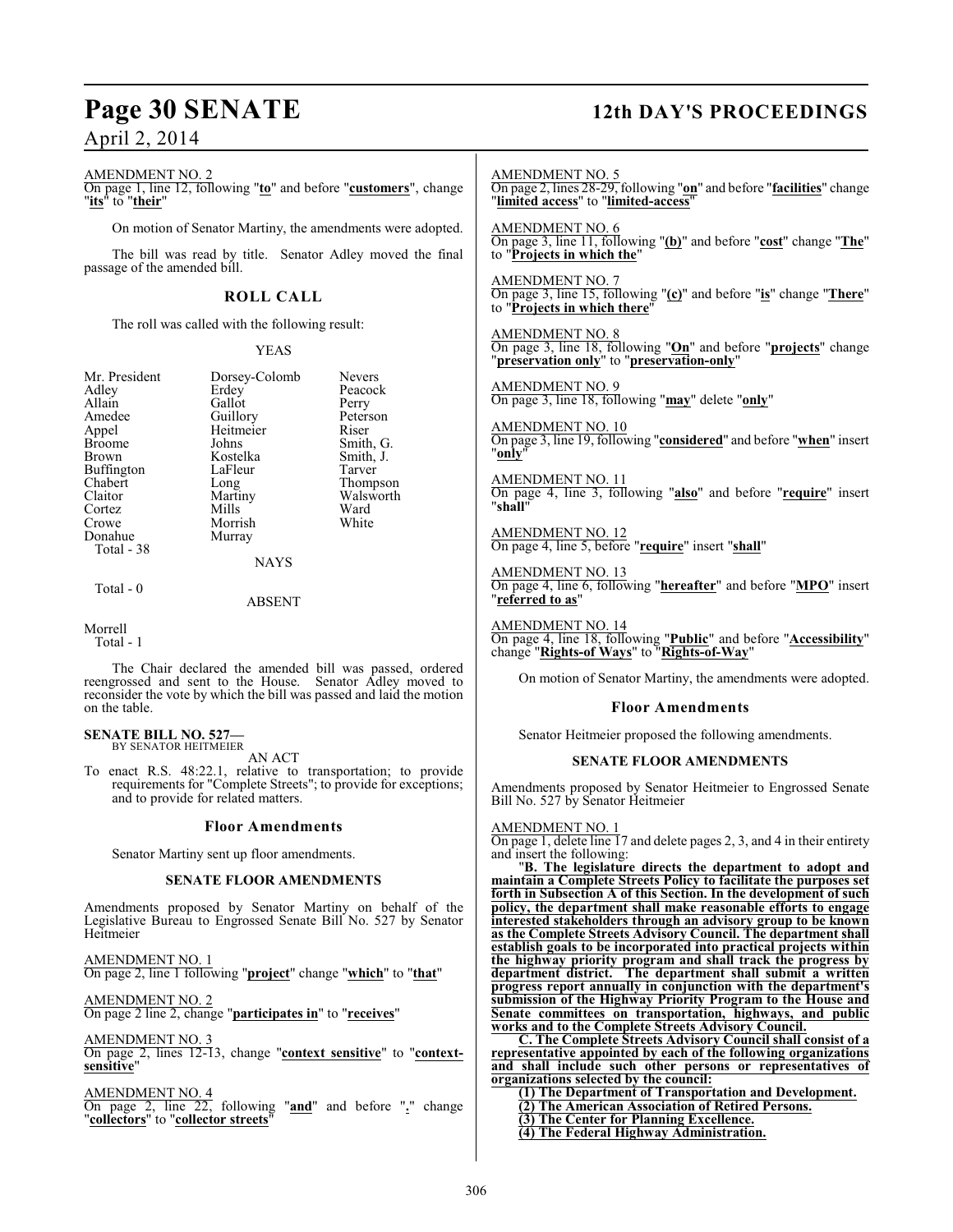**(5) Any research center based at a university in Louisiana that is interested in the Complete Streets Policy. (6) A member appointed by a majority of the metropolitan**

**planning organizations.**

**(7) Other interested Complete Streets advocacy groups**.

**D. The department shall adopt performance measures to evaluate the effectiveness of the Complete Streets Policy. These performance measures shall include both process and outcome oriented indicators as determined by the department in conjunction with the Complete Streets Advisory Council.**"

On motion of Senator Heitmeier, the amendments were adopted.

#### **Floor Amendments**

Senator Heitmeier proposed the following amendments.

#### **SENATE FLOOR AMENDMENTS**

Amendments proposed by Senator Heitmeier to Engrossed Senate Bill No. 527 by Senator Heitmeier

AMENDMENT NO. 1 On page 3, line 18, change "**(d)**" to "**(3)**"

AMENDMENT NO. 2 On page 3, line 27, change "**(e)**" to "**(4)**"

AMENDMENT NO. 3 On page 4, line 1, change "**(3)**" to "**(5)**"

AMENDMENT NO. 4 On page 4, line 7, change "**(4)**" to "**(6)**"

On motion of Senator Heitmeier, the amendments were adopted.

The bill was read by title. Senator Heitmeier moved the final passage of the amended bill.

#### **ROLL CALL**

The roll was called with the following result:

#### YEAS

| Mr. President<br>Adley<br>Allain<br>Amedee<br>Appel<br><b>Broome</b><br><b>Brown</b><br><b>Buffington</b><br>Chabert<br>Claitor<br>Cortez<br>Crowe<br>Donahue<br>Total - 38 | Dorsey-Colomb<br>Erdey<br>Gallot<br>Guillory<br>Heitmeier<br>Johns<br>Kostelka<br>LaFleur<br>Long<br>Martiny<br>Mills<br>Morrish<br>Murray | <b>Nevers</b><br>Peacock<br>Perry<br>Peterson<br>Riser<br>Smith, G.<br>Smith, J.<br>Tarver<br>Thompson<br>Walsworth<br>Ward<br>White |
|-----------------------------------------------------------------------------------------------------------------------------------------------------------------------------|--------------------------------------------------------------------------------------------------------------------------------------------|--------------------------------------------------------------------------------------------------------------------------------------|
|                                                                                                                                                                             | <b>NAYS</b>                                                                                                                                |                                                                                                                                      |
| Total - 0                                                                                                                                                                   |                                                                                                                                            |                                                                                                                                      |

#### ABSENT

Morrell Total - 1

The Chair declared the amended bill was passed, ordered reengrossed and sent to the House. Senator Heitmeier moved to reconsider the vote by which the bill was passed and laid the motion on the table.

# **12th DAY'S PROCEEDINGS Page 31 SENATE** April 2, 2014

#### **Letter of Recusal**

State of Louisiana Senate

April 2, 2014

Dear Mr. Secretary,

Please be advised that pursuant to Louisiana Revised Statutes 42 §1112 and 1120, I must recuse myself from voting on Senate Bill 547. My law firm, Mahtook & LaFleur, currently handles a matter related to the substance of the bill.

Per rule of the Senate, please take appropriate action to lock out my machine, notice the Senate members, and if necessary, provide for appropriate notice of my recusal in the record.

> Sincerely, ERIC LAFLEUR Senator

#### **SENATE BILL NO. 547—** BY SENATOR ADLEY

AN ACT

To enact R.S. 9:2778.1, relative to contractual agreements; to clarify and interpret public policy regarding certain provisions in governmental agreements above fifty thousand dollars in value and not subject to review by the office of contractual review; to clarify and declare public policy requiring specification of an expiration date or event, a monetary cap, and a clear description of the services or goods to be provided; to clarify and provide for the invalidity of certain provisions authorizing unilateral action by private contractors on behalf of the governmental entity or conditioning public liability for liquidated damages on acts of third parties, or agreements for which the governmental entity neither possesses nor reasonably anticipates receiving adequate funding; to provide for an effective date; and to provide for related matters.

#### **Floor Amendments**

Senator Martiny sent up floor amendments.

#### **SENATE FLOOR AMENDMENTS**

Amendments proposed by Senator Martiny on behalf of the Legislative Bureau to Engrossed Senate Bill No. 547 by Senator Adley

AMENDMENT NO. 1

On page 2, line 2, following "**that**" and before "**with**" insert "**,**"

#### AMENDMENT NO. 2

On page 2, lines 7-8, following "**with**" change "**member owned**" to "**member-owned**"

#### AMENDMENT NO. 3

On page 2, line 8, following "**or**" and before "**utilities**" change "**investor owned**" to "**investor-owned**"

#### AMENDMENT NO. 4

On page 2, line 9, following "**Commission**" and before "**or**" delete "**,**"

## AMENDMENT NO. 5

On page 2, line 9, following "**New Orleans**" and before "**:**" insert "**, all of the following apply**"

## AMENDMENT NO. 6

On page 2, line 11, following "**specify**" and before "**:**" insert "**all of the following**"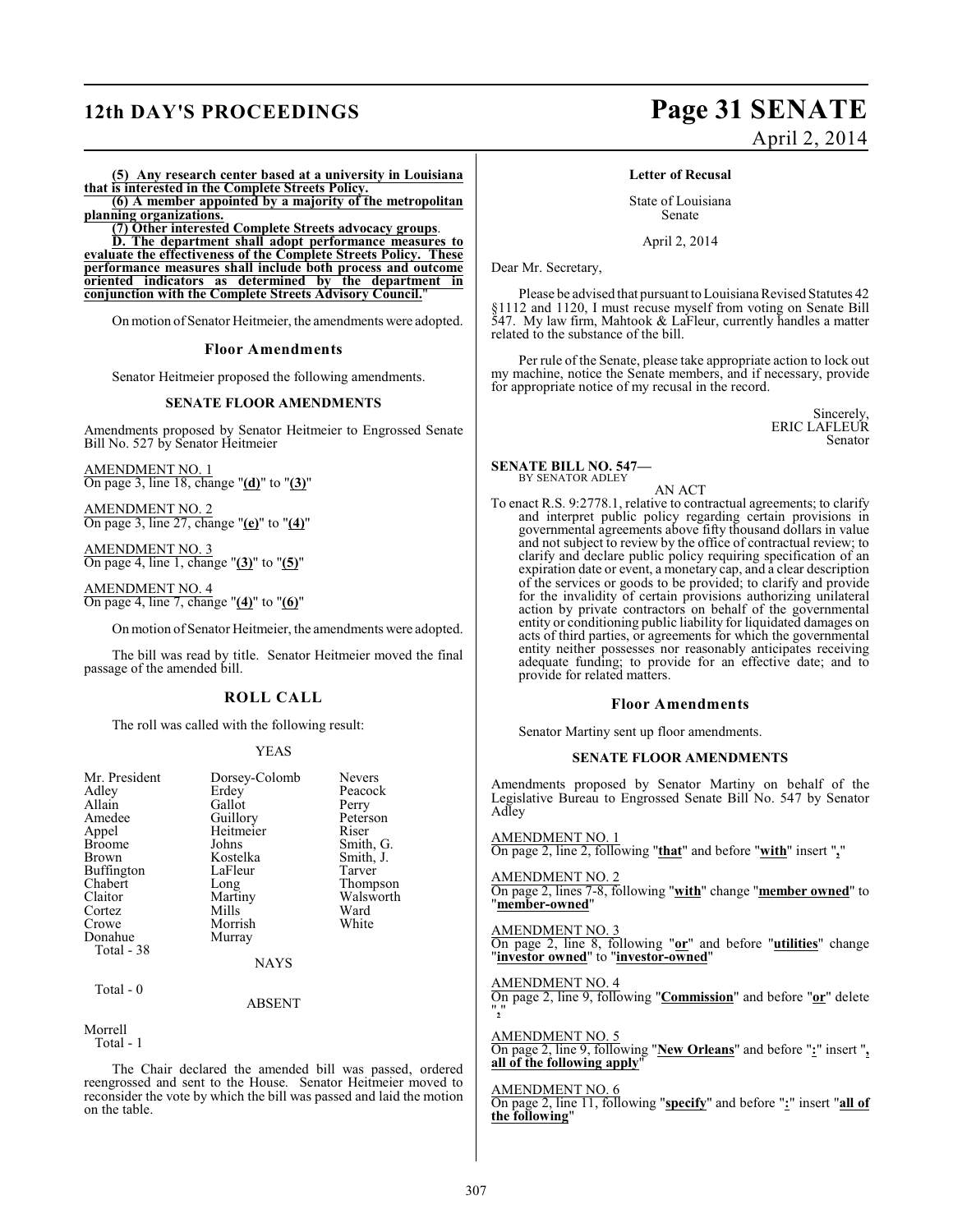# **Page 32 SENATE 12th DAY'S PROCEEDINGS**

AMENDMENT NO. 7 On page 2, line 15, following "**or**" and before "**in**" insert "**,**"

AMENDMENT NO. 8 On page 2, line 20, following "**to**" and before "**:**" insert "**do any of the following**"

AMENDMENT NO. 9 On page 2, line 24, following "**institute**" and before "**or**" insert "**,**"

AMENDMENT NO. 10 On page 3, line 3, following "**amount**" delete "**,**"

AMENDMENT NO. 11 On page 3, line 12, following "**policy**" delete "**,**"

AMENDMENT NO. 12 On page 3, lines12-13, change "**(1) or (3) of Subsection A**" to "**(A)(1) or (3) of this Section**"

AMENDMENT NO. 13 On page 3, line 17, change " $(2)$  of Subsection  $\mathbf{A}$ " to " $(\mathbf{A})(2)$  of this **Section**"

AMENDMENT NO. 14 On page 3, lines 19-20, change "**(2) of Subsection A**" to "**(A)(2) of this Section**"

AMENDMENT NO. 15 On page 3, line 26, following "**provide**" change "**it**" to "**the parties**"

AMENDMENT NO. 16 On page 4, line 4, following "**Section**" delete "**,**"

On motion of Senator Martiny, the amendments were adopted.

Senator Peterson moved to recommit the amended bill to the Committee on Judiciary A.

Senator Adley objected.

#### **ROLL CALL**

The roll was called with the following result:

YEAS

NAYS

Appel Gallot Peterson<br>Broome Kostelka Thompsc Broome Kostelka Thompson<br>Brown Mills Ward Brown Mills Ward Claitor Murray<br>Dorsey-Colomb Nevers Dorsey-Colomb Total - 13

Mr. President Donahue Peacock<br>Adley Erdey Perry Adley Erdey Perry<br>Allain Guillory Riser Allain Guillory Riser<br>Amedee Heitmeier Smith, G. Buffington Johns Smith,<br>
Chabert Long Tarver Chabert Long<br>Cortez Martiny Cortez Martiny Walsworth<br>
Crowe Morrish White Total - 24

Heitmeier Smith, G.<br>Johns Smith, J. Morrish

ABSENT

LaFleur Morrell Total - 2

The Chair declared the Senate refused to recommit the bill.

## **Floor Amendments**

Senator Adley proposed the following amendments.

## **SENATE FLOOR AMENDMENTS**

Amendments proposed by Senator Adley to Engrossed Senate Bill No. 547 by Senator Adley

AMENDMENT NO. 1

On page 1, delete line 4 and insert the following: "dollars in value between a governmental entity and a private party; to provide relative to agreements of a governmental entity that are subject to the Administrative Procedure Act and represented by the attorney general when called upon to do so and not subject to review by the office of contractual review; to"

#### AMENDMENT NO. 2

On page 1, delete line 15 and 16 and insert the following:

"**§2778.1. Certain governmental agreements in excess of fifty thousand dollars between a governmental entity and a private party; agreements of a governmental entity subject to the Administrative Procedure Act and represented by the attorney general when called upon to do so and not subject to review by the office of**"

#### AMENDMENT NO. 3

On page 2, line 3, after "**thereof**" insert "**that is subject to the Administrative Procedure Act and represented by the attorney general when called upon to do so**"

AMENDMENT NO. 4 On page 2, line 22, after "**thereof**" insert "**that is subject to the Administrative Procedure Act and represented by the attorney general when called upon to do so**"

#### AMENDMENT NO. 5

On page 2, line 26, after "**thereof**" insert "**that is subject to the Administrative Procedure Act and represented by the attorney general when called upon to do so**"

AMENDMENT NO. 6 On page 2, line 28, after "**thereof**" insert "**that is subject to the Administrative Procedure Act and represented by the attorney general when called upon to do so**"

AMENDMENT NO. 7 On page 3, line 2, after "**thereof**" insert "**that is subject to the Administrative Procedure Act and represented by the attorney general when called upon to do so**"

AMENDMENT NO. 8 On page 3, line 22, at the beginning of the line, change "**state**" to "**state,**"

AMENDMENT NO. 9 On page 3, line 27, change "**accordance**" to "**compliance**"

AMENDMENT NO. 10 On page 4, at the end of line 8, delete "are" and on line 9, delete "interpretive and procedural in nature, and"

On motion of Senator Adley, the amendments were adopted.

#### **Floor Amendments**

Senator Murray proposed the following amendments.

### **SENATE FLOOR AMENDMENTS**

Amendments proposed by Senator Murray to Engrossed Senate Bill No. 547 by Senator Adley

#### AMENDMENT NO. 1

On page 4, between lines 7 and 8, insert the following: "Section 2. The attorney general is hereby directed to file suit within thirty days of the effective date of this Act seeking declaratory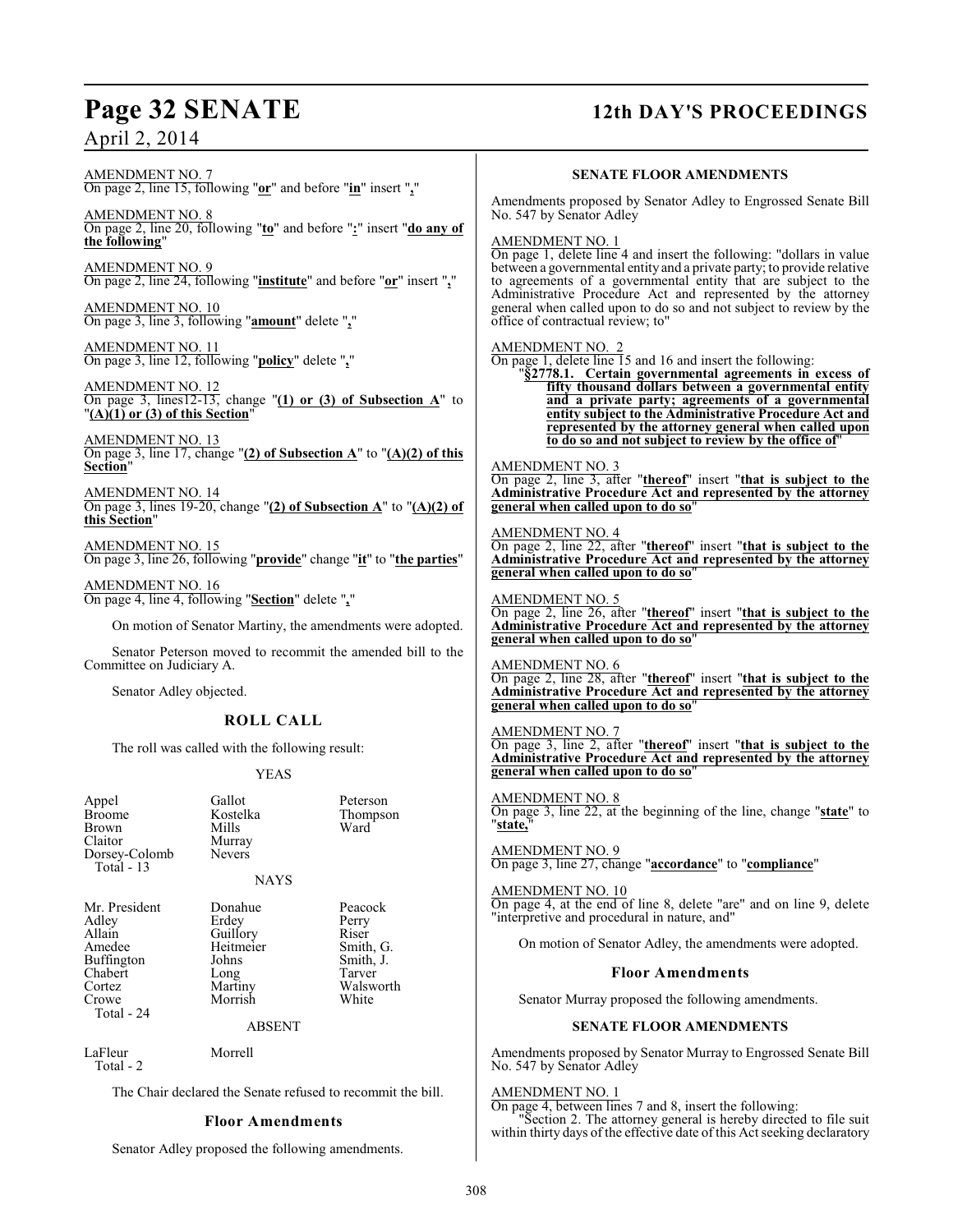# **12th DAY'S PROCEEDINGS Page 33 SENATE**

judgment to determine the constitutionality of the provisions of this Act.

AMENDMENT NO. 2 On page 4, line 8, change "Section 2." to "Section 3."

AMENDMENT NO. 3 On page 4, line 13, change "Section 3." to "Section 4."

Senator Murray moved the adoption of the amendments.

Senator Adley objected.

### **ROLL CALL**

The roll was called with the following result:

YEAS

| Broome        | Heitmeier | <b>Nevers</b> |
|---------------|-----------|---------------|
| Brown         | Kostelka  | Peterson      |
| Dorsey-Colomb | Mills     | Smith, G.     |
| Gallot        | Morrish   | Thompson      |
| Guillory      | Murray    |               |
| Total - 14    |           |               |

#### NAYS

| Mr. President<br>Adley<br>Allain<br>Amedee<br>Appel<br>Buffington<br>Chabert<br>Claitor<br>Total - 23 | Cortez<br>Crowe<br>Donahue<br>Erdey<br>Johns<br>Long<br>Martiny<br>Peacock | Perry<br>Riser<br>Smith, J.<br>Tarver<br>Walsworth<br>Ward<br>White |
|-------------------------------------------------------------------------------------------------------|----------------------------------------------------------------------------|---------------------------------------------------------------------|
|                                                                                                       | <b>ABSENT</b>                                                              |                                                                     |
| LaFleur<br>Total - 2                                                                                  | Morrell                                                                    |                                                                     |

The Chair declared the amendments were rejected.

#### **Floor Amendments**

Senator Claitor proposed the following amendments.

#### **SENATE FLOOR AMENDMENTS**

Amendments proposed by Senator Claitor to Engrossed Senate Bill No. 547 by Senator Adley

AMENDMENT NO. 1

On page 1, line 4, after "value" delete "and not subject to review by the office of contractual review"

AMENDMENT NO. 2 On page 2, line 4, after "**private party**" delete the remainder of the line and on line 5 delete "**within the division of administration and**"

Senator Claitor moved the adoption of the amendments.

Senator Adley objected.

#### **ROLL CALL**

The roll was called with the following result:

#### YEAS

| Appel         | Dorsey-Colomb | Murray        |
|---------------|---------------|---------------|
| <b>Broome</b> | Erdey         | <b>Nevers</b> |
| <b>Brown</b>  | Gallot        | Peterson      |
| Claitor       | Kostelka      | Smith, G.     |

# April 2, 2014

| Cortez<br>Total $-15$                                                                                 | Mills                                                                            | Thompson                                                   |
|-------------------------------------------------------------------------------------------------------|----------------------------------------------------------------------------------|------------------------------------------------------------|
|                                                                                                       | <b>NAYS</b>                                                                      |                                                            |
| Mr. President<br>Adley<br>Allain<br>Amedee<br>Buffington<br>Chabert<br>Crowe<br>Donahue<br>Total - 22 | Guillory<br>Heitmeier<br>Johns<br>Long<br>Martiny<br>Morrish<br>Peacock<br>Perry | Riser<br>Smith, J.<br>Tarver<br>Walsworth<br>Ward<br>White |
|                                                                                                       | <b>ABSENT</b>                                                                    |                                                            |
| LaFleur<br>Total - 2                                                                                  | Morrell                                                                          |                                                            |

The Chair declared the amendments were rejected.

The bill was read by title. Senator Adley moved the final passage of the amended bill.

#### **ROLL CALL**

The roll was called with the following result:

#### YEAS

Mr. President Crowe Peacock<br>Adley Donahue Perry Adley Donahue Perry<br>Allain Erdey Riser Allain Erdey<br>Amedee Guillory Amedee Guillory Smith, G.<br>Appel Heitmeier Smith, J. Buffington<br>Chabert Chabert Long Walsworth<br>Claitor Martiny Ward Claitor Martiny Ward<br>Cortez Morrish White Total - 27

Heitmeier Smith, J.<br>Johns Thompson Morrish

Broome Kostelka Peterson<br>Brown Mills Tarver Brown Mills<br>Dorsey-Colomb Murray Dorsey-Colomb<br>Gallot Nevers

#### ABSENT

**NAYS** 

LaFleur Morrell

Total - 2

Total - 10

The Chair declared the amended bill was passed, ordered reengrossed and sent to the House. Senator Adley moved to reconsider the vote by which the bill was passed and laid the motion on the table.

#### **SENATE BILL NO. 549—**

BY SENATOR GALLOT AN ACT

To amend and reenact R.S. 33:1992(A)(1) and 2002(A)(3)(a), relative to minimum wages for firefighters; to provide relative to the components of a firefighter's starting salary; to provide relative to compliance with the requirements of the Fair Labor Standards Act; and to provide for related matters.

On motion of Senator Gallot, the bill was read by title and returned to the Calendar, subject to call.

#### **SENATE BILL NO. 560—**

BY SENATOR GALLOT

AN ACT To enact R.S. 33:455, relative to mayor's courts; to establish the Mayor's Court of the village of Creola; to provide for the territorial jurisdiction of the court; to provide for the powers and authority of the mayor as magistrate of the court and other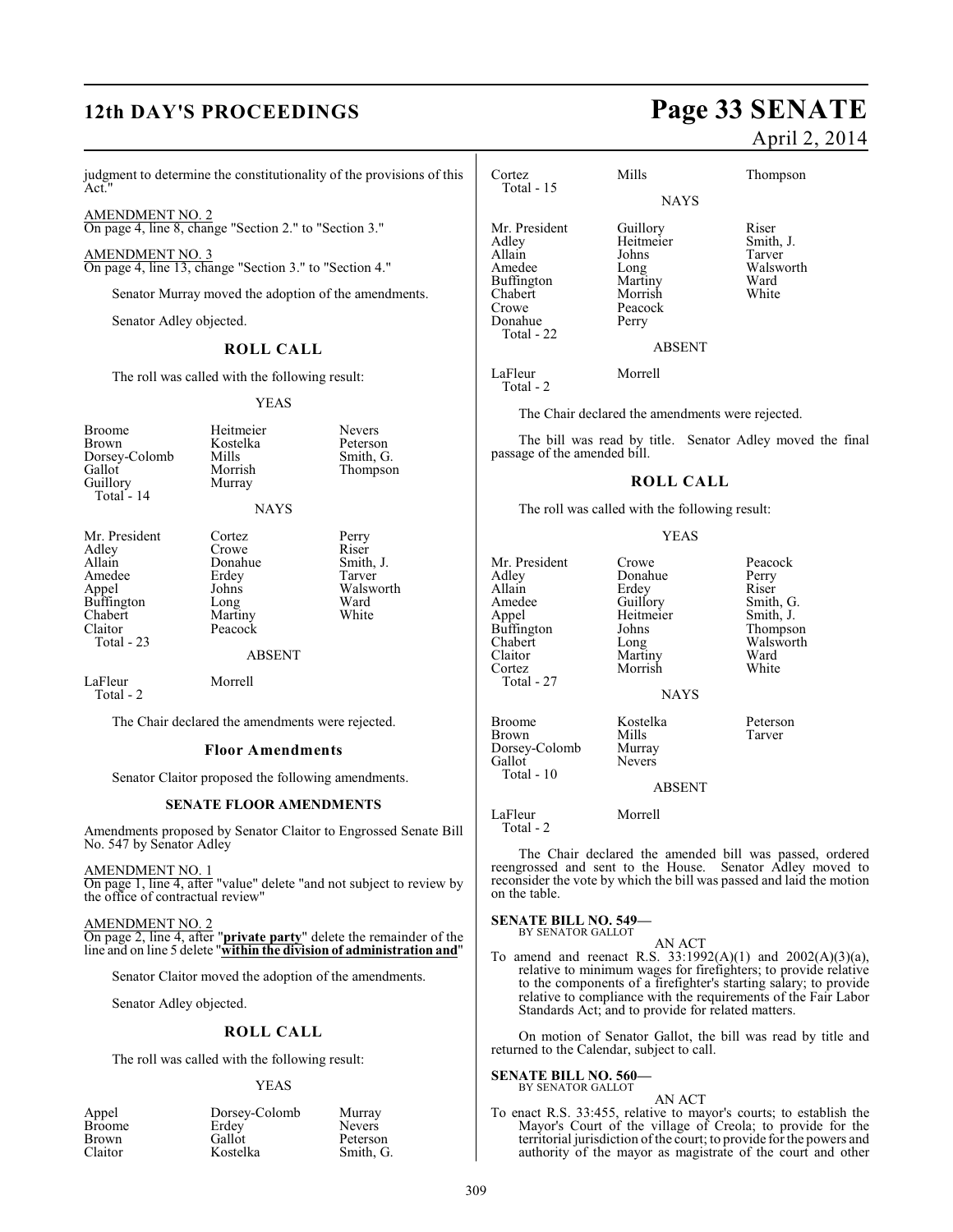officers of the court; to provide relative to subject matter jurisdiction of the court; and to provide for related matters.

The bill was read by title. Senator Gallot moved the final passage of the bill.

### **ROLL CALL**

The roll was called with the following result:

#### YEAS

| Mr. President<br>Adley | Dorsey-Colomb<br>Erdey | Peacock<br>Perry |
|------------------------|------------------------|------------------|
| Allain                 | Gallot                 | Peterson         |
| Amedee                 | Guillory               | Riser            |
| Appel                  | Heitmeier              | Smith, G.        |
| <b>Broome</b>          | Johns                  | Smith, J.        |
| Brown                  | Kostelka               | Tarver           |
| Buffington             | Long                   | Thompson         |
| Chabert                | Martiny                | Walsworth        |
| Claitor                | Mills                  | Ward             |
| Cortez                 | Morrish                | White            |
| Crowe                  | Murray                 |                  |
| Donahue                | <b>Nevers</b>          |                  |
| Total - 37             |                        |                  |
|                        | <b>NAYS</b>            |                  |
| Total - 0              | <b>ABSENT</b>          |                  |
|                        |                        |                  |

LaFleur Morrell Total - 2

The Chair declared the bill was passed and ordered it sent to the House. Senator Gallot moved to reconsider the vote by which the bill was passed and laid the motion on the table.

#### **SENATE BILL NO. 575— (Substitute of Senate Bill No. 263 by Senator Martiny)**

BY SENATOR MARTINY

AN ACT To amend and reenact R.S. 37:3415.21, relative to the Louisiana Real Estate Appraisers Board; to provide relative to the rulemaking authority of the board; to provide relative to legislative review of administrative rules proposed by the board; and to provide for related matters.

On motion of Senator Martiny, the bill was read by title and returned to the Calendar, subject to call.

### **Senate Bills and Joint Resolutions on Third Reading and Final Passage, Subject to Call**

#### **Called from the Calendar**

Senator Brown asked that Senate Bill No. 31 be called from the Calendar.

#### **SENATE BILL NO. 31—** BY SENATOR BROWN

AN ACT

To amend and reenact R.S. 17:4024, relative to the Student Scholarships for Educational Excellence Program; to require the Department of Education to report annually certain information regarding the program to state legislators; and to provide for related matters.

#### **Floor Amendments**

Senator Brown proposed the following amendments.

# **Page 34 SENATE 12th DAY'S PROCEEDINGS**

#### **SENATE FLOOR AMENDMENTS**

Amendments proposed by Senator Brown to Engrossed Senate Bill No. 31 by Senator Brown

#### AMENDMENT NO. 1

On page 1, line 3, between "Program;" and "to require" insert "to provide relative to program reporting requirements;

#### AMENDMENT NO. 2

On page 1, line 4, between "legislators" and the semicolon ";" insert "and certain legislative committees"

#### AMENDMENT NO. 3

On page 1, delete lines 10 through 15, and insert the following: "Education, the House Committee on Education, and the Joint Legislative Committee on the Budget**, and each individual <u>legislator</u>** regarding the implementation of the program<del>, including the number of eligible students receiving scholarships, a list of</del> the number of eligible students receiving participating schools and the number of scholarship recipients each such school enrolled, and aggregate test result data for the aggregate test result data for scholarship recipients enrolled in each participating school. **The report, at a minimum, shall include the following information:**

**(1) The total number of students receiving scholarships.**

**(2) A list of all schools participating in the program.**

**(3) A list of all schools participating in the program grouped by legislative district.**

**(4) The total student enrollment of each participating school, the number of scholarship recipients enrolled in each school, and the percentage of the total enrollment of each school represented by scholarship recipients.**

**(5) Aggregate test result data for the scholarship recipients enrolled in each participating school.**

#### AMENDMENT NO. 4

On page 1, line 17, between "**Section**" and "**to each**" insert "**to each legislative committee as provided in Subsection A of this Section and**"

On motion of Senator Brown, the amendments were adopted.

The bill was read by title. Senator Brown moved the final passage of the amended bill.

#### **ROLL CALL**

The roll was called with the following result:

#### YEAS

| Mr. President<br>Adley<br>Allain<br>Amedee<br>Appel<br>Broome<br>Brown | Dorsey-Colomb<br>Erdey<br>Gallot<br>Guillory<br>Heitmeier<br>Johns<br>Kostelka | <b>Nevers</b><br>Peacock<br>Perry<br>Peterson<br>Riser<br>Smith, G.<br>Smith, J. |
|------------------------------------------------------------------------|--------------------------------------------------------------------------------|----------------------------------------------------------------------------------|
| Buffington<br>Chabert<br>Claitor                                       | LaFleur<br>Long<br>Martiny                                                     | Tarver<br>Thompson<br>Walsworth                                                  |
| Cortez                                                                 | Mills                                                                          | Ward                                                                             |
| Crowe                                                                  | Morrish                                                                        | White                                                                            |
| Donahue<br>Total - 38                                                  | Murray                                                                         |                                                                                  |
|                                                                        | <b>NAYS</b>                                                                    |                                                                                  |

Total - 0

Morrell Total - 1

The Chair declared the amended bill was passed, ordered reengrossed and sent to the House. Senator Brown moved to

ABSENT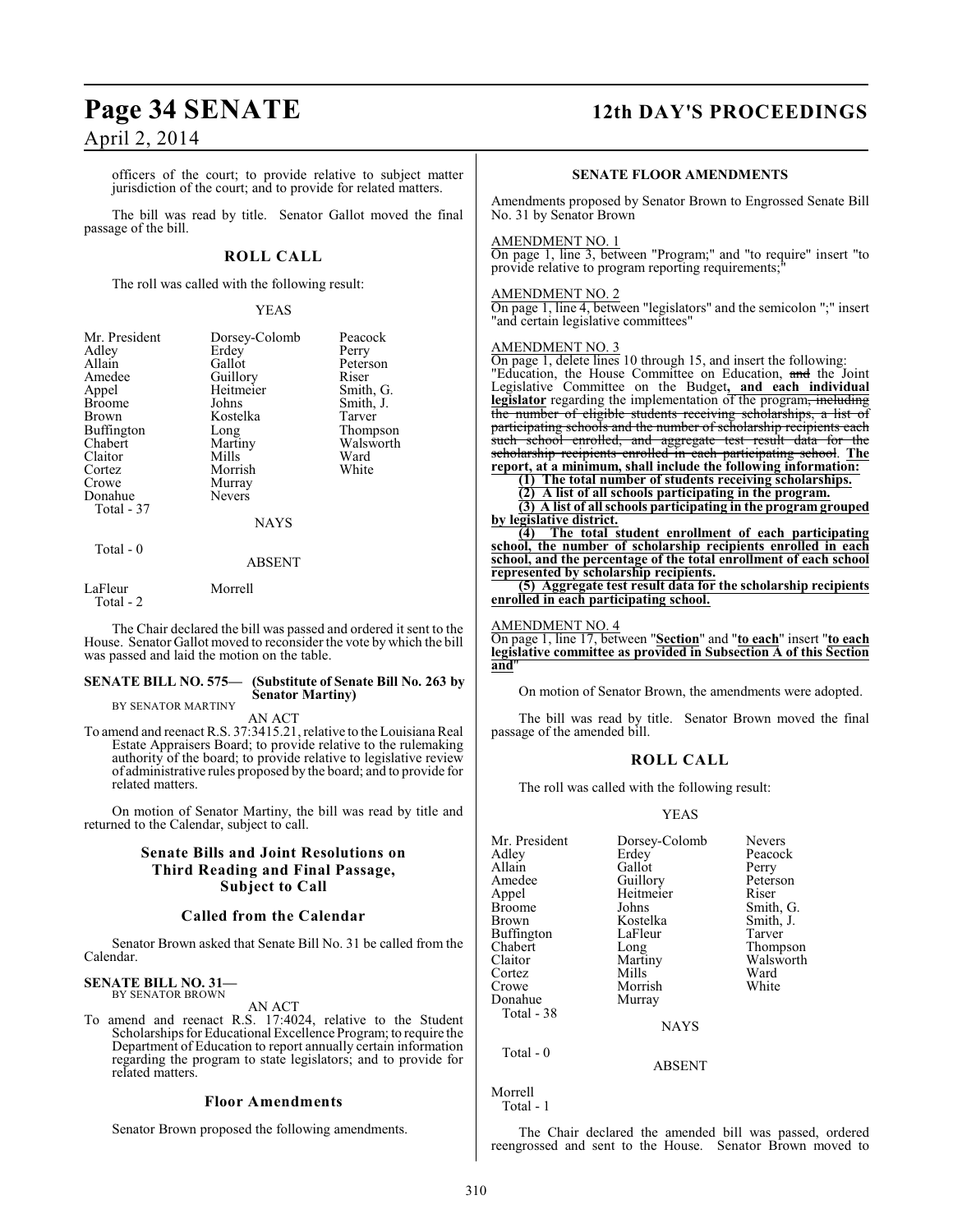# **12th DAY'S PROCEEDINGS Page 35 SENATE**

reconsider the vote by which the bill was passed and laid the motion on the table.

#### **Called from the Calendar**

Senator Crowe asked that Senate Bill No. 528 be called from the Calendar.

#### **SENATE BILL NO. 528—** BY SENATOR CROWE

#### AN ACT

To amend and reenact R.S. 34:3493(A)(1), 3495(A), (C), (D), (F), and (G) and to enact R.S. 34:3499.1, relative to the Louisiana International Deep Water Gulf Transfer Terminal Authority; to provide for jurisdiction; to provide for changes in the coordinates; to provide for an executive board; to provide for the legislative auditor; to provide for contracting parties; to provide for financial compliance; and to provide for related matters.

#### **Floor Amendments**

Senator Crowe proposed the following amendments.

#### **SENATE FLOOR AMENDMENTS**

Amendments proposed by Senator Crowe to Engrossed Senate Bill No. 528 by Senator Crowe

AMENDMENT NO. 1

On page 2, line 22, after "**action**" insert the following: "**Any action taken by the executive board shall be ratified by the board of commissioners**"

AMENDMENT NO. 2 On page 2, line 28, delete "themselves" and insert "**the members of the board of commissioners**"

On motion of Senator Crowe, the amendments were adopted.

#### **Floor Amendments**

Senator Adley proposed the following amendments.

#### **SENATE FLOOR AMENDMENTS**

Amendments proposed by Senator Adley to Engrossed Senate Bill No. 528 by Senator Crowe

AMENDMENT NO. 1

On page 2, at the end of line 25, after "works" insert "**and the Joint Legislative Committee on the Budget**"

On motion of Senator Adley, the amendments were adopted.

The bill was read by title. Senator Crowe moved the final passage of the amended bill.

## **ROLL CALL**

The roll was called with the following result:

#### YEAS

| Mr. President<br>Dorsey-Colomb  | <b>Nevers</b> |
|---------------------------------|---------------|
| Adley<br>Erdey                  | Peacock       |
| Allain<br>Gallot<br>Perry       |               |
| Guillory<br>Amedee              | Peterson      |
| Heitmeier<br>Appel<br>Riser     |               |
| <b>Broome</b><br>Johns          | Smith, G.     |
| Kostelka<br>Brown               | Smith, J.     |
| Buffington<br>LaFleur<br>Tarver |               |
| Chabert<br>Long                 | Thompson      |
| Claitor<br>Martiny              | Walsworth     |
| Mills<br>Ward<br>Cortez         |               |

# April 2, 2014

| Crowe<br>Donahue | Morrish<br>Murray | White |
|------------------|-------------------|-------|
| Total $-38$      | <b>NAYS</b>       |       |
| Total - 0        | ARSENT            |       |

Morrell Total - 1

on the table.

The Chair declared the amended bill was passed, ordered reengrossed and sent to the House. Senator Crowe moved to reconsider the vote by which the bill was passed and laid the motion

#### **Called from the Calendar**

Senator Donahue asked that Senate Bill No. 481 be called from the Calendar.

#### **SENATE BILL NO. 481—** BY SENATOR DONAHUE

AN ACT

To amend and reenact R.S. 36:4(B)(1)(e), Subpart C of Chapter 1 of Subtitle I of Title 39 of the Louisiana Revised Statutes of 1950, to be comprised of R.S. 39:15.1, 15.2, 15.3, and Part V-A of Chapter 1 of Subtitle I of Title 39 of the Louisiana Revised Statutes of 1950, to be comprised of R.S. 39:196, 197, 198, 199, and 200, all relative to technology and technology procurement; to provide for the structure of the executive branch of state government; to change the office of information technology to the office of technology services; to provide for the state chief information officer to replace the chief information officer; to grant authority over procurement for information technology systems and services to the state chief information officer; to provide for additional duties and responsibilities of the office of technology services relative to operations, procurement, and customer service charges; to place the office of telecommunications management under the state chief information officer; to provide authority for centralized information technology procurement under the office of technology services and the state chief information officer; to provide for an effective date; and to provide for related matters.

#### **Floor Amendments**

Senator Martiny sent up floor amendments.

#### **SENATE FLOOR AMENDMENTS**

Amendments proposed by Senator Martiny on behalf of the Legislative Bureau to Engrossed Senate Bill No. 481 by Senator Donahue

AMENDMENT NO. 1 On page 8, between lines 8 and 9, insert "\* \* \*"

AMENDMENT NO. 2 On page 19, line 29, following "shall" and before "if" change "only be permitted" to "be permitted only"

AMENDMENT NO. 3 On page 21, line 25, following "on" and before ", meeting" change "Health and Welfare" to "health and welfare"

AMENDMENT NO. 4 On page 30, line 18, following "(2)" and before "and" change "below" to "**of this Subsection**"

#### AMENDMENT NO. 5

On page 31, line 3, following "only" and before "no other" change "where" to "**when**"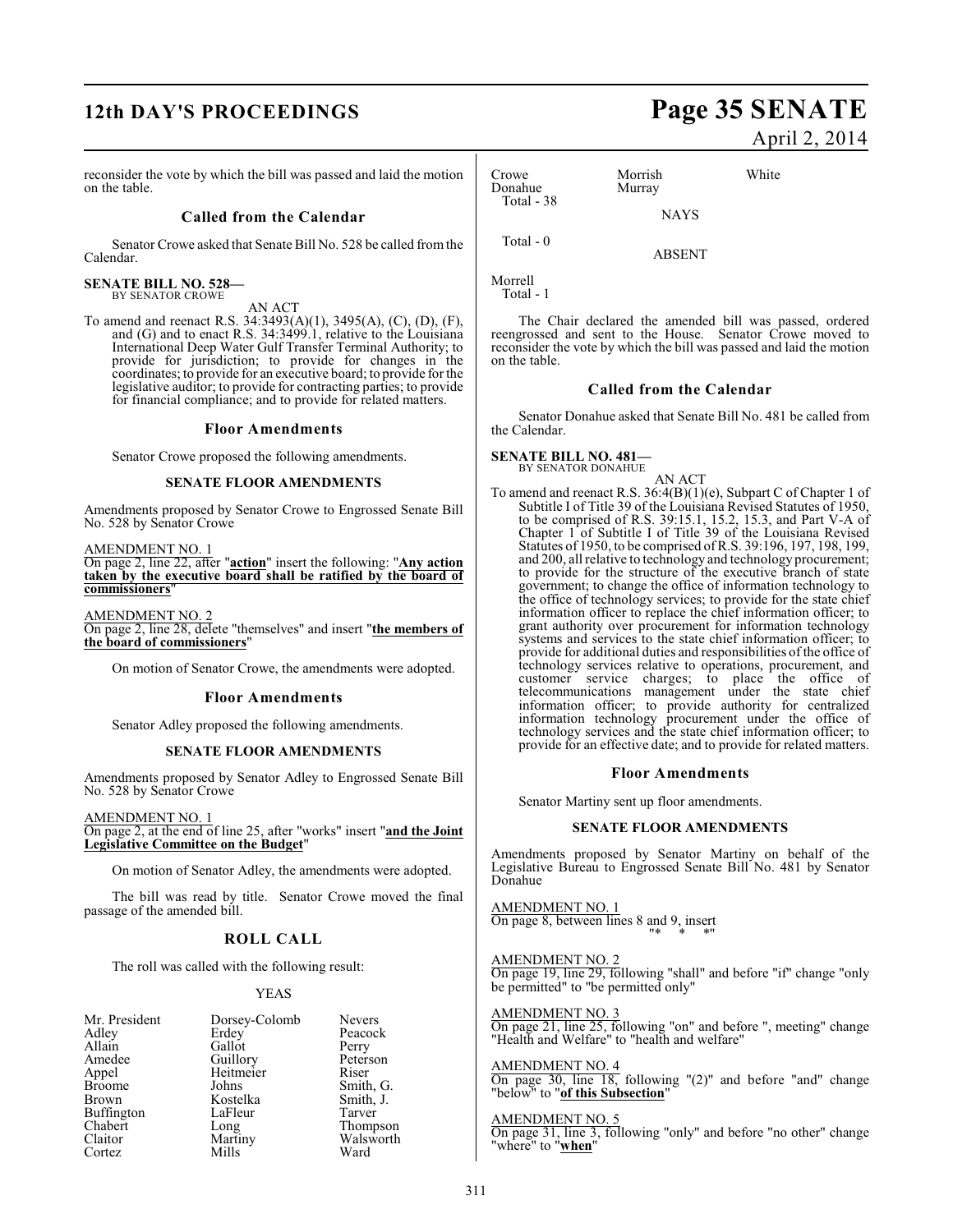#### AMENDMENT NO. 6

On page 31, line 6, following "and," and before "such" change "where" to "**when**"

On motion of Senator Martiny, the amendments were adopted.

#### **Floor Amendments**

Senator Donahue proposed the following amendments.

#### **SENATE FLOOR AMENDMENTS**

Amendments proposed by Senator Donahue to Engrossed Senate Bill No. 481 by Senator Donahue

#### AMENDMENT NO. 1

On page 24, line 6, change "R.S.  $27:302(A)(5)(0)$ " to "R.S.  $27:405(B)(1)$ "

On motion of Senator Donahue, the amendments were adopted.

#### **Floor Amendments**

Senator Donahue proposed the following amendments.

### **SENATE FLOOR AMENDMENTS**

Amendments proposed by Senator Donahue to Engrossed Senate Bill No. 481 by Senator Donahue

#### AMENDMENT NO. 1

On page 1, at the end of line 15, after "to" insert "provide for certain reporting requirements; to provide relative to certain multi-year contracts; to'

#### AMENDMENT NO. 2

On page 8, between lines 8 and 9, insert the following :

"**E. Beginning October 1, 2014, the state chief information officer shall report quarterly to the Joint Legislative Committee on the Budget on the status of the consolidation of the information technology functions of the executive branch of state government. The report shall provide information on organizational changes within the division of administration, as well as organizational changes between the office of technology services and the other executive branch agencies. The report shall include information and data on personnel changes, changes in purchasing and procurement, and any budgetary changes that have occurred.**"

#### AMENDMENT NO. 3

On page 24, between 13 and 14, insert the following:

"**M. Any contract entered into for a period of more than three years as authorized by this Section shall be subject to prior approval of the Joint Legislative Committee on the Budget.**"

#### AMENDMENT NO. 4

On page 32, delete line 10, and insert the following: "**this Part in accordance with the provisions of the Administrative Procedure Act.**"

On motion of Senator Donahue, the amendments were adopted.

The bill was read by title. Senator Donahue moved the final passage of the amended bill.

#### **ROLL CALL**

The roll was called with the following result:

#### YEAS

Peacock<br>Perry

| Mr. Presiden |  |  |
|--------------|--|--|
| Adley        |  |  |
| Allain       |  |  |

nt Dorsey-Colomb Nevers<br>Erdey Peacoc Gallot

**Page 36 SENATE 12th DAY'S PROCEEDINGS**

Amedee Guillory Riser<br>
Appel Heitmeier Smith, G. Appel Heitmeier<br>Broome Johns Broome Johns Smith, J.<br>Brown Kostelka Tarver Buffington LaFle<br>Chabert Long Chabert Long Walsworth<br>Claitor Martiny Ward Cortez<br>Crowe Donahue Total - 37

Martiny Ward<br>
Mills White Morrish<br>Murray

Kostelka Tarver<br>LaFleur Thompson

**NAYS** 

ABSENT

Peterson Total - 1

Morrell

Total - 1

The Chair declared the amended bill was passed, ordered reengrossed and sent to the House. Senator Donahue moved to reconsider the vote by which the bill was passed and laid the motion on the table.

#### **Rules Suspended**

Senator Thompson asked for and obtained a suspension of the rules to revert to the Morning Hour.

#### **Introduction of Senate Resolutions**

Senator Buffington asked for and obtained a suspension of the rules to read Senate Resolutions a first and second time.

#### **SENATE RESOLUTION NO. 38—** BY SENATOR GUILLORY

A RESOLUTION

To commend posthumously Al J. Ransome for his service to the state of Louisiana.

The resolution was read by title and placed on the Calendar for a second reading.

# **SENATE RESOLUTION NO. 39—** BY SENATOR GARY SMITH

A RESOLUTION

To commend and congratulate Brandon Oubre of Norco, a junior at Louisiana State University in Baton Rouge, on being named a Goldwater Scholar.

The resolution was read by title and placed on the Calendar for a second reading.

#### **SENATE RESOLUTION NO. 40—**

BY SENATOR BUFFINGTON A RESOLUTION

To commend the Louisiana Physical Therapy Association for its outstanding achievements and designates the week of March 31, 2014, as Louisiana Physical Therapy Association Week at the Louisiana Senate, including Thursday, April 3, 2014 as "Physical Therapy Awareness Legislative Day".

On motion of Senator Buffington the resolution was read by title and adopted.

### **Introduction of Senate Concurrent Resolutions**

#### **SENATE CONCURRENT RESOLUTION NO. 56—** BY SENATOR CLAITOR

A CONCURRENT RESOLUTION To commend and to congratulate Donna Lamonte of Baton Rouge upon receipt of the Presidential Award for Excellence in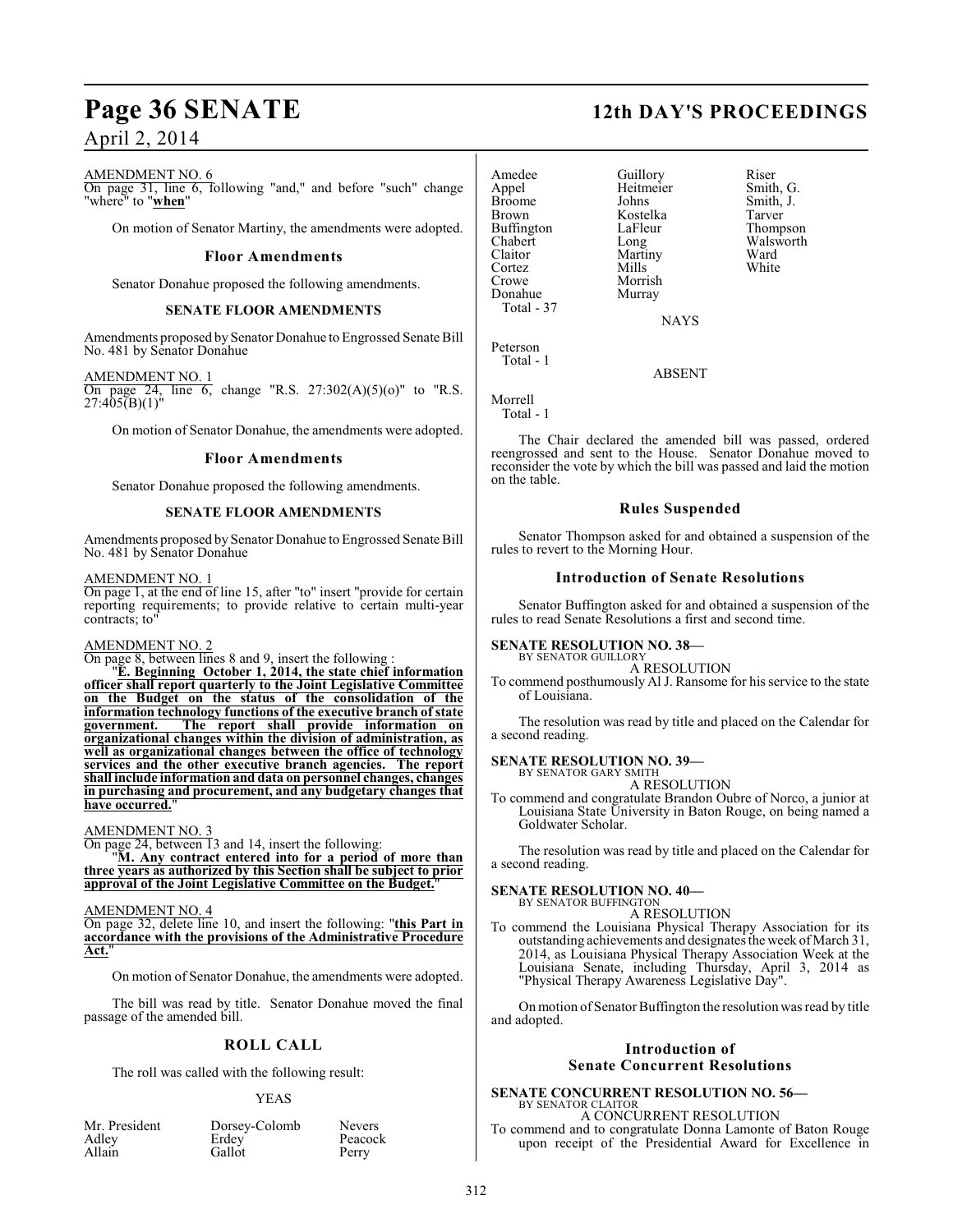# **12th DAY'S PROCEEDINGS Page 37 SENATE**

# April 2, 2014

Mathematics and Science Teaching and to recognize her many contributions to education and the teaching profession.

The resolution was read by title and placed on the Calendar for a second reading.

**SENATE CONCURRENT RESOLUTION NO. 57—**<br>
BY SENATORS ERDEY, ALLAIN, APPEL, BROWN, CORTEZ, CROWE,<br>
GUILLORY, HEITMEIER, JOHNS, KOSTELKA, MILLS, MORRISH,<br>
PERRY, THOMPSON AND WALSWORTH<br>
A CONCURRENT RESOLUTION

To urge and request that the Department of Health and Hospitals and the Department of Children and Family Services coordinate efforts to improve the accuracy of the Supplemental Nutrition Assistance Program, particularly with respect to having the names of deceased recipients removed from the list of eligible recipients.

The resolution was read by title and placed on the Calendar for a second reading.

## **SENATE CONCURRENT RESOLUTION NO. 58—** BY SENATOR GALLOT AND REPRESENTATIVE SHADOIN A CONCURRENT RESOLUTION

To commend Tom Thompson on his retirement and for twenty years of meritorious and dedicated service as the chairman of Lincoln Parish Fire Protection District No. 1.

The resolution was read by title and placed on the Calendar for a second reading.

#### **SENATE CONCURRENT RESOLUTION NO. 59—** BY SENATOR DONAHUE

A CONCURRENT RESOLUTION

To commend and congratulate Amanda Warren of Mandeville upon receipt of the Presidential Award for Excellence in Mathematics and Science Teaching and to recognize her many contributions to education and the teaching profession.

The resolution was read by title and placed on the Calendar for a second reading.

#### **Message from the House**

#### **ASKING CONCURRENCE IN HOUSE BILLS AND JOINT RESOLUTIONS**

#### April 2, 2014

To the Honorable President and Members of the Senate:

I am directed to inform your honorable body that the House of Representatives has finally passed and asks your concurrence in the following House Bills and Joint Resolutions:

| HB No. 300 | HB No. 357 | HB No. 484        |
|------------|------------|-------------------|
| HB No. 656 | HB No. 840 | <b>HB</b> No. 180 |

HB No. 344

Respectfully submitted, ALFRED W. SPEER Clerk of the House of Representatives

#### **House Bills and Joint Resolutions on First Reading**

# **HOUSE BILL NO. 180—** BY REPRESENTATIVE DOVE

AN ACT

To amend and reenact R.S. 17:3402(D)(1), relative to Montessori schools; to authorize the extension of Montessori school programs through high school; and to provide for related matters.

The bill was read by title and placed on the Calendar for a second reading.

# **HOUSE BILL NO. 300—** BY REPRESENTATIVE GREENE

AN ACT To amend and reenact Civil Code Articles 112(B)(2) and 113, relative to spousal support; to provide for consideration of an interim allowance or final child support obligation in the determination of interim and final spousal support; and to provide for related matters.

The bill was read by title and placed on the Calendar for a second reading.

# **HOUSE BILL NO. 344—** BY REPRESENTATIVE ARMES

AN ACT

To enact R.S. 56:104(B)(3) and 302.2(D), relative to fees for hunting and fishing licenses; to provide relative to fees to be paid by surviving spouses of members of certain military service branches killed in action; and to provide for related matters.

The bill was read by title and placed on the Calendar for a second reading.

#### **HOUSE BILL NO. 357—**

BY REPRESENTATIVE GREENE AN ACT

To amend and reenact Code of Civil Procedure Article 3945(F), relative to incidental orders of temporary child custody; to provide for allocation of the minor child's time between parents when an ex parte order is denied; and to provide for related matters.

The bill was read by title and placed on the Calendar for a second reading.

#### **HOUSE BILL NO. 484—**

BY REPRESENTATIVE SIMON AN ACT

To amend and reenact R.S. 32:403.3, relative to the deaf and hard of hearing; to provide for a deaf or hard of hearing designation on the registration of a motor vehicle; to authorize the secretary of the Department of Public Safety and Corrections to promulgate rules and regulations to implement the deaf or hard of hearing designation; and to provide for related matters.

The bill was read by title and placed on the Calendar for a second reading.

#### **HOUSE BILL NO. 656—**

BY REPRESENTATIVE MILLER AN ACT

To amend and reenact R.S. 19:3 and 104, relative to expropriation; to prohibit the expropriation of certain property; and to provide for related matters.

The bill was read by title and placed on the Calendar for a second reading.

#### **HOUSE BILL NO. 840—**

BY REPRESENTATIVE NANCY LANDRY AN ACT

To amend and reenact Code of Civil Procedure Article 74.2(E), relative to forum non conveniens; to provide for the transfer of certain divorce proceedings; and to provide for related matters.

The bill was read by title and placed on the Calendar for a second reading.